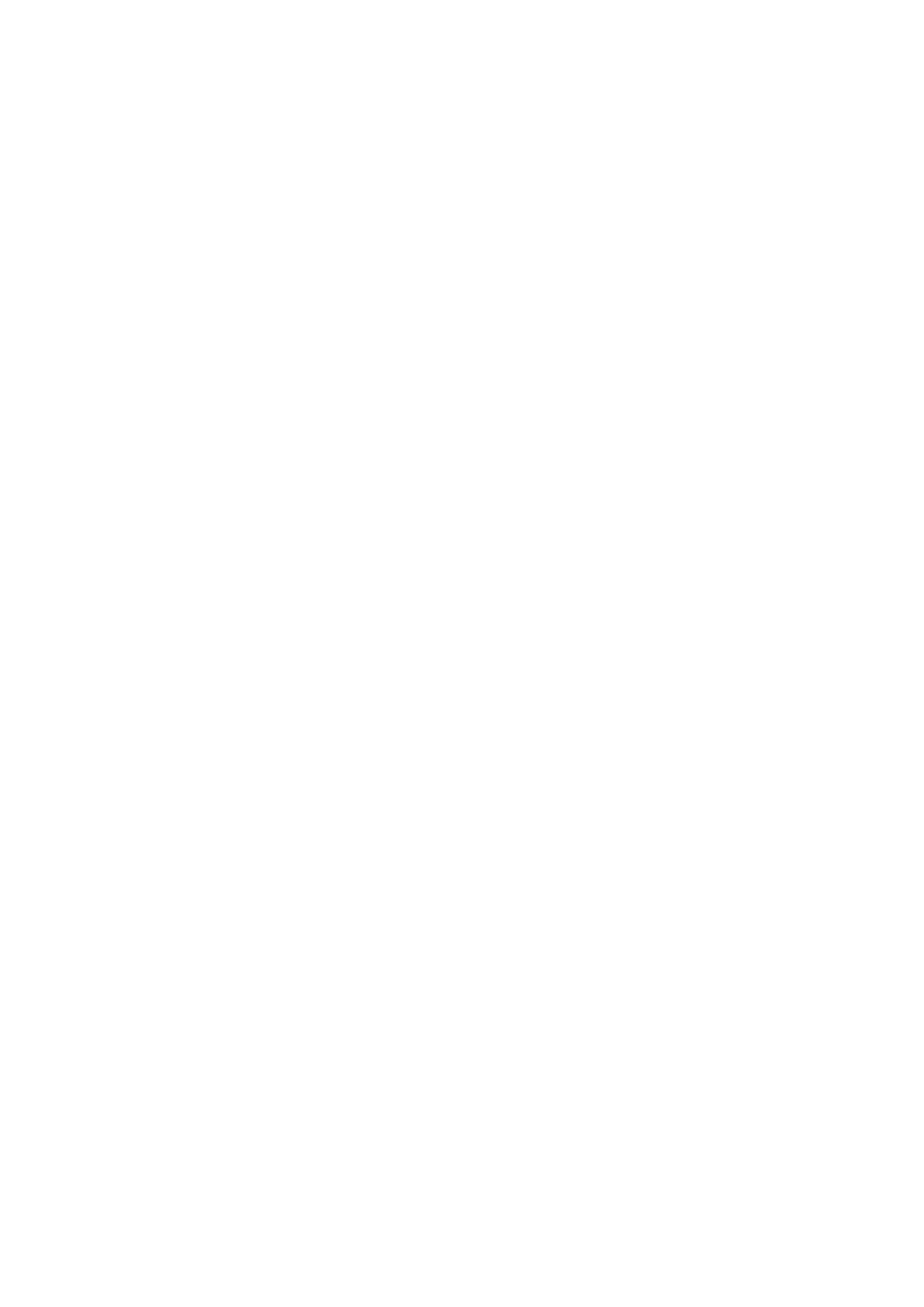This publication is available on the BIS website [\(www.bis.org\)](http://www.bis.org/) and IOSCO website [\(www.iosco.org\)](http://www.iosco.org/).

© *Bank for International Settlements and International Organization of Securities Commissions 2013. All rights reserved. Brief excerpts may be reproduced or translated provided the source is cited.*

ISBN 92-9131-267-3 (print) ISBN 92-9197-267-3 (online)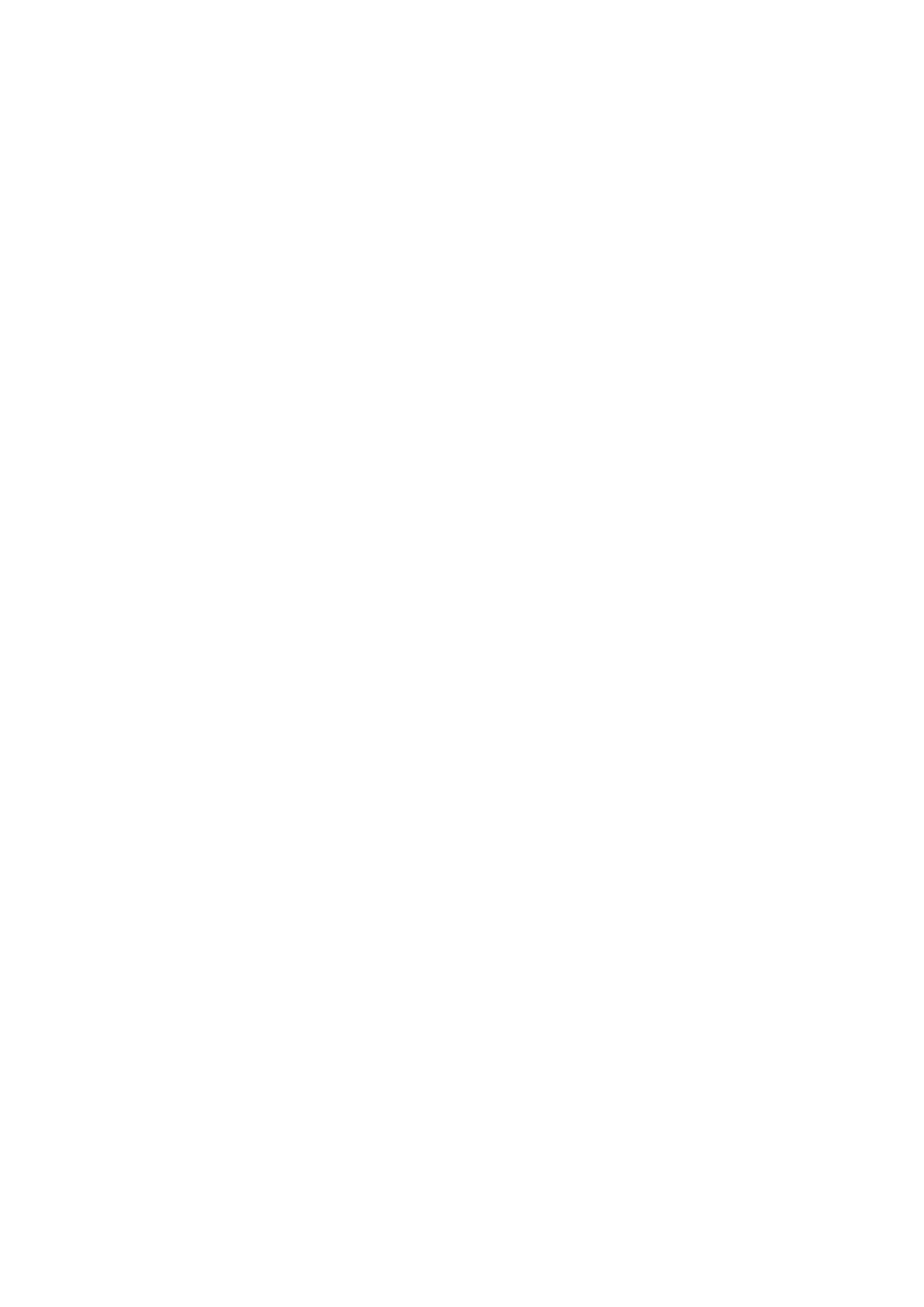# **Contents**

| Element 1: Scope of coverage – instruments subject to the requirements  6       |  |
|---------------------------------------------------------------------------------|--|
|                                                                                 |  |
| Element 3: Baseline minimum amounts and methodologies for initial and variation |  |
|                                                                                 |  |
|                                                                                 |  |
|                                                                                 |  |
| Element 7: Interaction of national regimes in cross-border transactions 19      |  |
|                                                                                 |  |
|                                                                                 |  |
|                                                                                 |  |
|                                                                                 |  |
|                                                                                 |  |
|                                                                                 |  |
| Quantitative impact study on margin requirements for non-centrally cleared OTC  |  |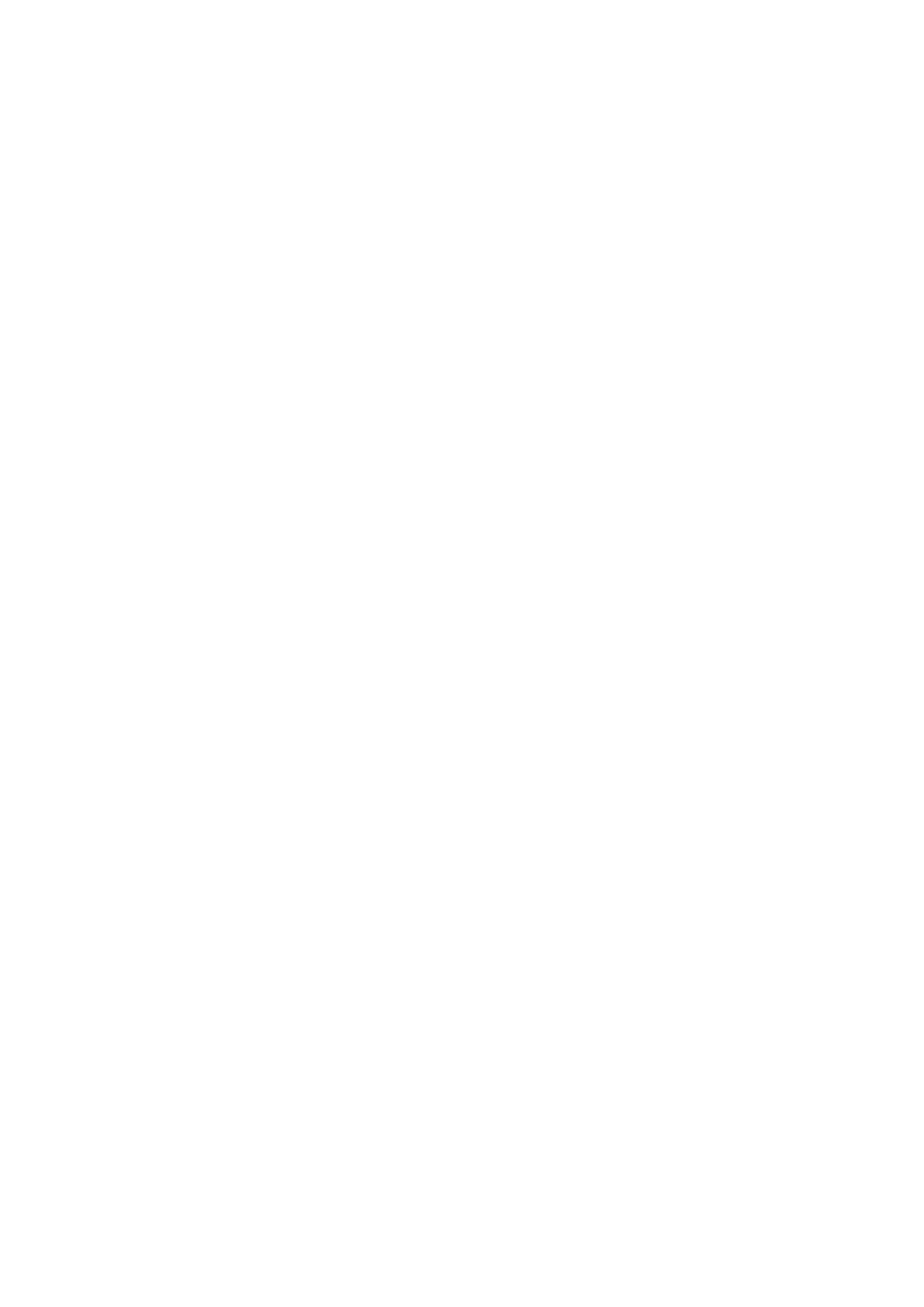## **Working Group on Margining Requirements of the Basel Committee on Banking Supervision and the International Organization of Securities Commissions**

**Co-chairs:**

#### **Mr Michael Gibson, Board of Governors of the Federal Reserve System, Washington, DC and Ms Alexa Lam, Securities and Futures Commission, Hong Kong**

| Australian Securities and Investments Commission           | Max Macka           |
|------------------------------------------------------------|---------------------|
| National Bank of Belgium                                   | Steven Van          |
| Bank of Canada                                             | <b>Nikil Chand</b>  |
| Banque de France                                           | Caroline Pir        |
| Autorité des Marchés Financiers, France                    | Carole Uza          |
| Deutsche Bundesbank, Germany                               | Sandra Dint         |
| Federal Financial Supervisory Authority (BaFin), Germany   | Felix Kallme        |
| Hong Kong Monetary Authority                               | Kelly Yeung         |
| Securities and Futures Commission, Hong Kong               | Irene Tsao          |
| Securities and Futures Commission, Hong Kong               | Kenneth Hu          |
| Securities and Exchange Board of India                     | Sujit Prasad        |
| Bank of Italy                                              | Domenico (          |
| Financial Services Agency, Japan                           | Kenji Hoki          |
| <b>Netherlands Bank</b>                                    | Mieke Wen           |
| Central Bank of the Russian Federation                     | Elena Nena          |
| Monetary Authority of Singapore                            | Su Fen Lee          |
| Bank of Spain                                              | Montserrat          |
| Comisión Nacional de Mercado del Valores, Spain            | Mónica Feri         |
| Bank of England                                            | Graham Yo           |
| Financial Services Authority, United Kingdom               | <b>Matthew Os</b>   |
| Financial Services Authority, United Kingdom               | <b>Heather Pill</b> |
| <b>Commodity Futures Trading Commission, United States</b> | John Lawto          |
| <b>Federal Reserve Board, United States</b>                | Sean Camp           |
| Federal Reserve Bank of New York, United States            | Mari Baca           |
| Federal Deposit Insurance Corporation, United States       | <b>Bobby Bear</b>   |
| Office of the Comptroller of the Currency, United States   | <b>Kurt Wilhelr</b> |
| Securities and Exchange Commission, United States          | Thomas Mo           |
| European Banking Authority, United Kingdom                 | Giuseppe G          |
| European Central Bank                                      | <b>Tomas Garl</b>   |
| European Central Bank                                      | <b>Andreas Sc</b>   |
| European Commission                                        | Nicolas Gau         |
| <b>CPSS Secretariat</b>                                    | Angela O'C          |
| <b>FSB Secretariat</b>                                     | Yasushi Sh          |
| <b>BCBS</b> Secretariat                                    | Raquel Lag          |
| <b>IOSCO Secretariat</b>                                   | Yukako Fuji         |

Max Mackay Steven Van Cauwenberge **Nikil Chande** Caroline Pinto Carole Uzan Sandra Dinter (\*) Felix Kallmeyer (\*) Kelly Yeung Irene Tsao Kenneth Hui (\*) Sujit Prasad Domenico Gammaldi Kenji Hoki Mieke Wennekes Elena Nenakhova Montserrat Jiménez Mónica Fernández Graham Young Matthew Osborne (\*) Heather Pilley John Lawton Sean Campbell (\*) Mari Baca Bobby Bean Kurt Wilhelm Thomas McGowan Giuseppe Gabriel Cardi Tomas Garbaravicius Andreas Schoenenberger Nicolas Gauthier Angela O'Connor Yasushi Shiina Raquel Lago Yukako Fujioka

(\*) *Member of the WGMR QIS Analysis Team*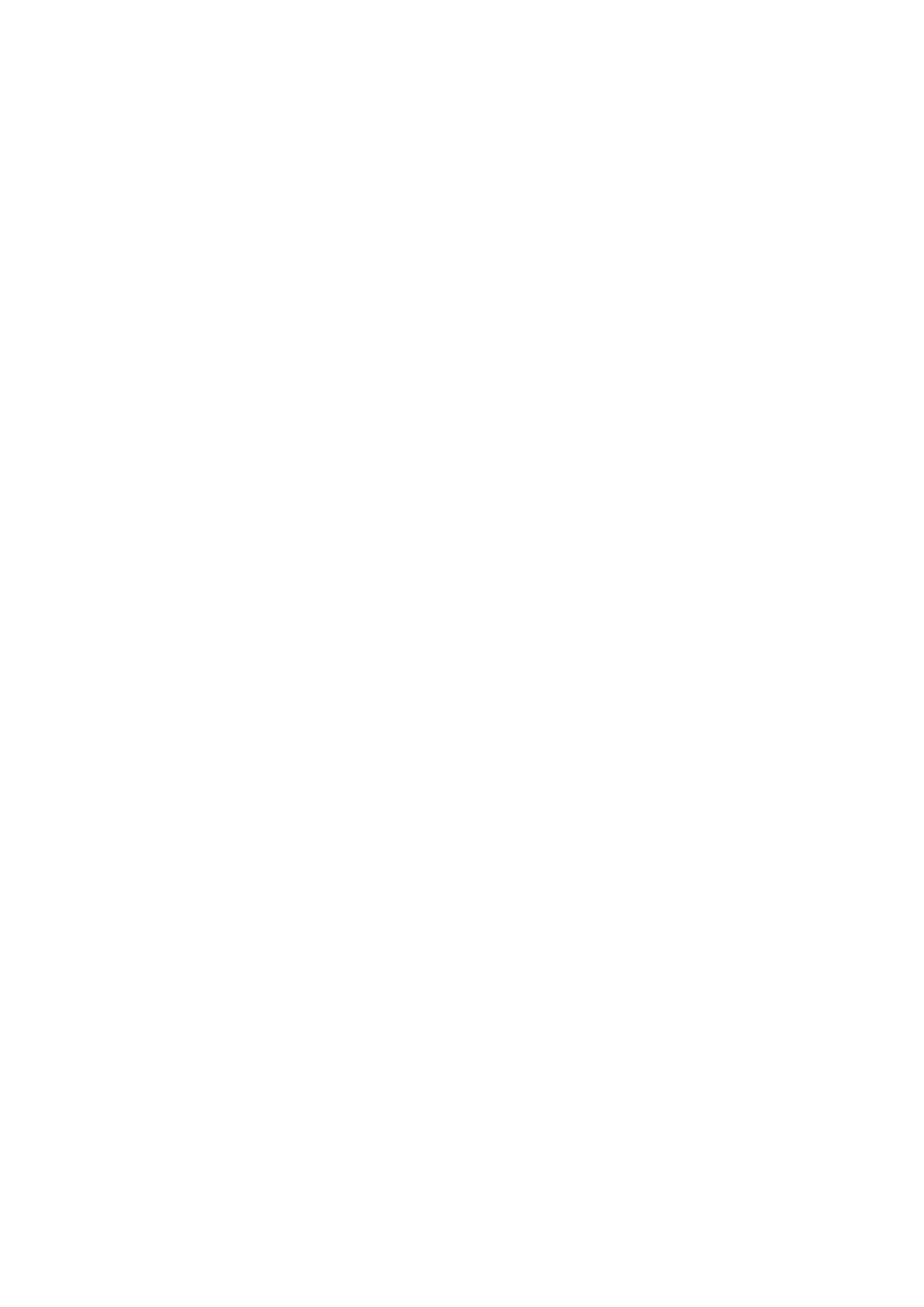# **Abbreviations**

| <b>BCBS</b>     | Basel Committee on Banking Supervision               |  |  |  |
|-----------------|------------------------------------------------------|--|--|--|
| <b>BIS</b>      | <b>Bank for International Settlements</b>            |  |  |  |
| <b>CCP</b>      | Central counterparty                                 |  |  |  |
| <b>CGFS</b>     | Committee on the Global Financial System             |  |  |  |
| <b>CPSS</b>     | Committee on Payment and Settlement Systems          |  |  |  |
| <b>FSB</b>      | <b>Financial Stability Board</b>                     |  |  |  |
| FX.             | Foreign exchange                                     |  |  |  |
| G <sub>20</sub> | The Group of Twenty                                  |  |  |  |
| G-SIFI          | Global systemically-important financial institution  |  |  |  |
| <b>IOSCO</b>    | International Organization of Securities Commissions |  |  |  |
| <b>LCR</b>      | Liquidity coverage ratio                             |  |  |  |
| MTA             | Minimum transfer amount                              |  |  |  |
| <b>NSFR</b>     | Net stable funding ratio                             |  |  |  |
| <b>OTC</b>      | Over-the-counter                                     |  |  |  |
| QIS             | Quantitative impact study                            |  |  |  |
| <b>WGMR</b>     | <b>Working Group on Margining Requirements</b>       |  |  |  |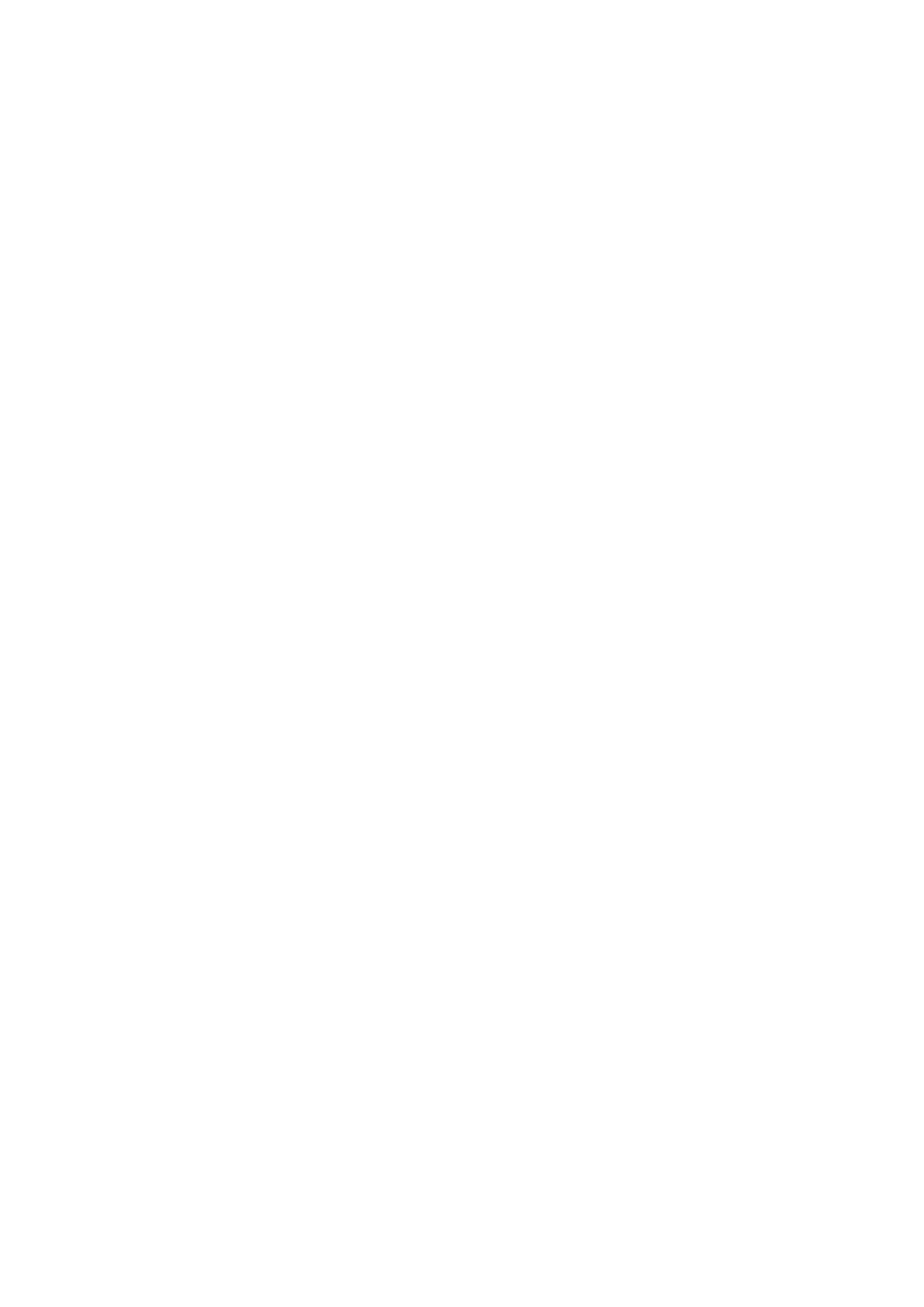# **Part A: Executive summary**

<span id="page-10-0"></span>This document presents the near-final policy framework that establishes minimum standards for margin requirements for non-centrally cleared derivatives as agreed to by the Basel Committee on Banking Supervision (BCBS) and the International Organization of Securities Commissions (IOSCO).<sup>1</sup> This near-final framework was developed in consultation with, and with the active participation of, the Committee on Payment and Settlement Systems (CPSS) and the Committee on the Global Financial System (CGFS).

This is the second consultative document on the margin requirements for non-centrally cleared derivatives. This consultative document reflects the near-final policy framework after careful consideration of the responses to the first consultative document issued in July 2012<sup>2</sup> as well as the results of a quantitative impact study (summarised in Appendix C). This consultative document seeks comment on four questions on certain specific aspects of the near-final margin framework.<sup>3</sup> This consultation focuses only on the remaining open issues and not on other aspects of the margin framework which have been broadly agreed by the BCBS and IOSCO.

# **Background**

The economic and financial crisis that began in 2007 demonstrated significant weaknesses in the resiliency of banks and other market participants to financial and economic shocks. In the context of over-the-counter (OTC) derivatives in particular, the recent financial crisis demonstrated that further transparency and regulation of OTC derivatives and participants in the OTC derivatives markets was necessary to limit excessive and opaque risk-taking through OTC derivatives and to reduce the systemic risk posed by OTC derivatives transactions, markets, and practices.

In response, the Group of Twenty (G20) initiated a reform programme in 2009 to reduce the systemic risk from OTC derivatives. As initially agreed-upon in 2009, the G20's reform programme included four elements:

- All standardised OTC derivatives should be traded on exchanges or electronic platforms, where appropriate.
- All standardised OTC derivatives should be cleared through central counterparties (CCPs).
- OTC derivative contracts should be reported to trade repositories.
- Non-centrally cleared derivative contracts should be subject to higher capital requirements.<sup>4</sup>

In 2011, the G20 agreed to add margin requirements on non-centrally cleared derivatives to the reform programme and called upon the BCBS and IOSCO to develop, for consultation,

 $\overline{a}$ 

<sup>1</sup> Throughout this paper, the term "non-centrally cleared derivatives" is used as shorthand to refer to derivatives that are not cleared through a central counterparty.

<sup>2</sup> Available at: www.bis.org/publ/bcbs226.pdf; and www.iosco.org/library/pubdocs/pdf/IOSCOPD387.pdf.

<sup>3</sup> See also footnote [16.](#page-27-0)

<sup>4</sup> G20, *Pittsburgh summit declaration* (www.g20.utoronto.ca/2009/2009communique0925.html).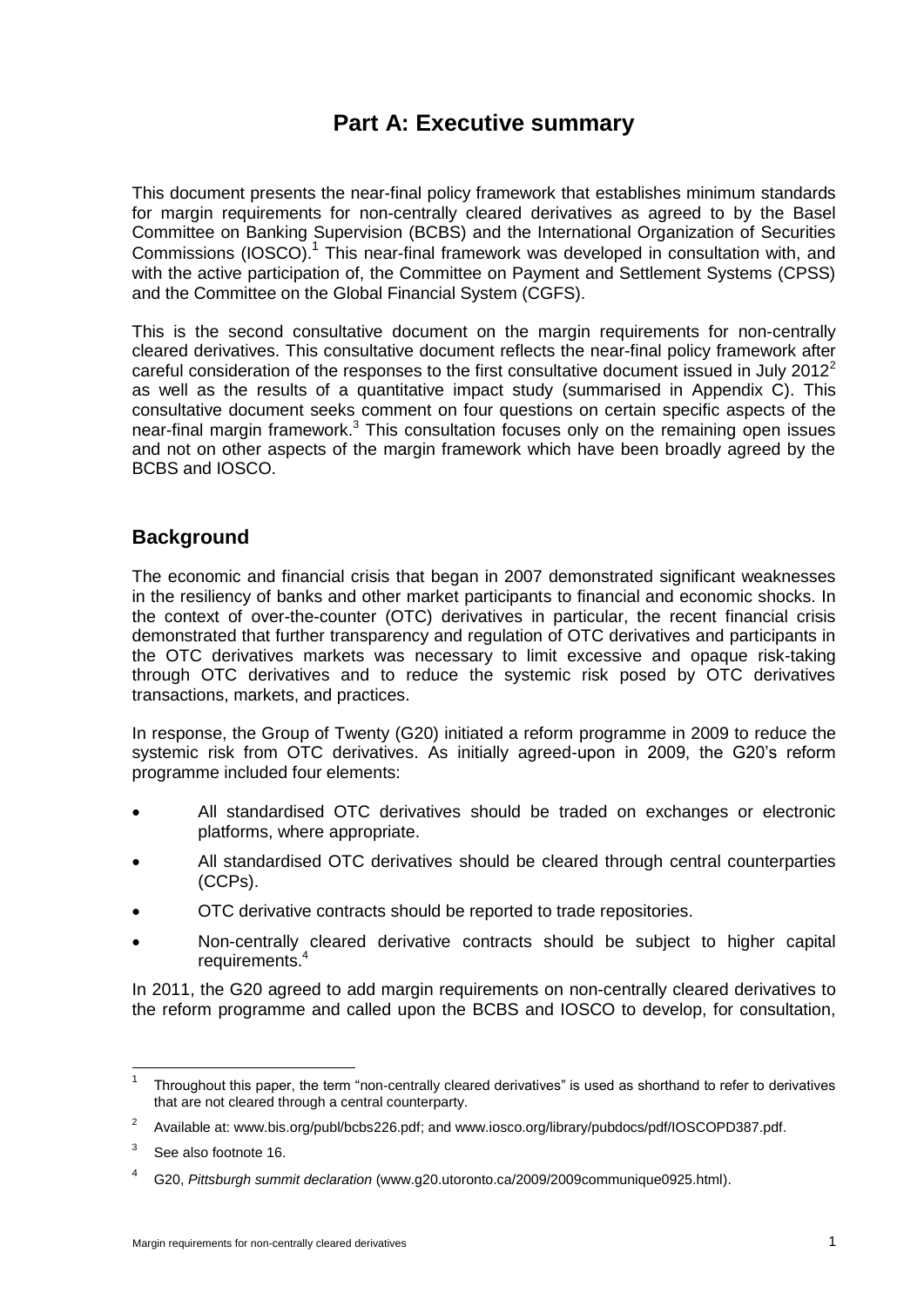consistent global standards for these margin requirements.<sup>5</sup> Towards this end, the BCBS and IOSCO, in consultation with the CPSS and CGFS, formed the Working Group on Margining Requirements (WGMR) in October 2011 to develop a proposal on margin requirements for non-centrally cleared derivatives for consultation by mid-2012.

In July 2012, an initial proposal was released for consultation. The initial proposal was followed by an invitation to comment on the proposal by 28 September 2012. Additionally, the July proposal indicated that a quantitative impact study (QIS) would be conducted to assess the potential liquidity and other quantitative impacts associated with mandatory margining requirements.

A large number of comments were received on the proposal during the comment period and a QIS was conducted. Both sources of information have been considered in updating the initial proposal and specifying a final global framework for margining requirements on noncentrally cleared derivatives.

The following document lays out the key objectives, elements and principles of a near-final margining framework for non-centrally cleared derivatives.

## **Objectives of margin requirements for non-centrally cleared derivatives**

Margin requirements for non-centrally cleared derivatives have two main benefits:

**Reduction of systemic risk**. Only standardised derivatives are suitable for central clearing. A substantial fraction of derivatives are not standardised and will not be able to be cleared.<sup>6</sup> These non-centrally cleared derivatives, which total hundreds of trillions of dollars of notional amounts, $<sup>7</sup>$  will pose the same type of systemic contagion and spillover risks that materialised</sup> in the recent financial crisis. Margin requirements for non-centrally cleared derivatives would be expected to reduce contagion and spillover effects by ensuring that collateral are available to offset losses caused by the default of derivatives counterparty. Margin requirements can also have broader macroprudential benefits, by reducing the financial system's vulnerability to potentially de-stabilising procyclicality and limiting the build-up of uncollateralised exposures within the financial system.

**Promotion of central clearing**. In many jurisdictions central clearing will be mandatory for most standardised derivatives. But clearing imposes costs, in part because CCPs require margin to be posted. Margin requirements on non-centrally cleared derivatives, by reflecting the generally higher risk associated with these derivatives, will promote central clearing, making the G20's original 2009 reform programme more effective. This could, in turn, contribute to the reduction of systemic risk.

The effectiveness of margin requirements could be undermined if the requirements were not consistent internationally. Activity could move to locations with lower margin requirements, raising two concerns:

 $\overline{5}$ <sup>5</sup> G20, *Cannes summit final declaration* (www.g20civil.com/documents/Cannes\_Declaration\_4\_November\_2011.pdf).

<sup>6</sup> IMF (Chapter 3, April 2010 Global Financial Stability Report) assumes that one-quarter of interest rate swaps, one-third of credit default swaps, and two-thirds of other OTC derivatives will not be standardised and liquid enough to be cleared.

<sup>7</sup> A recent BIS survey (Semiannual OTC derivatives statistics at end-June 2012) shows that notional amount outstanding for OTC derivatives totalled USD 639 trillion in June 2012.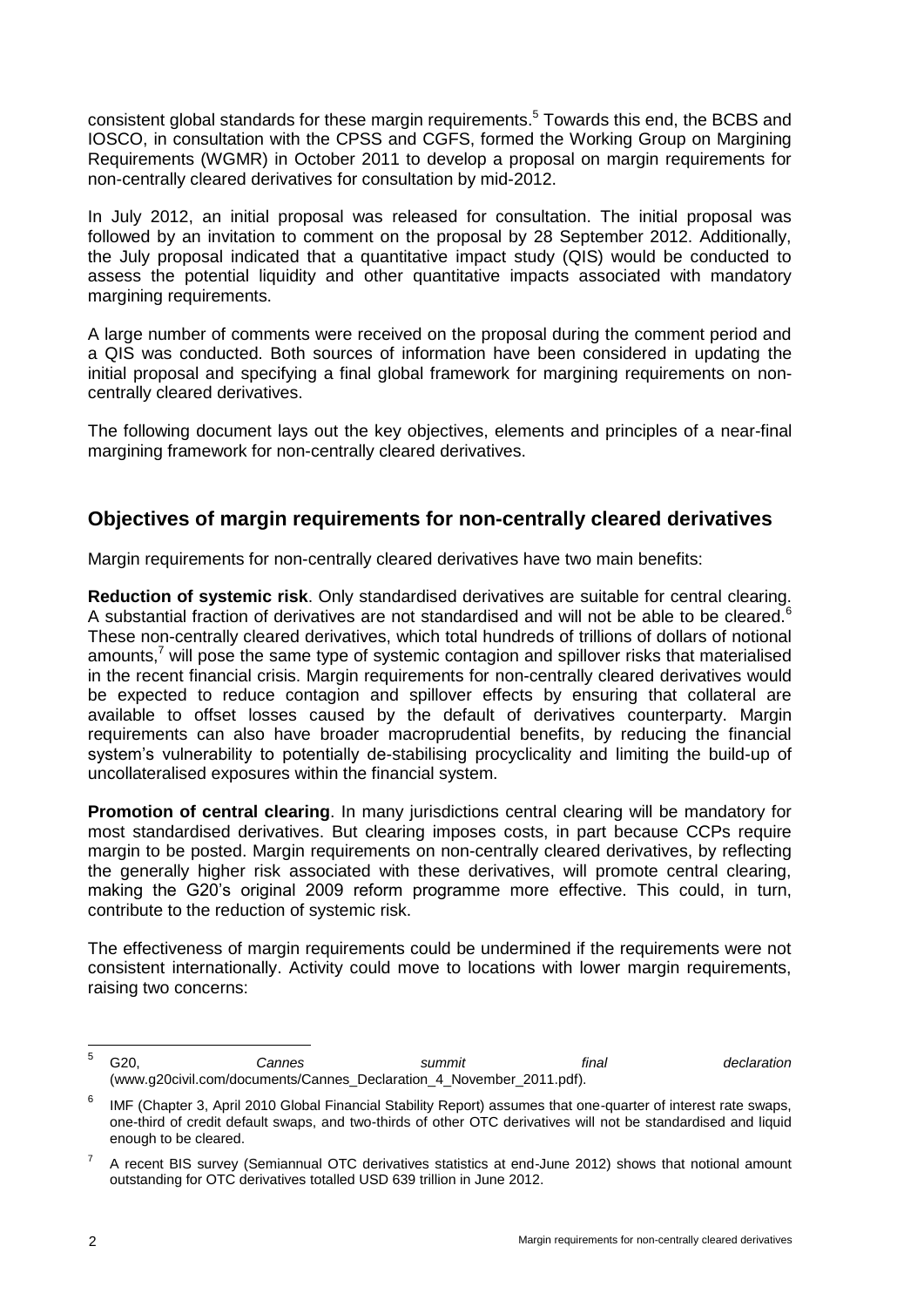- The effectiveness of the margin requirements could be undermined (ie regulatory arbitrage).
- Financial institutions that operate in the low-margin locations could gain a competitive advantage (ie unlevel playing field).

# **Margin and capital**

Both capital and margin perform important risk mitigation functions but are distinct in a number of ways. First, margin is "defaulter-pay". In the event of a counterparty default, margin protects the surviving party by absorbing losses using the collateral provided by the defaulting entity. In contrast, capital adds loss absorbency to the system, because it is "survivor-pay", using capital to meet such losses consumes the surviving entity's own financial resources. Second, margin is more "targeted" and dynamic, with each portfolio having its own designated margin for absorbing the potential losses in relation to that particular portfolio, and with such margin being adjusted over time to reflect changes in the risk of that portfolio. In contrast, capital is shared collectively by all the entity's activities and may thus be more easily depleted at a time of stress, and is difficult to rapidly adjust to reflect changing risk exposures. Capital requirements against each exposure are not designed to be sufficient to cover the loss on the default of the counterparty but rather the probability weighted loss given such default. For these reasons, margin can be seen as offering enhanced protection against counterparty credit risk where it is effectively implemented. In order for margin to act as an effective risk mitigant, that margin must be (i) accessible at the time of need and (ii) in a form that can be liquidated rapidly in a period of financial stress at a predictable price.

# **Impact of margin requirements on liquidity**

The potential benefits of margin requirements must be weighed against the liquidity impact that would result from derivative counterparties' need to provide liquid, high-quality collateral to meet those requirements, including potential changes to market functioning as a result of an increasing demand for such collateral in the aggregate. Financial institutions may need to obtain and deploy additional liquidity resources to meet margin requirements that exceed current practices. Moreover, the liquidity impact of margin requirements cannot be considered in isolation. Rather, it is important to recognise ongoing and parallel regulatory initiatives that will also have significant liquidity impacts; examples of such initiatives include the BCBS's Liquidity Coverage Ratio (LCR), Net Stable Funding Ratio (NSFR) and global mandates for central clearing of standardised derivatives.

As discussed in the initial proposal released in July, the BCBS and IOSCO conducted a QIS in order to gauge the impact of the margin proposals. In particular, the QIS assessed the amount of margin required on non-centrally cleared derivatives as well as the amount of available collateral that could be used to satisfy these requirements.

The results of the QIS as well as comments that were received on the initial proposal were carefully considered in arriving at the margin framework that is described in this document. The overall liquidity burden resulting from initial margin requirements, as well as the availability of eligible collateral to satisfy such requirements, in particular, have been carefully assessed in designing the margin framework. The use of permitted initial margin thresholds, which are discussed in detail in Element 2, the eligibility of a broad range of eligible collateral, which is discussed in detail in Element 4, as well as the triggers that provide for a gradual phase-in of the requirements, which are discussed in detail in Element 8, have been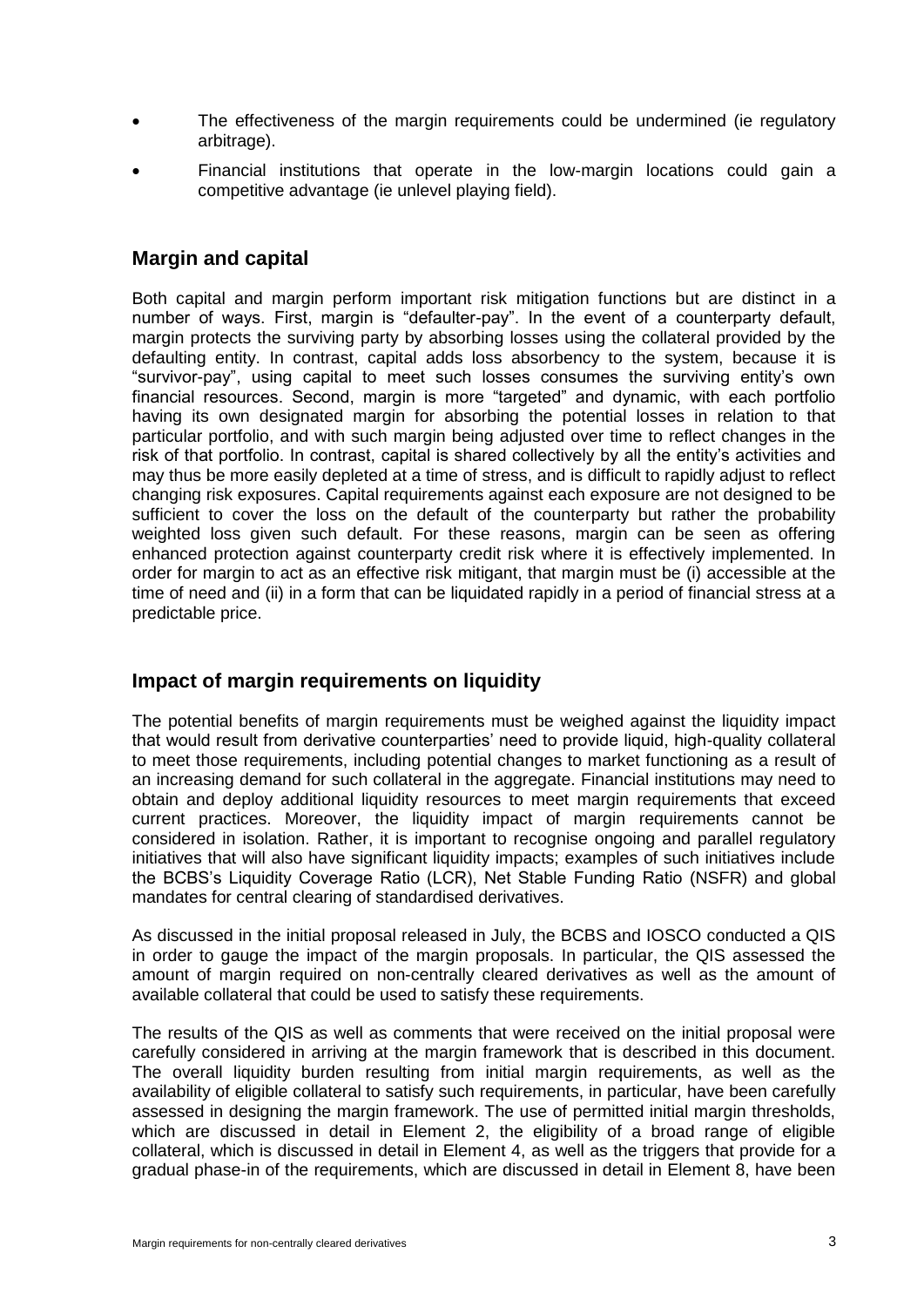included as key elements of the margin framework to directly address the liquidity demands associated with the requirements. A summary of the QIS results is presented in Appendix C.

# **Key principles and requirements**

As described in more detail in Part B, this paper presents the BCBS's and IOSCO's nearfinal policy for margin requirements for non-centrally cleared derivatives, as articulated through key principles addressing eight (8) main elements:

- 1. Appropriate margining practices should be in place with respect to all derivative transactions that are not cleared by CCPs.
- 2. All financial firms and systemically-important non-financial entities ("covered entities") that engage in non-centrally cleared derivatives must exchange initial and variation margin as appropriate to the counterparty risks posed by such transactions.
- 3. The methodologies for calculating initial and variation margin that must serve as the baseline for margin that is collected from a counterparty should (i) be consistent across entities covered by the requirements and reflect the potential future exposure (initial margin) and current exposure (variation margin) associated with the portfolio of non-centrally cleared derivatives at issue and (ii) ensure that all counterparty risk exposures are covered fully with a high degree of confidence.
- 4. To ensure that assets collected as collateral for initial and variation margin purposes can be liquidated in a reasonable amount of time to generate proceeds that could sufficiently protect collecting entities covered by the requirements from losses on non-centrally cleared derivatives in the event of a counterparty default, these assets should be highly liquid and should, after accounting for an appropriate haircut, be able to hold their value in a time of financial stress.
- 5. Initial margin should be exchanged by both parties, without netting of amounts collected by each party (ie on a gross basis), and held in such a way as to ensure that (i) the margin collected is immediately available to the collecting party in the event of the counterparty's default; and (ii) the collected margin must be subject to arrangements that fully protect the posting party in the event that the collecting party enters bankruptcy to the extent possible under applicable law.
- 6. Transactions between a firm and its affiliates should be subject to appropriate regulation in a manner consistent with each jurisdiction's legal and regulatory framework.
- 7. Regulatory regimes should interact so as to result in sufficiently consistent and nonduplicative regulatory margin requirements for non-centrally cleared derivatives across jurisdictions.
- 8. Margin requirements should be phased-in over an appropriate period of time to ensure that the transition costs associated with the new framework can be appropriately managed. Regulators should undertake a coordinated review of the margin standards once the requirements are in place and functioning to assess the overall efficacy of the standards and to ensure harmonisation across national jurisdictions as well as across related regulatory initiatives.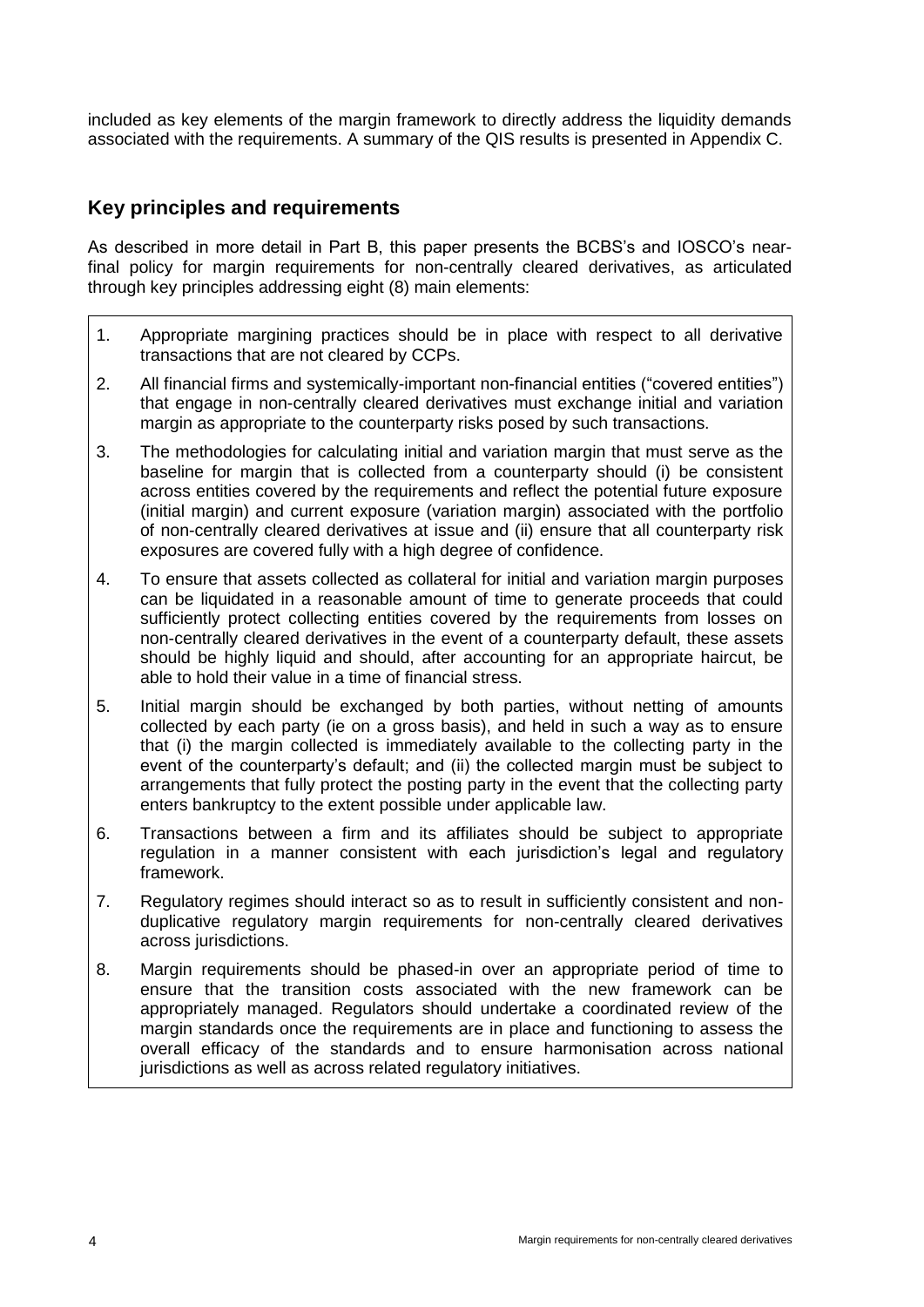## **Monitoring and evaluation**

The BCBS and IOSCO will jointly evaluate the appropriateness of these margin standards in 2014. The evaluation will focus on the relation of the margin standards with related regulatory initiatives such as changes to standardised approaches for trading book and counterparty credit risk capital, potential minimum haircuts on repurchase and reverse repurchase transactions, and implementation of the LCR, that may develop alongside these requirements between now and 2014.

## **Next steps**

The BCBS and IOSCO welcome comments from the public on the questions set out in this second consultative document by 15 March 2013. Comments may be provided as follows:

#### **To the BCBS:**

- By e-mail to baselcommittee@bis.org; or
- By post to:

*Basel Committee on Banking Supervision Bank for International Settlements Centralbahnplatz 2 CH-4002 Basel Switzerland.*

#### **To IOSCO:**

- By e-mail to wgmr@iosco.org; or
- By post to:

*International Organization of Securities Commissions C/ Oquendo 12 28006 Madrid Spain*

All comments will be published on the Bank for International Settlements' and International Organization of Securities Commissions' websites unless a commenter specifically requests confidential treatment.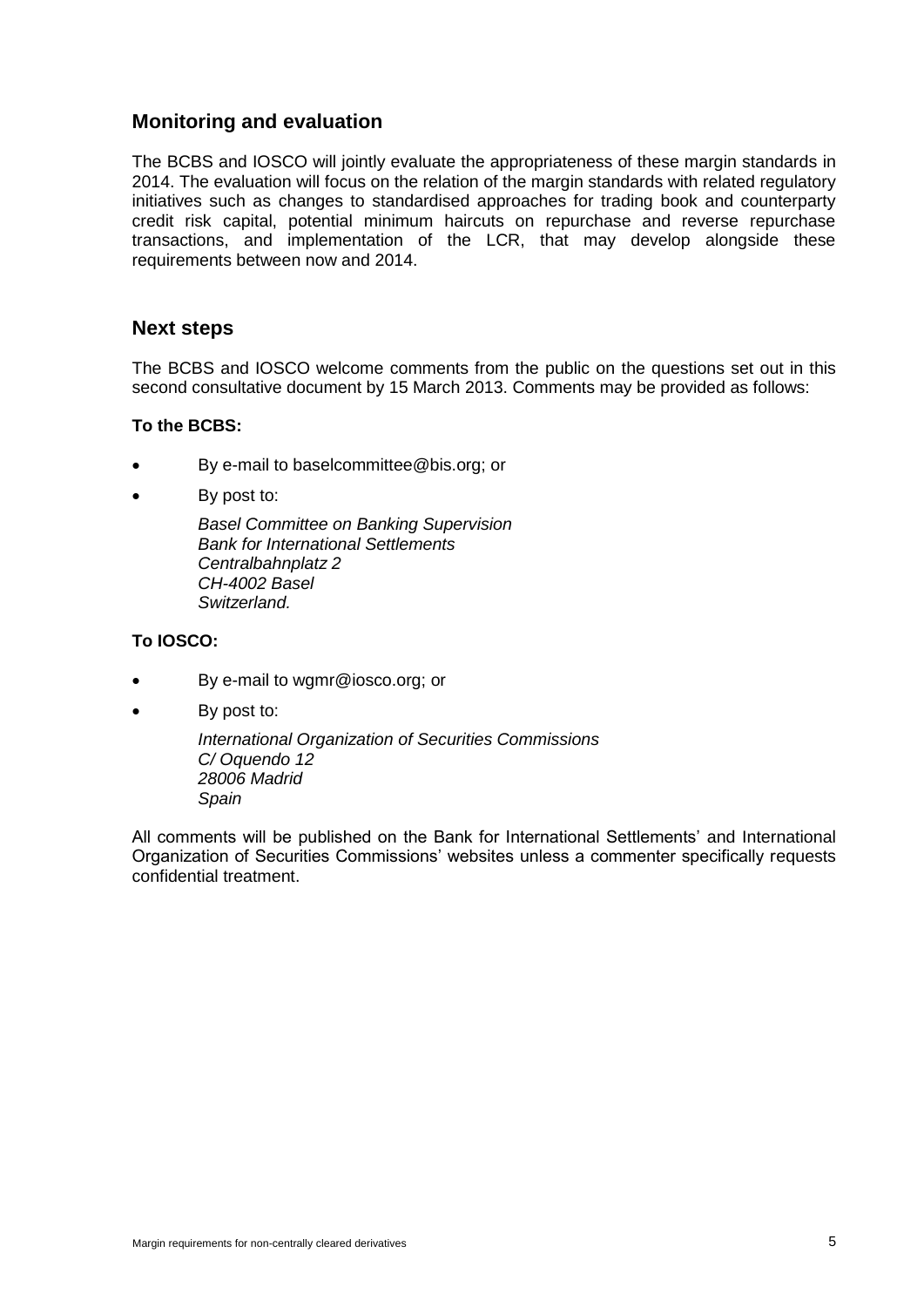# **Part B: Key principles and requirements**

# <span id="page-15-1"></span><span id="page-15-0"></span>**Element 1: Scope of coverage – instruments subject to the requirements**

### **Background discussion**

1(a) A primary threshold question that must be addressed in the design of margin requirements for non-centrally cleared derivatives is the scope of derivative instruments to which the requirements will apply. Consistent with the G20 mandate, the BCBS and IOSCO have focused their attention on all derivatives that are not cleared by a CCP, regardless of type. At the same time, some consideration has been given to whether certain types of transactions (eg foreign exchange (FX) forwards and swaps) may merit exclusion from the scope of the margin requirements because of their unique characteristics or particular market practices.

## **Key principle 1**

Appropriate margining practices should be in place with respect to all derivative transactions that are not cleared by CCPs.<sup>8</sup>

### **Requirement 1**

1.1 Except physically-settled FX forwards and swaps, the margin requirements apply to all non-centrally cleared derivatives. In relation to physically-settled FX forwards and swaps, the BCBS and IOSCO seek comment on the margin requirements for these instruments. The BCBS and IOSCO note that the BCBS is updating the supervisory guidance for managing settlement risk in FX transactions.<sup>9</sup> The update to the supervisory guidance covers margin requirements for physically-settled FX forwards and swaps. The BCBS and IOSCO are considering how the WGMR's work and the FX settlement risk supervisory guidance should be coordinated.

Q1. Given the particular characteristics of physically-settled FX forwards and swaps, should they be exempted from initial margin requirements with variation margin required as a result of either supervisory guidance or national regulation? Should physically-settled FX forwards and swaps with different maturities be subject to different treatments?

 $\overline{a}$ 8 These margining practices only apply to derivative transactions that are not cleared by CCP's and do not apply to other transactions, such as repurchase agreements and security lending transactions, which are not themselves derivatives but share some attributes with derivatives. In addition, indirectly cleared derivative transactions that are intermediated through a clearing member on behalf of a non-member customer are not subject to these requirements as long as the non-member customer is subject to the margin requirements of the clearing house.

<sup>9</sup> The BCBS has issued supervisory guidance for managing risks associated with the settlement of FX transactions: [www.bis.org/publ/bcbs241.htm.](http://www.bis.org/publ/bcbs241.htm)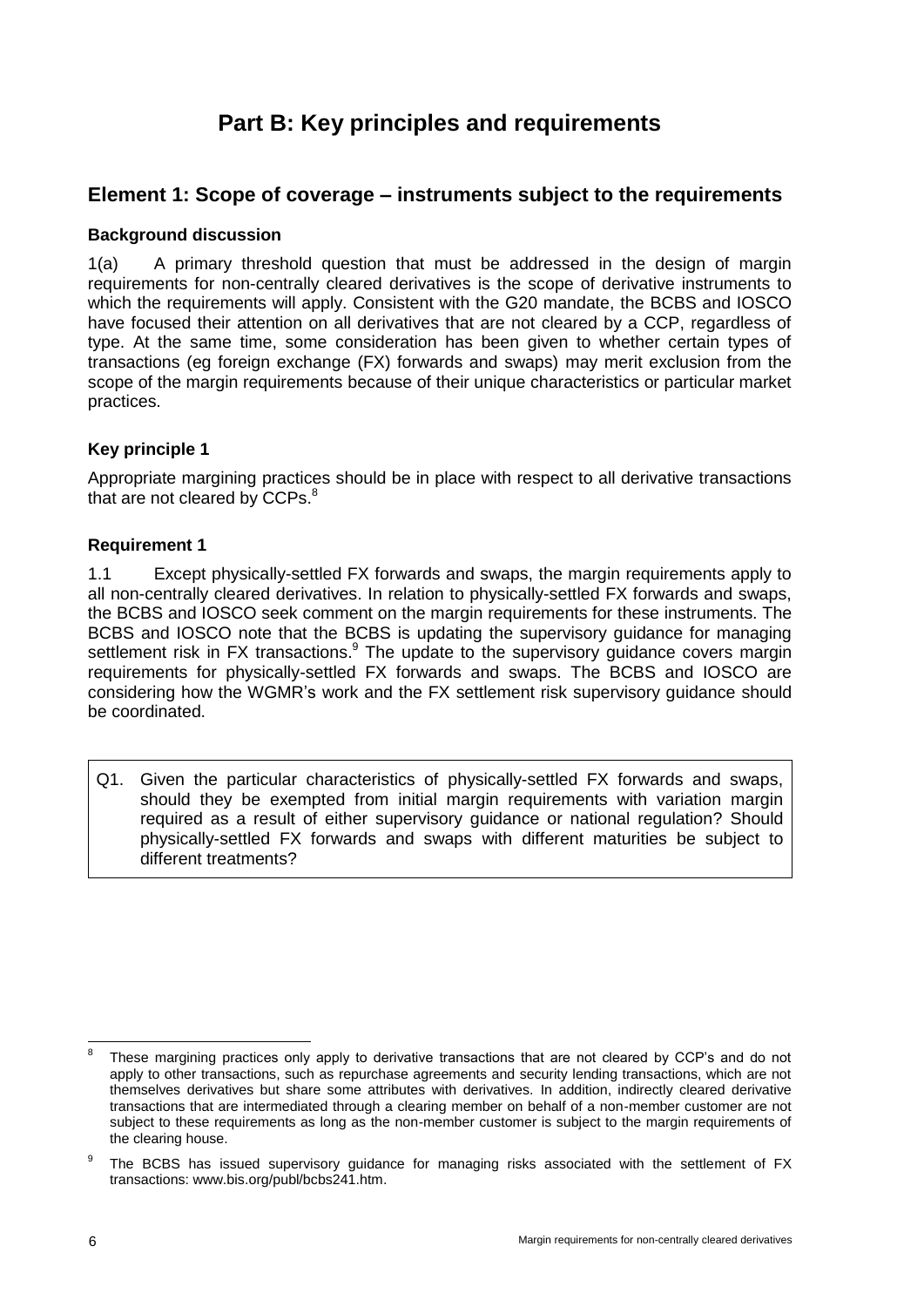# <span id="page-16-0"></span>**Element 2: Scope of coverage – scope of applicability**

### **Background discussion**

2(a) Another important element of the margin requirements is their general scope of applicability – that is, to which firms do the requirements apply, and what the requirements compel those firms to do. In particular, the scope of the margin requirements' applicability has an important effect on each of the following:

- The extent to which the requirements reduce systemic risk here the BCBS and IOSCO have considered the extent to which potential approaches would capture all or substantially all systemic risk arising out of the non-centrally cleared derivatives, the risk of which is generally concentrated among the activities of the largest key market participants transacting in a significant amount of non-centrally cleared derivatives (eg through dealing or other activities), subject to certain exceptions in specific asset classes, such as commodities;
- The extent to which the requirements promote central clearing here the BCBS and IOSCO have considered the extent to which potential approaches would parallel the central clearing mandate, which generally applies to all financial institutions and those non-financial institutions that pose significant systemic risk; and
- The liquidity impact of the requirements here the BCBS and IOSCO have considered the fact that increased scope of applicability would entail a correspondingly greater liquidity impact.

2(b) In evaluating this fundamental element of the margin requirements and its implications with respect to systemic risk reduction, incentives relative to central clearing, and impact on liquidity, the BCBS and IOSCO have focused on two principal questions:

- Whether the margin requirements should apply to all parties to non-centrally cleared derivatives, only to financial firms, or only to key market participants; and
- Whether the margin requirements should require a bilateral exchange of margin between all entities covered by the requirements, or only the unilateral collection of margin by certain types of firms (eg key market participants).

2(c) The BCBS and IOSCO believe that the margin requirements need not apply to noncentrally cleared derivatives to which non-financial entities that are not systemically-important are a party, given that (i) such transactions are viewed as posing little or no systemic risk and (ii) such transactions are exempt from central clearing mandates under most national regimes. Similarly, the BCBS and IOSCO support not applying the margin requirements in a way that would require sovereigns, central banks, multilateral development banks, or the Bank for International Settlements, to either collect or post margin. Both of these views are reflected by the exclusion of such transactions from the scope of margin requirements. As a result, a transaction between a covered entity and one of the aforementioned entities is not covered by the requirements set out in this document.

2(d) With respect to other non-centrally cleared derivatives, the BCBS and IOSCO support margin requirements that, in principle, would involve the mandatory exchange of both initial and variation margins among parties to non-centrally cleared derivatives ("universal two-way margin").

2(e) In the case of variation margin, the BCBS and IOSCO recognise that regular and timely exchange of variation margin represents the settlement of the running profit/loss of a derivative and has no net liquidity costs as variation margin represents a transfer of resources from one party to another. The BCBS and IOSCO also recognise that the regular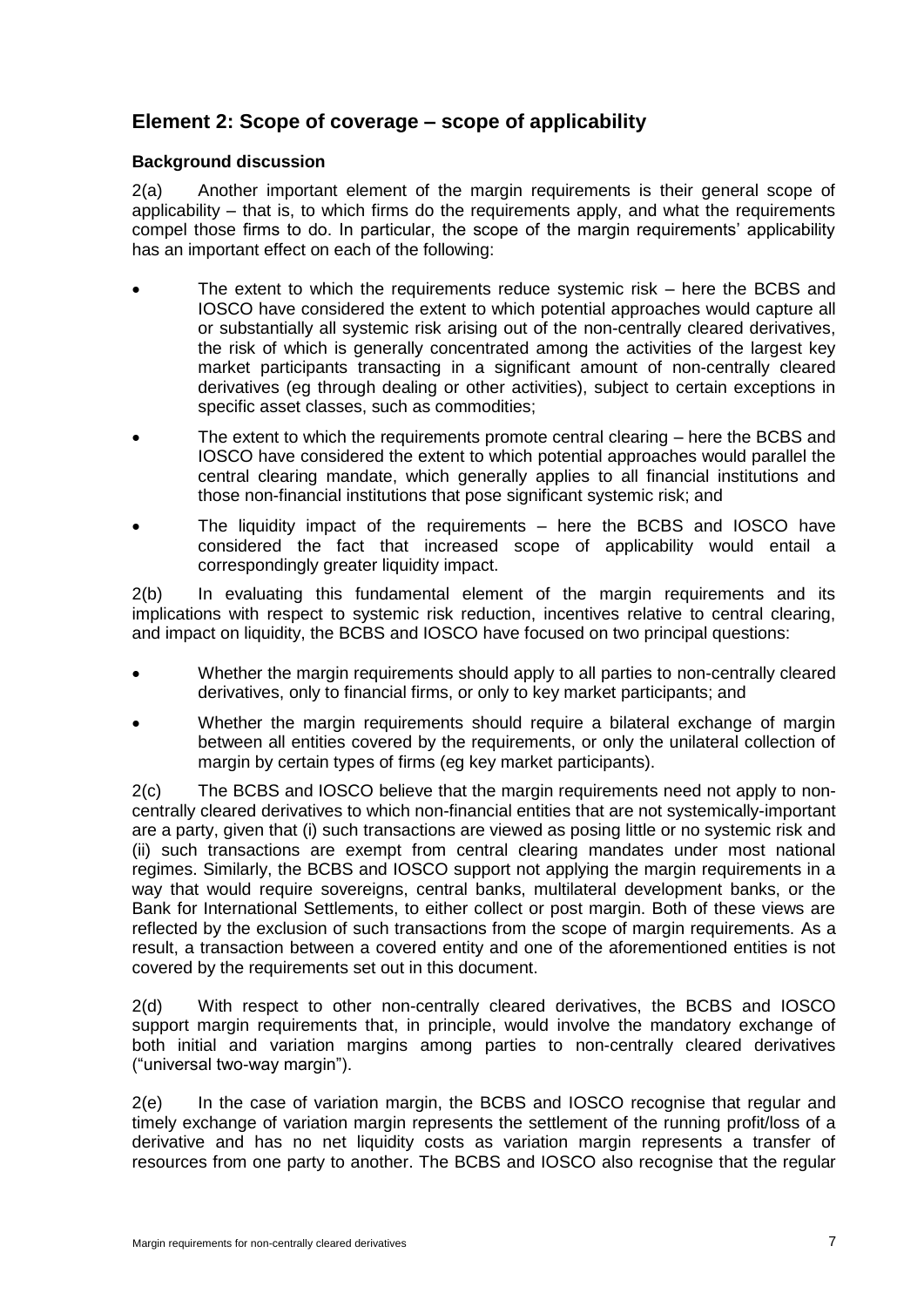and timely exchange of variation margin is a widely adopted best practice that promotes effective and sound risk management.

2(f) In the case of initial margin, the BCBS and IOSCO recognise that initial margin requirements will have a measurable impact on market liquidity, as assets that are provided for collateral purposes cannot be readily deployed for other uses over the life of the noncentrally cleared derivative contract. It is also recognised that such requirements will represent a significant change in market practice and will present certain operational and logistical challenges that will need to be managed as the new requirements come into effect.

2(g) These operational and logistical challenges will be dealt with as the requirements are implemented in a manner consistent with the phase-in timeline described earlier and discussed in detail under Element 8. Following the end of the phase-in period, there will be a minimum level of non-centrally cleared OTC derivative activity (€8 billion of gross notional outstanding amount) necessary for covered entities to be subject to initial margin requirements described in this paper.

2(h) One tool that has received broad support that can be used to manage the liquidity impact associated with initial margin requirements is to provide for an initial margin threshold (threshold) that would specify an amount under which a firm would have the **option** of not collecting initial margin. In cases where the initial margin requirement for the portfolio exceeded the threshold, the firm would be obligated to collect initial margin from its counterparty in an amount that is **at least** as large as the difference between the initial margin requirement and the threshold. For example, if the threshold amount were 10 and the initial margin requirement for a particular non-centrally cleared derivative portfolio was 15, then a firm would be obligated to collect at least 5 from its counterparty in initial margin (15- 10=5), or more if it so chose pursuant to its risk management guidelines and principles. Such an approach, if applied in a manner consistent with sound risk management practices, can help ameliorate the costs associated with the universal two-way margin regime.

## **Key principle 2**

All covered entities (ie financial firms and systemically-important non-financial entities) that engage in non-centrally cleared derivatives must exchange initial and variation margin as appropriate to the counterparty risks posed by such transactions.<sup>10</sup>

## **Requirement 2**

2.1 All covered entities that engage in non-centrally cleared derivatives must exchange, on a bilateral basis, the full amount of variation margin (ie a zero threshold) on a regular basis (eg daily).

2.2 All covered entities must exchange, on a bilateral basis, initial margin with a threshold not to exceed €50 million. The threshold is applied at the level of the consolidated group to which the threshold is being extended and is based on all non-centrally cleared derivatives between the two consolidated groups.

2.3 All margin transfers between parties may be subject to a *de-minimis* minimum transfer amount not to exceed €100,000.

<sup>10</sup> The BCBS and IOSCO note that different treatment is applied with respect to transactions between affiliated entities, as described under *Element 6* below.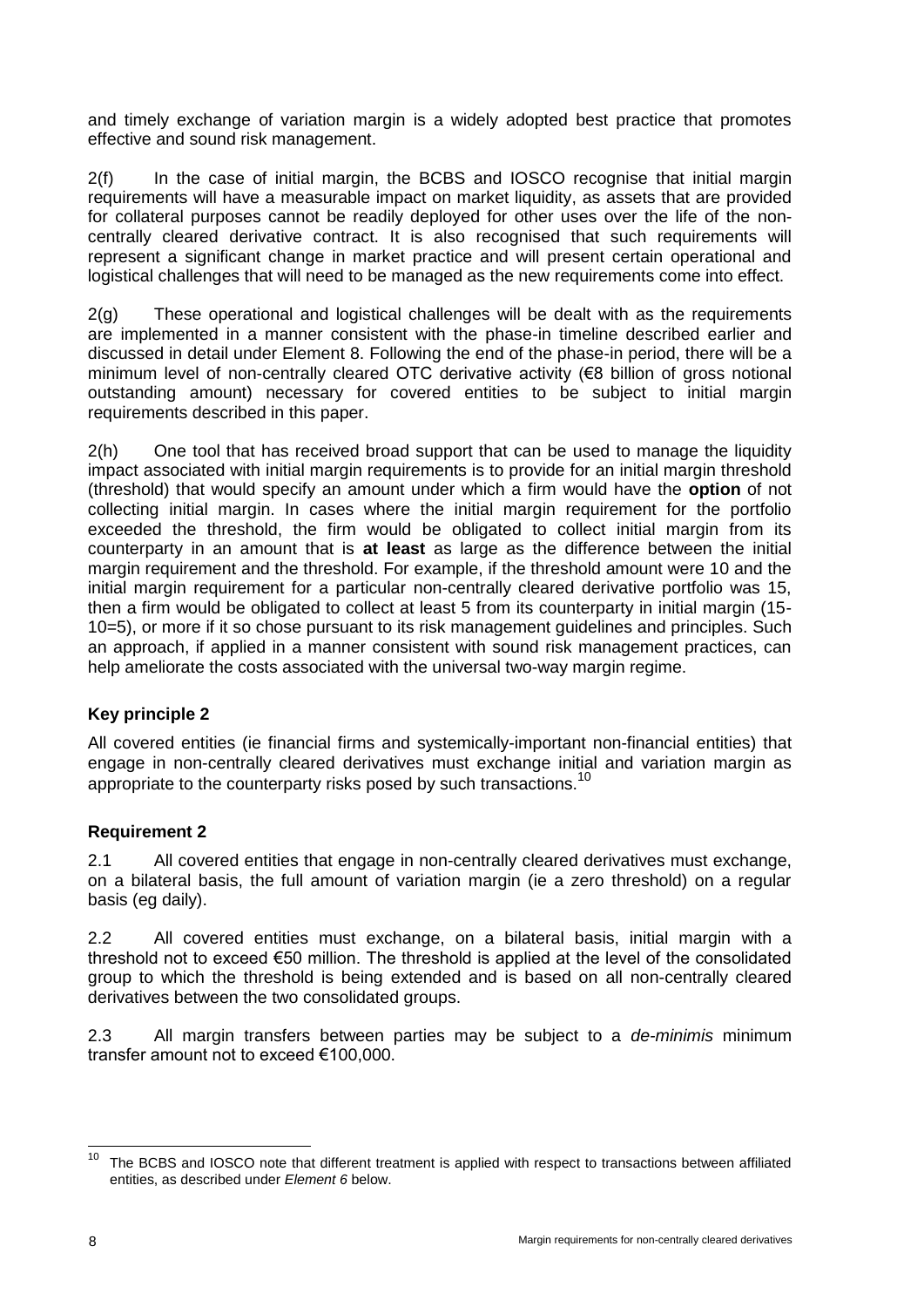2.4 Covered entities include all financial firms and systemically important non-financial firms. Central banks, sovereigns, multilateral development banks, the Bank for International Settlements, and non-systemic, non-financial firms are not covered entities.<sup>11</sup>

2.5 Initial margin requirements will be phased-in, but at the end of the phase-in period there will be a minimum level of non-centrally cleared derivatives activity (€8 billion of gross notional outstanding amount) necessary for covered entities to be subject to initial margin requirements described in this paper.

2.6 The precise definition of financial firms, non-financial firms and systemically important non-financial firms will be determined by appropriate national regulation. Only noncentrally cleared derivative transactions between two covered entities are governed by the requirements in this paper.

## **Commentary**

2(i) All covered entities engaging in non-centrally cleared derivatives must exchange initial and variation margin as appropriate to the counterparty risk posed by such transactions.

2(ii) The requirement that the threshold be applied on a consolidated group basis is intended to prevent the proliferation of affiliates and other legal entities within larger entities for the sole purpose of circumventing the margin requirements. The following example describes how the threshold would be applied by an entity that is facing three distinct legal entities with a larger consolidated group.

2(iii) Suppose that a firm engages in separate derivative transactions, executed under separate, legally enforceable netting agreements, with three counterparties, A1, A2, A3. A1, A2 and A3 all belong to the same larger consolidated group such as a bank holding company. Suppose further that the initial margin requirement (as described in Element 3) is €100 million for each of the firm's netting sets with A1, A2 and A3. Then the counterparty dealing with these three affiliates must collect at least €250 million (250=100+100+100-50) from the consolidated group. Exactly how the firm allocates the €50 million threshold among the three netting sets is subject to agreement between the firm and its counterparties. The firm may not extend a €50 million threshold to each netting set with affiliate, A1, A2, A3, so that the total amount of initial margin collected is only €150 million (150=100-50+100- 50+100-50).

2(iv) Furthermore, the requirement to apply the threshold on a fully consolidated basis applies to both the counterparty to which the threshold is being extended and the counterparty that is extending the threshold. As a specific example, suppose that in the example above the firm (as referenced above) is itself organised into, say, three subsidiaries F1, F2 and F3 and each of these subsidiaries engages in non-centrally cleared derivative transactions with A1, A2 and A3. In this case, the extension of the €50 million threshold by the firm to A1, A2 and A3 is considered across the entirety of the firm, ie F1, F2, and F3, so that all subsidiaries of the firm extend in the aggregate no more than €50 million in an initial margin threshold to all of A1, A2 and A3.

2(v) The implementation of this approach requires appropriate cooperation between home and host supervisors. As the threshold is applied on a consolidated basis, only the home supervisor of the consolidated group will necessarily be able to verify that the group

 $11$ Multilateral development banks (MDB) exempted from this requirement are those MDBs that are eligible for a zero risk-weight under the Basel capital framework (at the time this margin framework is published, see footnote 24 of paragraph 54, part 2, Basel II: International Convergence of Capital Measurement and Capital Standards: A Revised Framework, http://www.bis.org/publ/bcbs128b.pdf).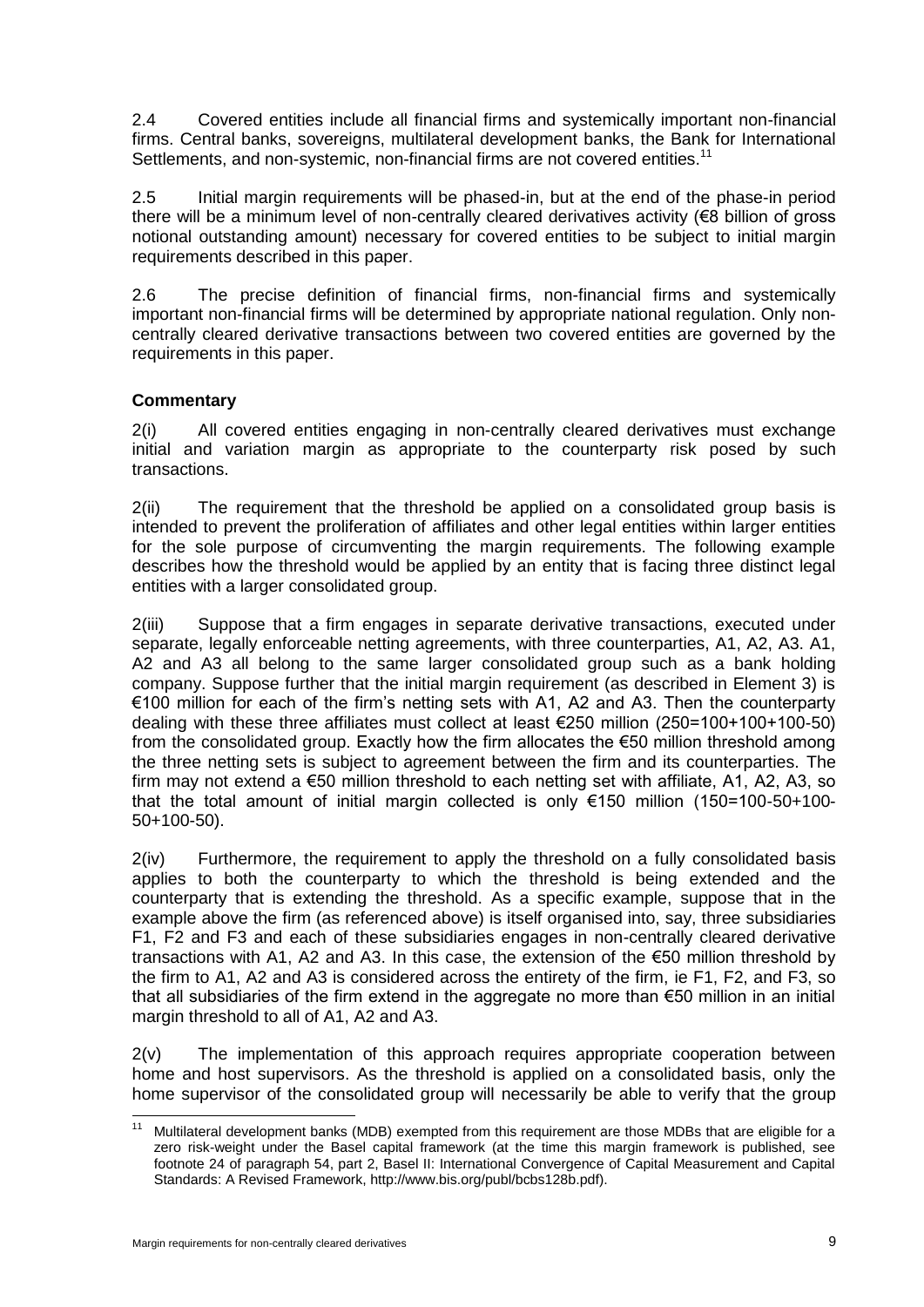does not exceed this threshold with all of its counterparties. The host supervisors of subsidiaries of a group would not be able to assess whether the local subsidiaries under their responsibility comply with the threshold allocated by the group to each of its subsidiaries. Communication between the home consolidated supervisors and host supervisors is therefore necessary to ensure that the latter have access to information on the threshold allocated to the local subsidiary under their responsibility.

# <span id="page-19-0"></span>**Element 3: Baseline minimum amounts and methodologies for initial and variation margin**

## **Background discussion**

3(a) A third key element of the margin requirements is the minimum, baseline amount of initial and variation margin that would be required to be collected for a non-centrally cleared derivative and the methodologies by which that baseline amount would be calculated. The BCBS and IOSCO have evaluated the calculation of these baseline margin amounts by reference to the two underlying benefits of the margin requirements described in Part A – systemic risk reduction and promotion of central clearing. From the perspective of systemic risk reduction, the BCBS and IOSCO have considered the extent to which baseline margin amounts would be sufficient to offset any loss caused by the default of a counterparty with a high degree of confidence; this line of analysis involves calibrating baseline margin amounts relative to the current and potential exposure posed by particular derivative transactions. From the perspective of promoting central clearing, the BCBS and IOSCO have considered the costs associated with complying with the baseline margin requirements; this line of analysis involves calibrating baseline margin amounts relative to the costs of executing the same or similar transactions on a centrally-cleared basis. This paper establishes a general framework for calculating baseline variation and initial margin that is intended to realise both benefits of margin requirements.

3(b) In terms of distinguishing baseline requirements for initial margin and variation margin, the BCBS and IOSCO have taken into account the differing form and purpose of each type of margin and their typical use in market practice.

3(c) Variation margin protects the transacting parties from the current exposure that has already arisen to one of the parties from changes in the mark-to-market value of the contract after the transaction has been executed. The amount of variation margin reflects the size of this current exposure. It depends on the mark-to-market value of the derivative at any point in time, and therefore can change over time.

3(d) Initial margin protects the transacting parties from the potential future exposure that could arise from future changes in the mark-to-market value of the contract during the time it takes to close out the position in the event that one or more counterparties default. The amount of initial margin reflects the size of the potential future exposure. It depends on a variety of factors, including how often the contract is re-valued, the volatility of the underlying instrument, and the expected duration of the contract closeout period, and can change over time, particularly where it is calculated on a portfolio basis and transactions are added to or removed from the portfolio on a continuous basis.

## **Key principle 3**

The methodologies for calculating initial and variation margin that must serve as the baseline for margin that is collected from a counterparty should (i) be consistent across entities covered by the requirements and reflect the potential future exposure (initial margin) and current exposure (variation margin) associated with the particular portfolio of non-centrally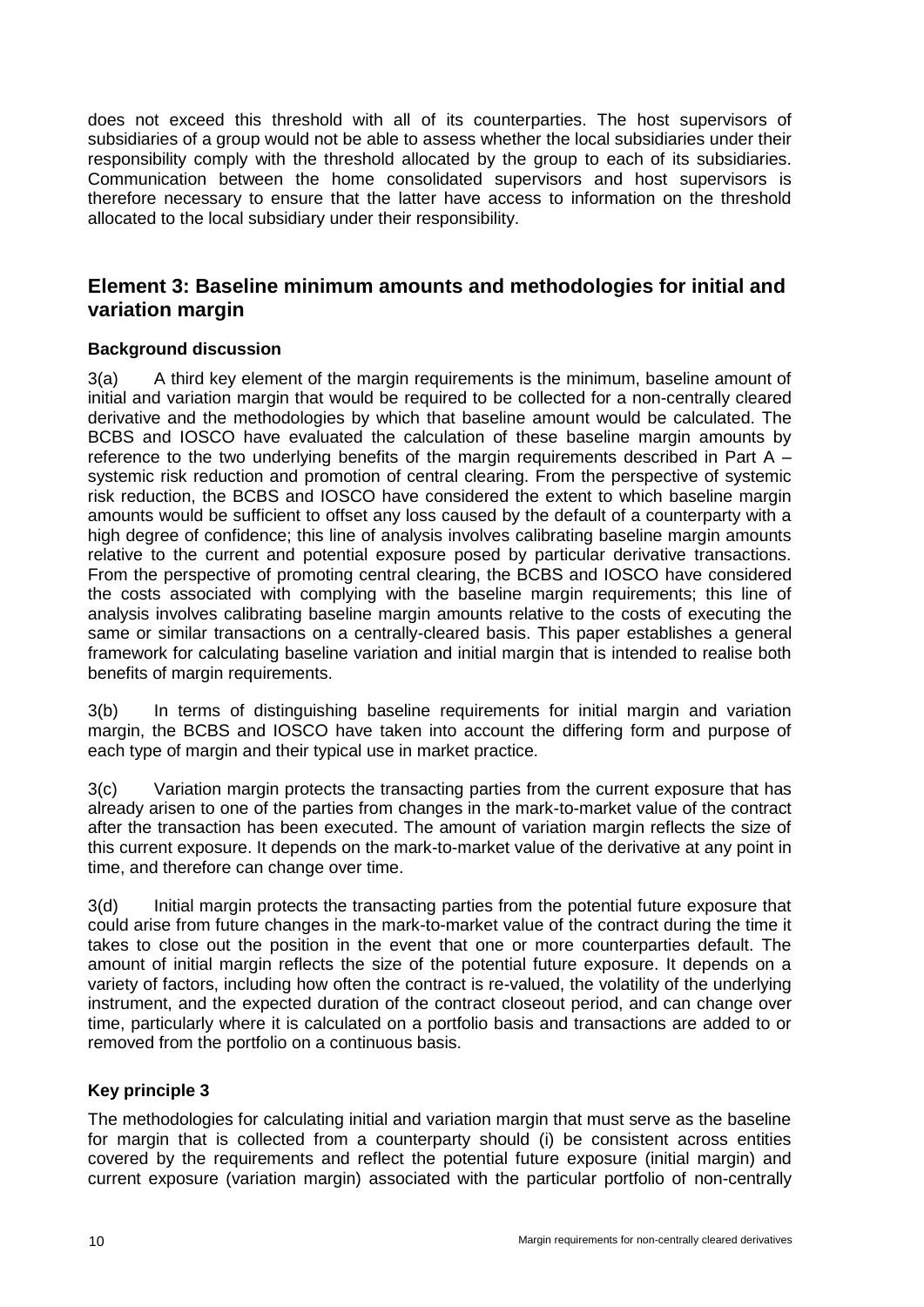cleared derivatives at issue and (ii) ensure that all counterparty risk exposures are covered fully with a high degree of confidence.

## **Requirement 3 – Initial margin**

3.1 For purposes of informing the initial margin baseline, the potential future exposure of a non-centrally cleared derivative should reflect an extreme but plausible estimate of an increase in the value of the instrument that is consistent with a one-tailed 99 percent confidence interval over a 10-day horizon,<sup>12</sup> based on historical data that incorporates a period of significant financial stress.<sup>13</sup> The initial margin amount must be calibrated to a period of financial stress to ensure that sufficient margin will be available when it is most needed and to limit the extent to which margin can be procyclical. The required amount of initial margin may be calculated by reference to either (i) a quantitative portfolio margin model or (ii) a standardised margin schedule.

3.2 Non-centrally cleared derivatives will often be exposed to a number of complex and interrelated risks. Internal or third-party quantitative models that assess these risks in a granular form can be useful for ensuring that the relevant initial margin amounts are calculated in an appropriately risk-sensitive manner. Moreover, current practice among a number of large and active CCPs is to use internal quantitative models when determining initial margin amounts.

3.3 Notwithstanding the utility of quantitative models, the use of such models is predicated on a satisfaction of several prerequisite conditions. First, any quantitative model that is used for initial margin purposes must be approved by the relevant supervisory authority. Models that have not been granted explicit approval must not be used for initial margin purposes. Models may either be internally developed or may be provided by the counterparties or third party vendors but in all such cases these models must be approved by the appropriate supervisory authority. Moreover, in the event that a third party-provided model is used for initial margin purposes, the model must be approved for use within each jurisdiction and by each institution seeking to use the model. Similarly, an unregulated counterparty that wishes to use a quantitative model for initial margin purposes may use an approved initial margin model. There will be no presumption that approval by one supervisor in the case of one or more institutions will imply approval for a wider set of jurisdictions and/or institutions. Second, quantitative initial margin models must be subject to an internal governance process that continuously assesses the value of the model's risk assessments, tests the model's assessments against realised data and experience, and validates the applicability of the model to the derivatives for which it is being used. The process must take into account the complexity of the products covered (eg barrier options and other more complex structures). These additional requirements are intended to ensure that the use of models does not lead to a lowering of margin standards. The use of models is also not intended to lower margin standards that may already exist in the context of some noncentrally cleared derivatives. Rather, the use of models is intended to produce appropriately risk-sensitive assessments of potential future exposure so as to promote robust margin requirements.

3.4 Quantitative initial margin models may account for risk on a portfolio basis. More specifically, the initial margin model may consider all of the derivatives that are approved for

<sup>1</sup>  $12$  The 10-day requirement should apply in the case that variation margin is exchanged daily. If variation margin is exchanged at less than a daily frequency then the minimum horizon should be set equal to 10 days plus the number of days in between variation margin exchanges.

 $13$  Because of the discrete subset of transactions covered by the margin requirements, these assumptions differ somewhat from the assumptions used to calculate potential future exposure under the Basel regulatory capital framework for OTC derivatives.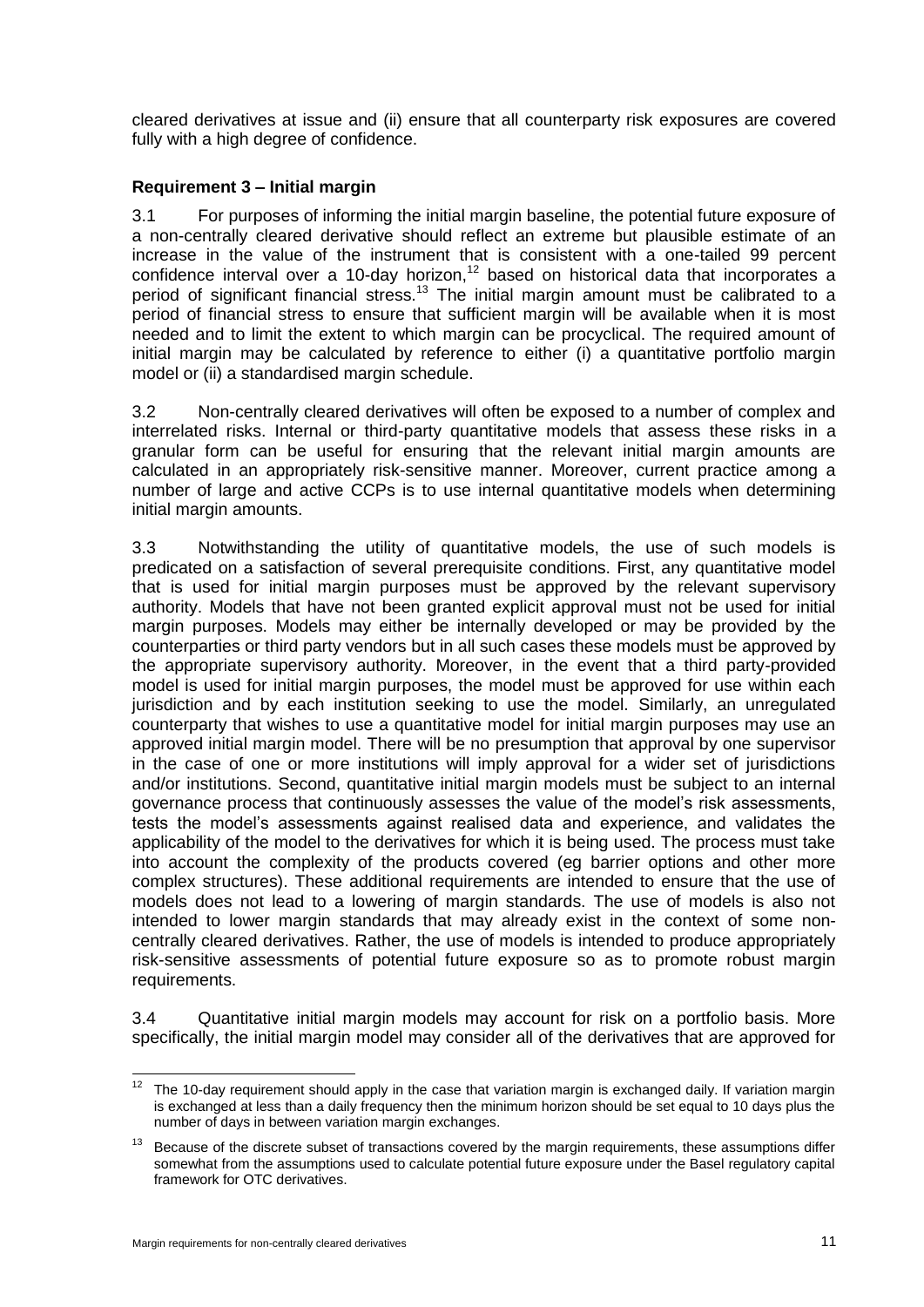model use that are subject to a single, legally enforceable netting agreement. Derivatives between counterparties that are not subject to the same, legally enforceable netting agreement must not be considered in the same initial margin model calculation. Derivative portfolios often are exposed to a number of offsetting risks that can and should be reliably quantified for the purposes of calculating initial margin requirements. At the same time, a distinction must be made between offsetting risks that can be reliably quantified and those that are more difficult to quantify. In particular, inter-relationships between derivatives in distinct asset classes, such as equities and commodities, are difficult to model and validate. Moreover, these sorts of relationships are prone to instability and may be more likely to break down in a period of financial stress. Accordingly, initial margin models may account for diversification, hedging and risk offsets **within** well-defined asset classes such as currency/rates, equity, credit, or commodities, but not **across** such asset classes and provided these instruments are covered by the same legally enforceable netting agreement. However, any such incorporation of diversification, hedging and risk offsets by an initial margin model will require approval by the relevant supervisory authority. Initial margin calculations for derivatives in distinct asset classes must be performed without regard to derivatives in other asset classes. As a specific example, for a derivative portfolio consisting of a single credit derivative and a single commodity derivative, an initial margin calculation that uses an internal model would proceed by first calculating the initial margin requirement on the credit derivative and then calculating the initial margin requirement on the commodity derivative. The total initial margin requirement for the portfolio would be the sum of the two individual initial margin amounts because they are in two different asset classes (commodities and credit). Finally, derivatives for which a firm faces no (ie zero) counterparty risk, require no initial margin to be collected and may be excluded from the initial margin calculation.

3.5 While quantitative, portfolio-based initial margin models are can be a good riskmanagement tool if monitored and governed appropriately, there are some instances in which a simpler and less risk-sensitive approach to initial margin calculations may be warranted. In particular, smaller market participants may not wish or may be unable to develop and maintain a quantitative model and may be unwilling to rely on a counterparty's model. In addition, some market participants may value simplicity and transparency in initial margin calculations, without resorting to a complex quantitative model. Further, an appropriately conservative alternative for calculating initial margin is needed in the event that no approved initial margin model exists to cover a specific transaction. Accordingly, the BCBS and IOSCO have provided an initial margin schedule, included as Appendix A, which may be used to compute the amount of initial margin required on a set of derivative transactions.

3.6 The required initial margin will be computed by referencing the standardised margin rates in Appendix A and by adjusting the gross initial margin amount by an amount that relates to the net-to-gross ratio (NGR) pertaining to all derivatives in the legally enforceable netting set. The use of the net-to-gross ratio is a well-accepted practice in the context of bank capital regulation and recognises important offsets that would not be recognised by strict application of a standardised margin schedule.<sup>14</sup> The required initial margin amount would be calculated in two steps. First, the margin rate in the provided schedule would be multiplied by the gross notional size of the derivative contract, and then this calculation would be repeated for each derivative contract.<sup>15</sup> This amount may be referred to as the gross standardised

 $14$ The use of the net-to-gross ratio (NGR) in bank capital requirements can be found in Annex IV of the Basel capital framework, paragraph 969(iv), Part 5, Basel II: International Convergence of Capital Measurement and Capital Standards: A Revised Framework (available at: [www.bis.org/publ/bcbs128d.pdf\)](file:///C:/Users/ra002013/AppData/Local/Microsoft/Windows/Temporary%20Internet%20Files/MyDocuments/Documentum/Temp/www.bis.org/publ/bcbs128d.pdf).

 $15$  Subject to approval by the relevant supervisory authority, a limited degree of netting may be performed at the level of a specific derivative contract to compute the notional amount that is applied to the margin rate. As an example, one pay fixed interest rate swap with a maturity of 3 years and a notional of 100 could be netted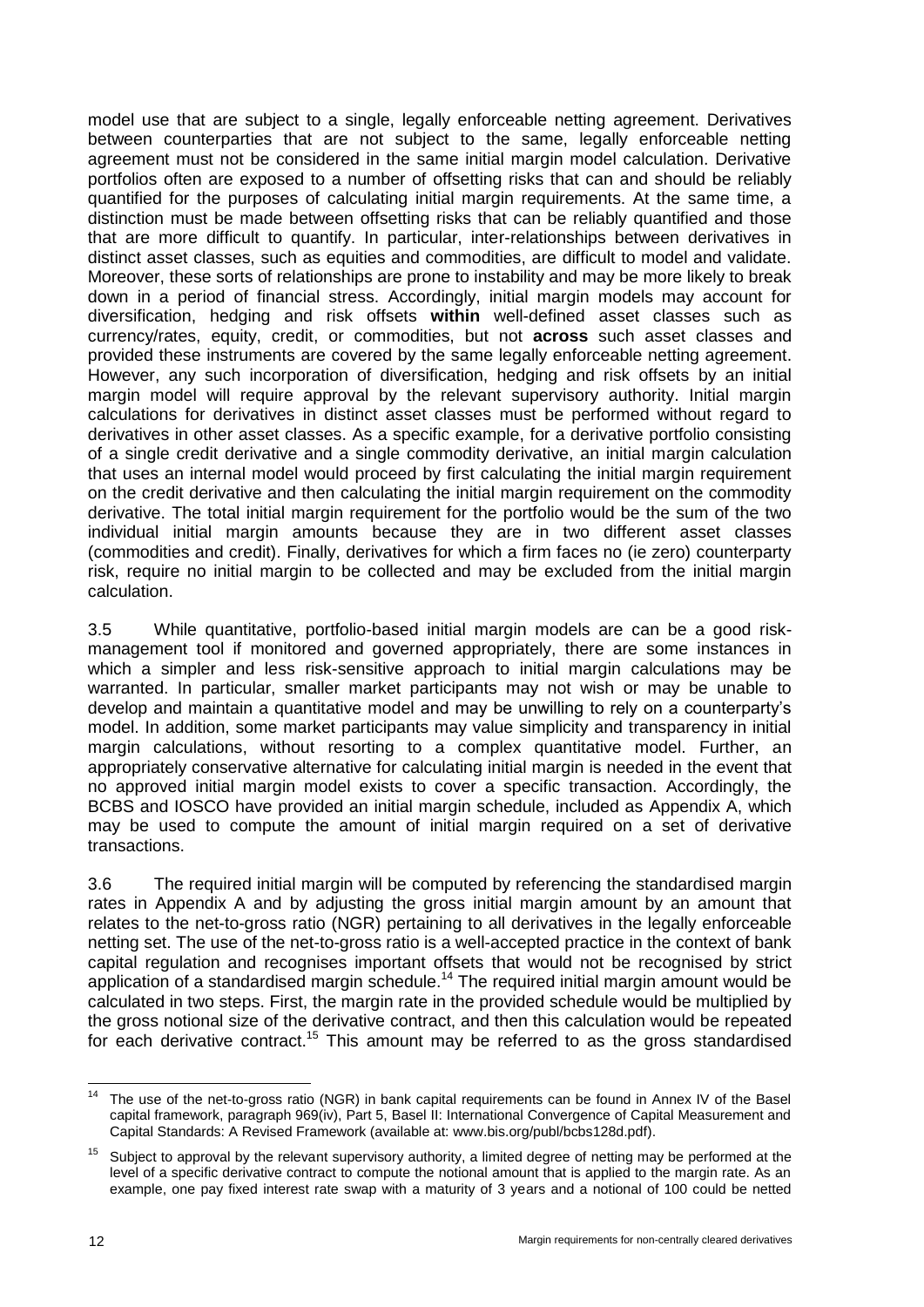initial margin. Second, the gross initial margin amount is adjusted by the ratio of the net current replacement cost to gross current replacement cost (NGR). This is expressed through the following formula:

### *Net standardised initial margin = 0.4 \* Gross initial margin + 0.6 \* NGR \* Gross initial margin*

where NGR is defined as the level of net replacement cost over the level of gross replacement cost for transactions subject to legally enforceable netting agreements.

The total amount of initial margin required on a portfolio according to the standardised margin schedule would be the net standardised initial margin amount. However, if a regulated entity is already using a schedule-based margin to satisfy requirements under its required capital regime, the appropriate supervisory authority may permit the use of the same schedule for initial margin purposes, so long as they are at least as conservative.

3.7 As in the case where firms use quantitative models to calculate initial margin, derivatives for which a firm faces no (ie zero) counterparty risk require no initial margin to be collected and may be excluded from the standardised initial margin calculation.

3.8 Derivative market participants should not be allowed to switch between model- and schedule- based margin calculations in an effort to "cherry pick" the most favourable initial margin terms. Accordingly, the choice between model- and schedule- based initial margin calculations should be made on a consistent basis over time, for all transactions within the same well-defined asset class, and if applicable, should comply with any other requirements imposed by the entity's supervisory authority.

3.9 At the same time, it is quite possible that a market participant may use a modelbased initial margin calculation for one class of derivatives in which it commonly deals and a schedule-based initial margin in the case of some derivatives that are less routinely employed in its trading activities. A firm need not use only a model-based approach or only a schedule-based approach for the entirety of its derivative activities. Rather, this requirement is meant to ensure that market participants do not use model-based margin calculations in those instances in which such calculations are more favourable than schedule-based requirements and schedule-based margin calculations when those requirements are more favourable than model-based margin requirements.

3.10 Initial margin should be collected at the outset of a transaction, and collected thereafter on a routine and consistent basis upon changes in measured potential future exposure, such as when trades are added to or subtracted from the portfolio. To mitigate procyclicality impacts, large, discrete calls for (additional) initial margin due to "cliff-edge" triggers should be largely discouraged.

3.11 The build-up of additional initial margin should be gradual so that it can be managed over time. Moreover, margin levels should be sufficiently conservative to avoid procyclicality, even during periods of low market volatility. The specific requirement that initial margin be set consistent with a period of stress is meant to limit procyclical changes in the amount of initial margin required.

3.12 Parties to derivative contracts should have rigorous and robust dispute resolution procedures in place with their counterparty before the onset of a transaction. In particular, the amount of initial margin to be collected from one party by another will either be the result of

1

against another pay floating interest rate swap with a maturity of three years and a notional of 50 to arrive at a single notional of 50 to which the appropriate margin rate would be applied. Derivatives with different fundamental characteristics such as underlying, maturity and so forth may not be netted against each other for the purpose of computing the notional amount against which the standardised margin rate is applied.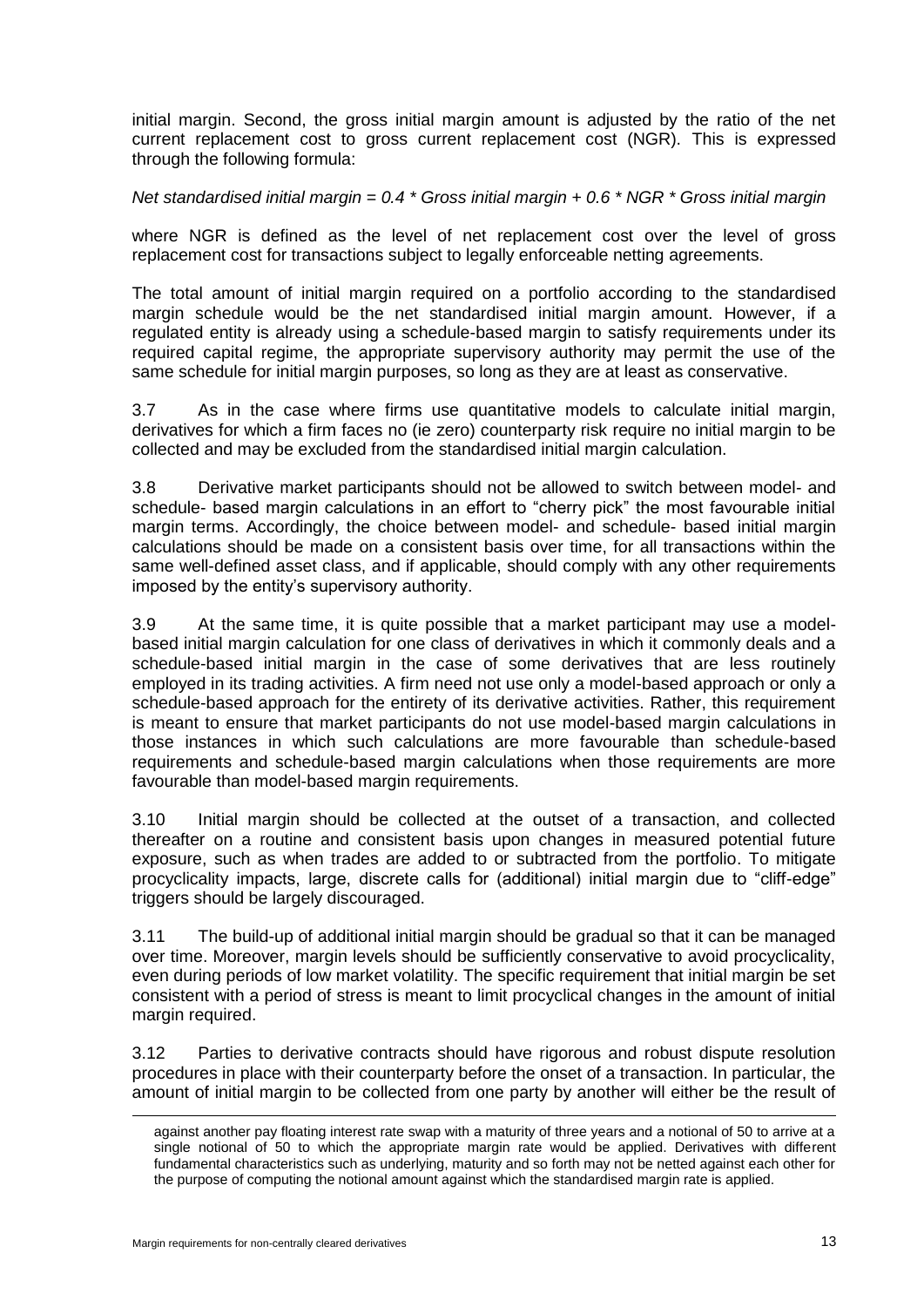an approved model calculation or the standardised schedule. The specific method and parameters that will be used by each party to calculate initial margin should be agreed upon and recorded at the onset of the transaction to reduce potential disputes. Moreover, parties may agree to use a single model for the purposes of such margin model calculations subject to bilateral agreement and appropriate regulatory approval. In the event that a margin dispute arises, the collecting party should make all necessary and appropriate efforts, including timely initiation of dispute resolution protocols, to resolve the dispute and collect the required amount of initial margin in a timely fashion.

## **Requirement 3 – Variation margin**

3.13 For variation margin, the full amount necessary to fully collateralise the mark-tomarket exposure of the non-centrally cleared derivative must be exchanged.

3.14 To reduce adverse liquidity shocks and in order to effectively mitigate counterparty credit risk, variation margin should be calculated and collected for non-centrally cleared derivatives subject to a single, legally enforceable netting agreement with sufficient frequency (eg daily).

3.15 The valuation of a derivative's current exposure can be complex and, at times, become subject to question or dispute by one or both parties. In the case of non-centrally cleared derivatives, these instruments are likely to be relatively illiquid, often with little or no price transparency making the process of agreeing on current exposure amounts for variation margin purposes even more challenging. Accordingly parties to derivative contracts should have rigorous and robust dispute resolution procedures in place with their counterparty before the onset of a transaction. In the event that a margin dispute arises, the collecting party should make all necessary and appropriate efforts, including timely initiation of dispute resolution protocols, to resolve the dispute and collect the required amount of variation margin in a timely fashion.

### **Commentary**

3(i) The existence of both a model-based and schedule-based initial margin standard provides derivative users with the possibility to choose between either approaches. Derivative market participants should be able to choose between a more risk-sensitive but potentially less transparent quantitative model; and a less risk-sensitive but more transparent initial margin schedule for calculating initial margin amounts. At the same time, derivative market participants should not be allowed to switch between model- and schedule- based margin calculations in an effort to cherry pick the most favourable initial margin terms. Accordingly, the choice between a model and schedule-based initial margin calculations should be made on a consistent basis over time.

3(ii) The applicable netting agreements used by market participants will need to be effective under the laws of the relevant jurisdictions and supported by periodically-updated legal opinions. Supervisory authorities and relevant market participants should consider how those requirements could best be complied with in practice.

3(iii) The BCBS and IOSCO also recognise that national supervisors may wish to alter margin requirements to achieve macroprudential outcomes, such as limiting the build-up of leverage and the expansion of balance sheets. One method for achieving this may be for the relevant authority to impose a macroprudential 'add-on' or buffer on top of baseline (or minimum) margin levels. Although no conclusions have been reached on this issue, the BCBS and IOSCO continue to give further consideration to the coordination issues that may arise in this respect.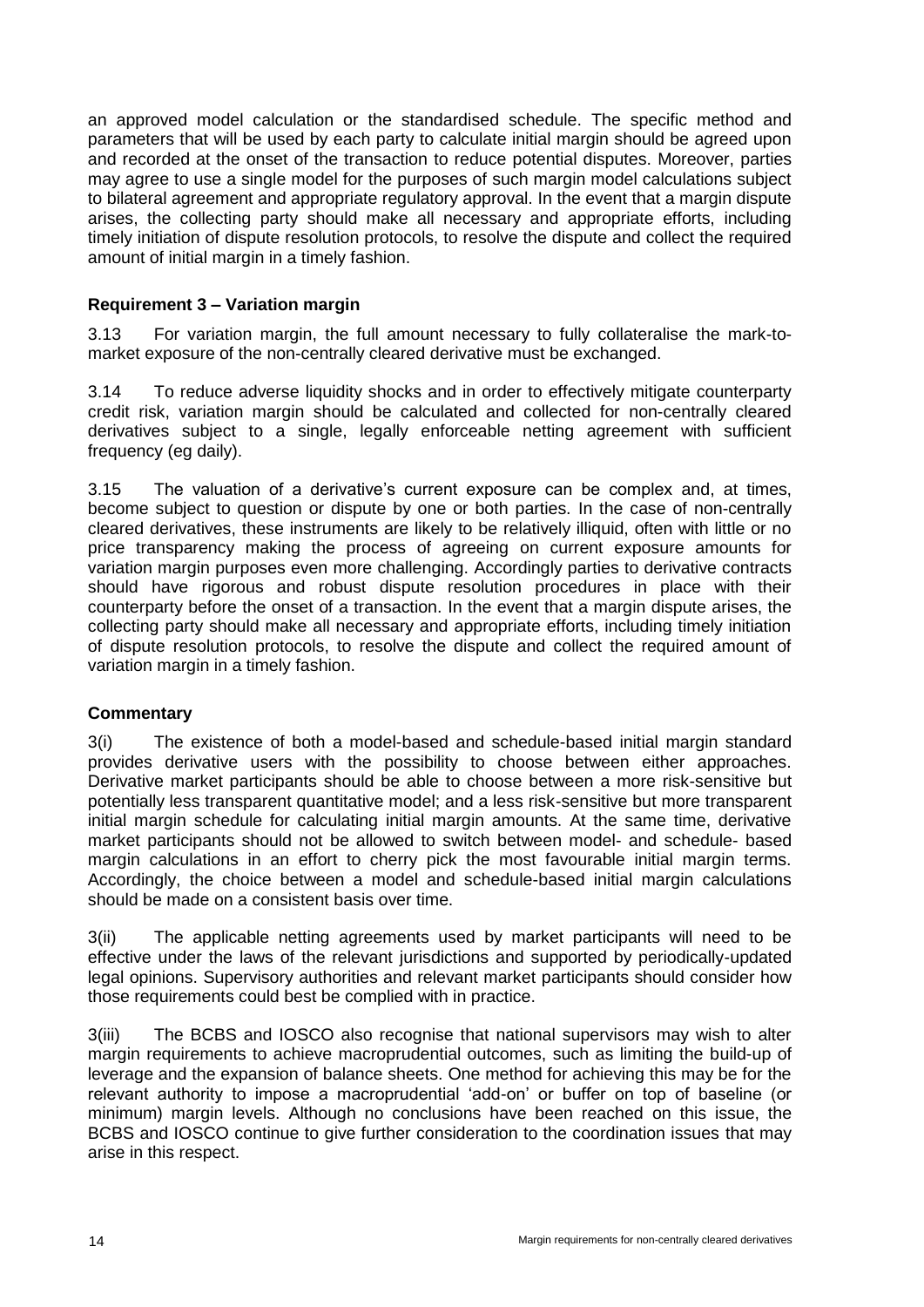3(iv) As discussed above, derivative transactions between covered entities with zero counterparty risk require zero initial margin and may be excluded from the initial margin calculation. As an example, consider a European call option on a single stock. Suppose that one party, the option writer, agrees to sell a fixed number of shares to another party, the option purchaser, at a predetermined price at some specific future date, the contract's expiry, if the option purchaser wishes to do so. Suppose further that the option purchaser makes a payment to the option writer at the outset of the transaction that fully compensates the option writer for the possibility that it will have to sell shares at contract expiry at the predetermined price. In this case the option writer faces zero counterparty risk while the option purchaser faces counterparty risk. The option writer has received the full value of the option at the outset of the transaction. The option purchaser, on the other hand, faces counterparty risk since the option writer may not be willing or able to sell shares to the option purchaser at the predetermined price at the expiry of the contract. In this case, the option writer would not be obligated to collect any initial margin from the option purchaser and the call option could be excluded from the initial margin calculation. Since the option purchaser faces counterparty risk, the option purchaser must collect initial margin from the option writer in a manner consistent with the requirements of this paper.

# <span id="page-24-0"></span>**Element 4: Eligible collateral for margin**

### **Background discussion**

4(a) Even in cases where margin is collected in an amount sufficient to fully protect a firm from the default of a derivative counterparty, the firm may nonetheless be exposed to loss if that margin is not in a form that can be readily liquidated at full value at the time of default, particularly during a period of financial stress.

4(b) Accordingly, the BCBS and IOSCO have considered the types of collateral that should be deemed eligible for use in meeting the margin requirements, evaluating several different approaches. One approach would be to limit eligible collateral to only the most liquid, highest-quality assets, such as cash and high-quality sovereign debt, on the grounds that doing so would best ensure the value of collateral held as margin could be fully realised in a period of financial stress. Another approach would be to permit a broader set of eligible collateral, including assets like liquid equity securities and corporate bonds, and address the potential volatility of such assets through application of appropriate haircuts to their valuation for margin purposes. Potential advantages of the latter approach would include (i) a reduction of the potential liquidity impact of the margin requirements by permitting firms to use a broader array of assets to meet margin requirements and (ii) better alignment with central clearing practices, in which CCPs frequently accept a broader array of collateral, subject to collateral haircuts. After evaluating each of these alternatives, the BCBS and IOSCO have opted for the second approach (broader eligible collateral).

## **Key principle 4**

To ensure that assets collected as collateral for initial and variation margin purposes can be liquidated in a reasonable amount of time to generate proceeds that could sufficiently protect collecting entities covered by the requirements from losses on non-centrally cleared derivatives in the event of a counterparty default, these assets should be highly liquid and should, after accounting for an appropriate haircut, be able to hold their value in a time of financial stress. The set of eligible collateral should recognise that assets that are liquid in normal market conditions may rapidly become illiquid in times of financial stress. In addition to having good liquidity, eligible collateral should not be exposed to excessive credit, market and FX risk (including through differences between the currency of the collateral asset and the currency of settlement). To the extent that the value of the collateral is exposed to these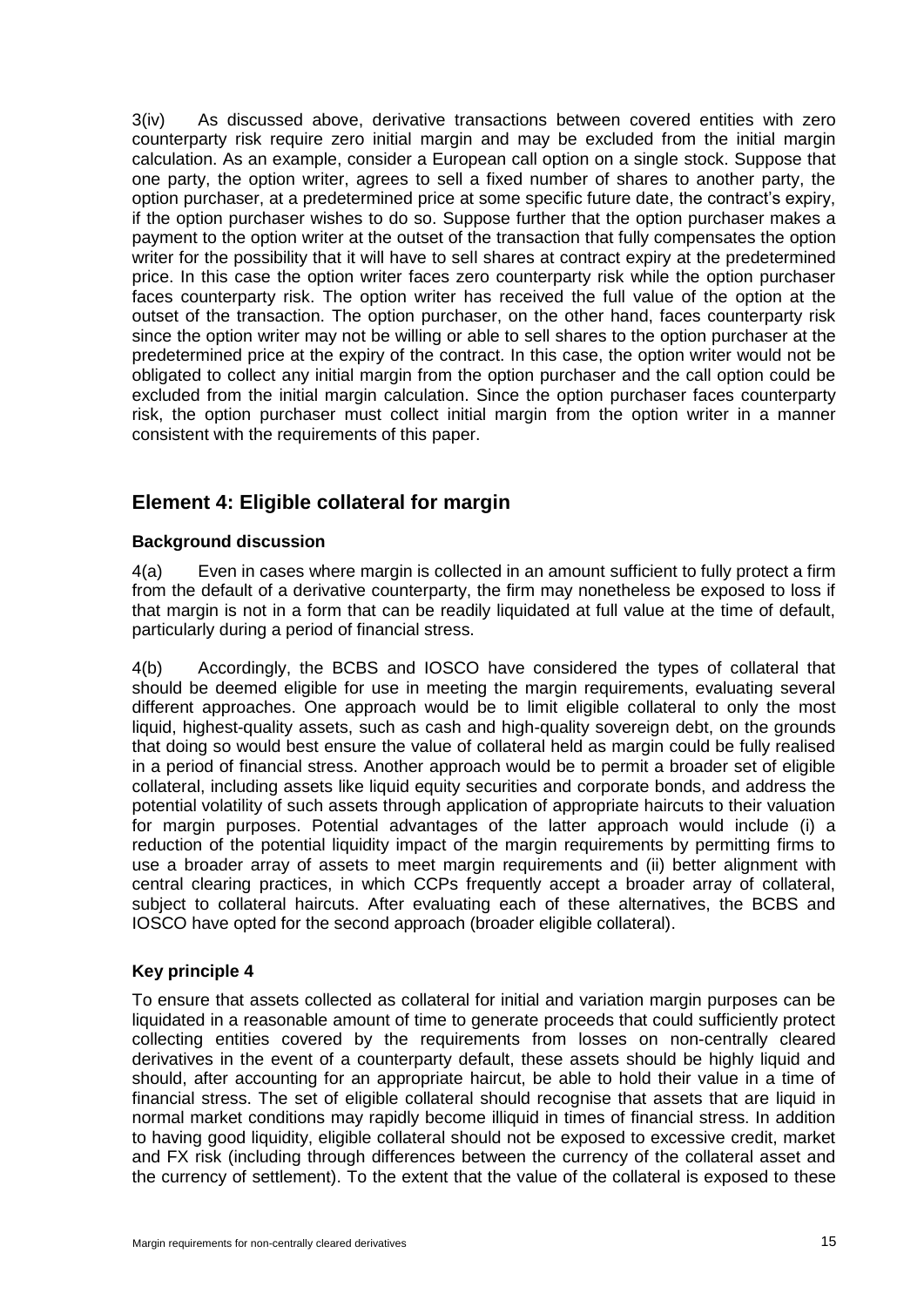risks, appropriately risk-sensitive haircuts should be applied. More importantly, the value of the collateral should not exhibit a significant correlation with the creditworthiness of the counterparty or the value of the underlying non-centrally cleared derivatives portfolio in such a way that would undermine the effectiveness of the protection offered by the margin collected (ie the so-called "wrong way risk"). Accordingly, securities issued by the counterparty or its related entities should not be accepted as collateral. Accepted collateral should also be reasonably diversified.

### **Requirement 4**

4.1 National supervisors should develop their own list of eligible collateral assets based on the key principle, taking into account the conditions of their own markets. As a guide, examples of the types of eligible collateral that satisfy the key principle would generally include:

- Cash;
- High-quality government and central bank securities;
- High-quality corporate bonds;
- High-quality covered bonds;
- Equities included in major stock indices; and
- Gold.

**The illustrative list above should not be viewed as being exhaustive**. Additional assets and instruments that satisfy the key principle may also serve as eligible collateral. Also, in different jurisdictions, some particular forms of collateral may be more abundant or generally available due to institutional market practices or norms. Eligible collateral can be denominated in any currency in which payment obligations under the non-centrally cleared derivative may be made, or in highly-liquid foreign currencies subject to appropriate haircuts to reflect the inherent FX risk involved.

4.2 Potential methods for determining appropriate haircuts could include either internal or third-party quantitative model-based haircuts or schedule-based haircuts. Each alternative is briefly discussed below.

4.3 As in the case of initial margin models, risk-sensitive quantitative models, both internal or third party, could be used to establish haircuts so long as the model is approved by supervisors and is subject to appropriate internal governance standards. As in the case of initial margin models, an unregulated derivative counterparty may use an approved quantitative model. In addition to the points regarding the use of internal models discussed in the context of initial margin, the BCBS and IOSCO also note that eligible collateral may vary across national jurisdictions owing to differences in the availability and liquidity of certain types of collateral. As a result, it may be difficult to establish a standardised set of haircuts that would apply to all types of collateral across all jurisdictions that are consistent with the key principle.

4.4 In addition to haircuts based on quantitative models, as in the case of initial margin, derivative counterparties should also have the option of using standardised haircuts that would provide transparency and limit procyclical effects. The BCBS and IOSCO have established a standardised schedule of haircuts for the list of assets appearing above. The haircut levels are derived from the standard supervisory haircuts adopted in the Basel Accord's comprehensive approach to collateralised transactions framework, and can be found in Appendix B. In the event that the BCBS chooses to make changes to these haircuts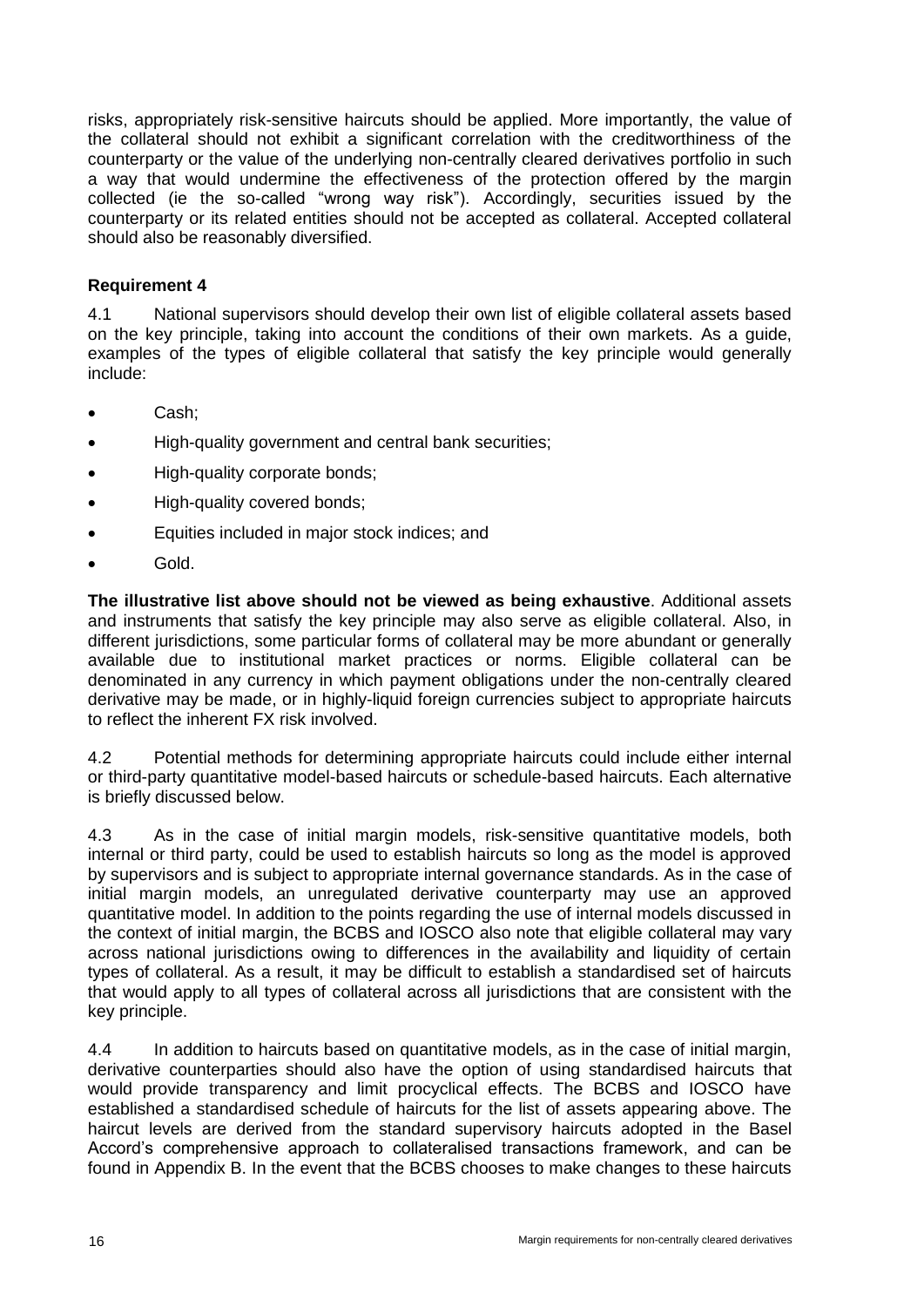for regulatory capital purposes, the BCBS and IOSCO would expect to adopt these changes in the context of the margin requirements for non-centrally cleared derivatives absent a compelling policy reason not to do so. However, if a regulated entity is subject to an existing standardised, haircut-based approach under its required capital regime, the appropriate supervisory authority may permit the use of the same haircuts for initial margin purposes, so long as they are at least as conservative. While haircuts serve a critical risk management function in ensuring that pledged collateral is sufficient to cover margin needs in a time of financial stress, other risk mitigants should also be considered when accepting non-cash collateral. In particular, entities covered by the requirements should ensure that the collateral collected is not overly concentrated in terms of an individual issuer, issuer type and asset type.

4.5 In the event that a dispute arises over the value of eligible collateral, the collecting party should make all necessary and appropriate efforts, including timely initiation of dispute resolution protocols, to resolve the dispute and collect any required margin in a timely fashion.

## **Commentary**

4(i) Market conditions and asset availability differ across jurisdictions. National supervisors should develop their own list of eligible collateral assets based on the key principle, taking into account the conditions of their own markets and making reference to the list of examples of eligible collateral under the requirement section.

4(ii) Haircut requirements should be transparent and easy to calculate, so as to facilitate payments between counterparties, avoid disputes and reduce overall operational risk. Haircut levels should be risk-based and should be calibrated appropriately to reflect the underlying risks that affect the value of eligible collateral, such as market price volatility, liquidity, credit risk and FX volatility, during both normal and stressed market conditions. Haircuts should be set conservatively to avoid procyclicality. For example, haircuts should be set at a sufficiently high level during "good times" such that the need for sharp and sudden increases in times of stress can be avoided.

4(iii) Some firms may be unable or unwilling to develop internal haircut calculation models that meet regulators' requirements. It may also be desirable to make available a conservative and more simple and transparent approach to calculate haircut. The BCBS and IOSCO have established a set of standardised haircuts that can be used in lieu of modelbased haircuts.

4(iv) Schedule-based haircuts should be sufficiently stringent so that firms have an incentive to develop internal models. To prevent firms from selectively applying the standardised tables where this would produce a lower haircut, firms would have to adopt either the standardised tables approach or internal/third party models approach consistently over time for all the collateral assets within the same well-defined asset class.

# <span id="page-26-0"></span>**Element 5: Treatment of provided initial margin**

### **Background discussion**

5(a) The legal capacity in which initial margin is held or exchanged can have a significant influence on how effective that margin is in protecting a firm from loss in the event of the default of a derivative counterparty. In particular, when two parties to a derivatives transaction exchange initial margin with one another on a net or commingled basis, there can be little or no actual increase in the extent to which either firm is protected from the default of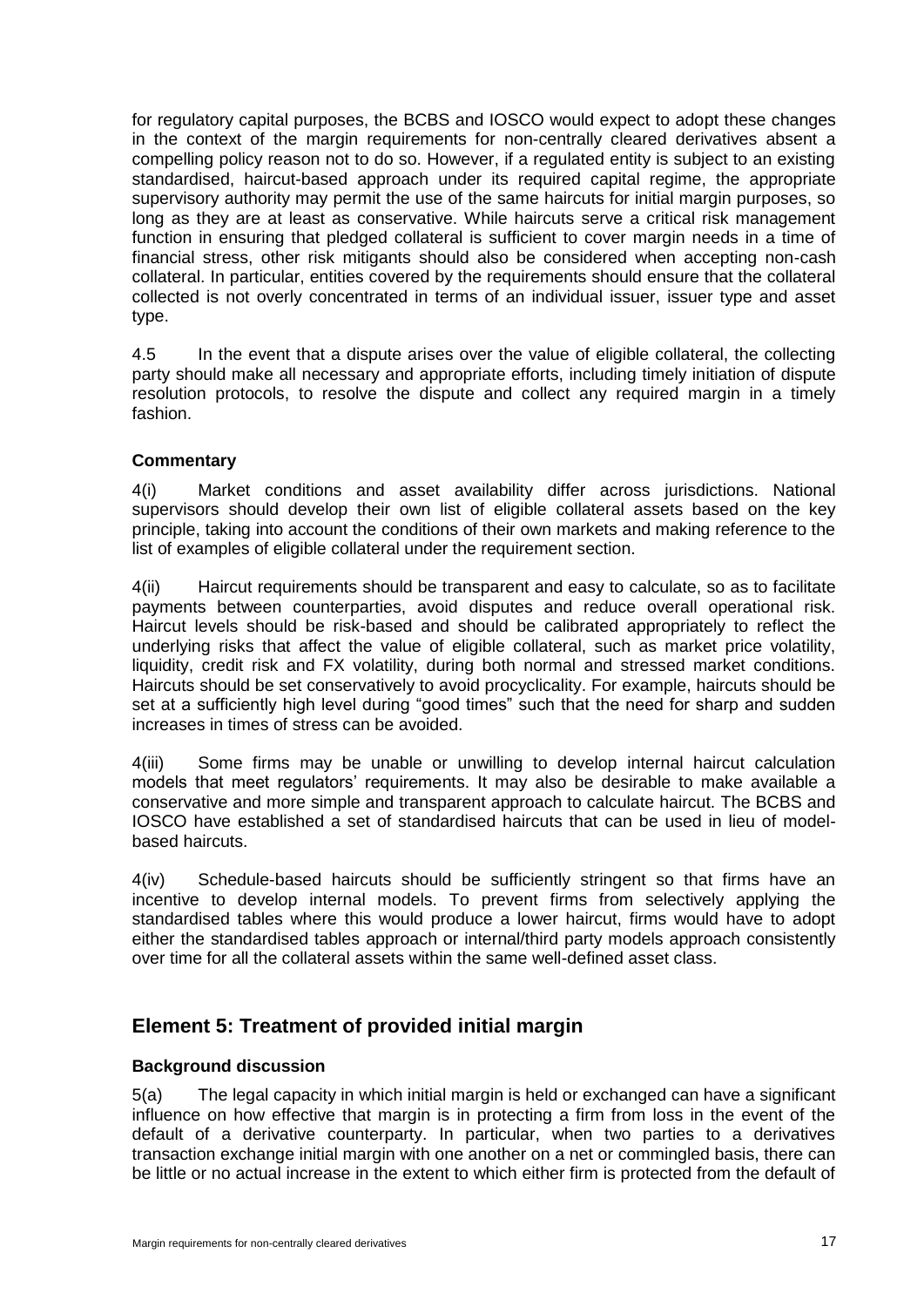the other. Although a firm has received initial margin as collateral, the firm also now bears the risk of additional loss on the initial margin that it has provided to the counterparty if the counterparty defaults, which may offset some or all of the benefits of initial margin received. The risk would be exacerbated if the counterparty re-hypothecates or re-uses the provided margin, which could result in third parties having legal or beneficial title over the margin, or a merging or pooling of the margin with assets belonging to the others as a result of which the firm's claim to the margin becomes entangled in legal complications, thus delaying or even denying the return of re-hypothecated / re-used assets in the event that the counterparty defaults.

5(b) Under current market practices, the exchange of two-way initial margin in bilateral trades is not universal. Accordingly, requiring the segregation or other protection of initial margin collateral may create material incremental liquidity demands and trading costs relative to current practices, as (i) firms would be required to divert significantly more liquid assets to provide initial margin to counterparties on a gross, rather than net, basis, and (ii) firms would no longer retain the unlimited ability to use initial margin collected as a source of funding, for re-hypothecation or re-use, or for other discretionary purposes.

5(c) Given the potential for the net treatment of provided margin to undermine the general benefits of the margin requirements, there was broad consensus among the BCBS and IOSCO that the requirements should address these risks by requiring the gross exchange and the segregation or other effective protection of provided initial margin, so as to preserve its capacity to fully offset the risk of loss in the event of the default of a derivatives counterparty. 16

## <span id="page-27-0"></span>**Key principle 5**

Because the exchange of initial margin on a net basis may be insufficient to protect two market participants with large, gross derivatives exposures to one another in the case of one of those firm's failure, the gross initial margin between such firms should be exchanged. Initial margin collected should be held in such a way as to ensure that (i) the margin collected is immediately available to the collecting party in the event of the counterparty's default, and (ii) the collected margin must be subject to arrangements that protect the posting party in the event that the collecting party enters bankruptcy to the extent possible under applicable law. Jurisdictions are encouraged to review the relevant local laws to ensure that collateral can be sufficiently protected in the event of bankruptcy.

## **Requirement 5**

5.1 Initial margin should be exchanged on a gross basis and held in a manner consistent with the key principle above. Cash and non-cash collateral collected as initial margin should not be re-hypothecated, re-pledged or re-used.

## **Commentary**

5(i) There are many different ways to protect provided margin, but each carries its own risk. For example, the use of third party custodians is generally considered to offer the most robust protection, but there have been cases where access to assets held by third party

 $16\,$ <sup>16</sup> Different ways to protect provided margin may have different implications on different market participants. The US Securities and Exchange Commission (US SEC), for example, has pointed out that, the requirement may impose a disproportionate impact on US SEC-registered broker-dealers in comparison to banks, as a result of the differences in regulatory capital treatment of the initial margin deposited with third party custodians. With respect to the exchange of initial margin, further comment is sought on the liquidity impact of the requirement on particular entities, and whether or how these factors should affect the initial margin requirement as the IOSCO continues to work on the interaction of regulatory capital framework of securities firms and margin.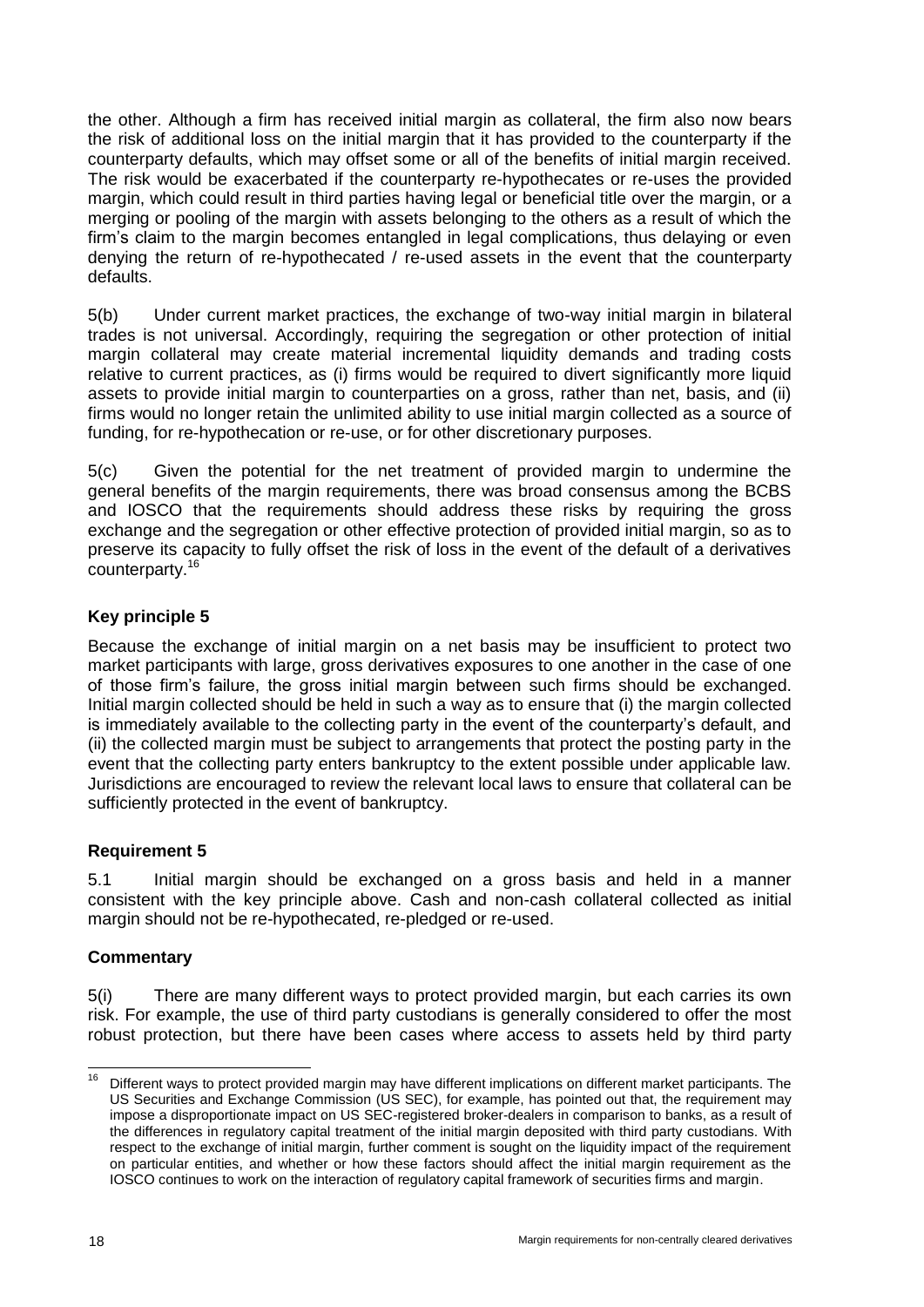custodians has been limited or practically difficult. The level of protection would also be affected by the local bankruptcy regime, and would vary across jurisdictions.

5(ii) The collateral arrangements used will need to be effective under the relevant laws and supported by periodically-updated legal opinion.

Q2. Should re-hypothecation be allowed to finance/hedge customer positions if rehypothecated customer assets are protected in a manner consistent with the key principle? Specifically, should re-hypothecation be allowed under strict conditions such as (i) collateral can only be re-hypothecated to finance/hedge customer, nonproprietary position; (ii) the pledgee treats re-hypothecated collateral as customer assets; and (iii) the applicable insolvency regime allows customer first priority claim over the pledged collateral.

# <span id="page-28-0"></span>**Element 6: Treatment of transactions with affiliates**

### **Background discussion**

6(a) Although current market practices on this point vary, the exchange of initial or variation margin by affiliated parties to a non-centrally cleared derivative is not customary. Accordingly, extending the initial margin requirements to such transactions would likely create additional liquidity demands for firms engaging in such transactions. In addition, the specific legal and regulatory environment in which such transactions are regulated varies considerably across jurisdictions. The specific legal and regulatory frameworks governing inter-affiliate derivative transactions largely owe to specific features of different jurisdictions. For example, some jurisdictions require inter-affiliate transactions be subject to centralised risk management whereas some require affiliates to enter into transactions on an arm's length basis. These transactions are not necessarily suited to harmonisation as varying legal systems may be driven by the specific and detailed nature of each jurisdiction and its legal framework.

## **Key principle 6**

Transactions between a firm and its affiliates should be subject to appropriate regulation in a manner consistent with each jurisdiction's legal and regulatory framework.

### **Requirement 6**

6.1 Local supervisors should review their own legal frameworks and market conditions and put in place initial and variation margin requirements as appropriate.

# <span id="page-28-1"></span>**Element 7: Interaction of national regimes in cross-border transactions**

### **Background discussion**

7(a) The existing structure of markets for non-centrally cleared derivatives is global in scope. Key derivatives market participants are often engaged in derivatives activity through a variety of legal entities in different national jurisdictions and frequently deal with counterparties on a cross-border basis. Given the global nature of these markets, and as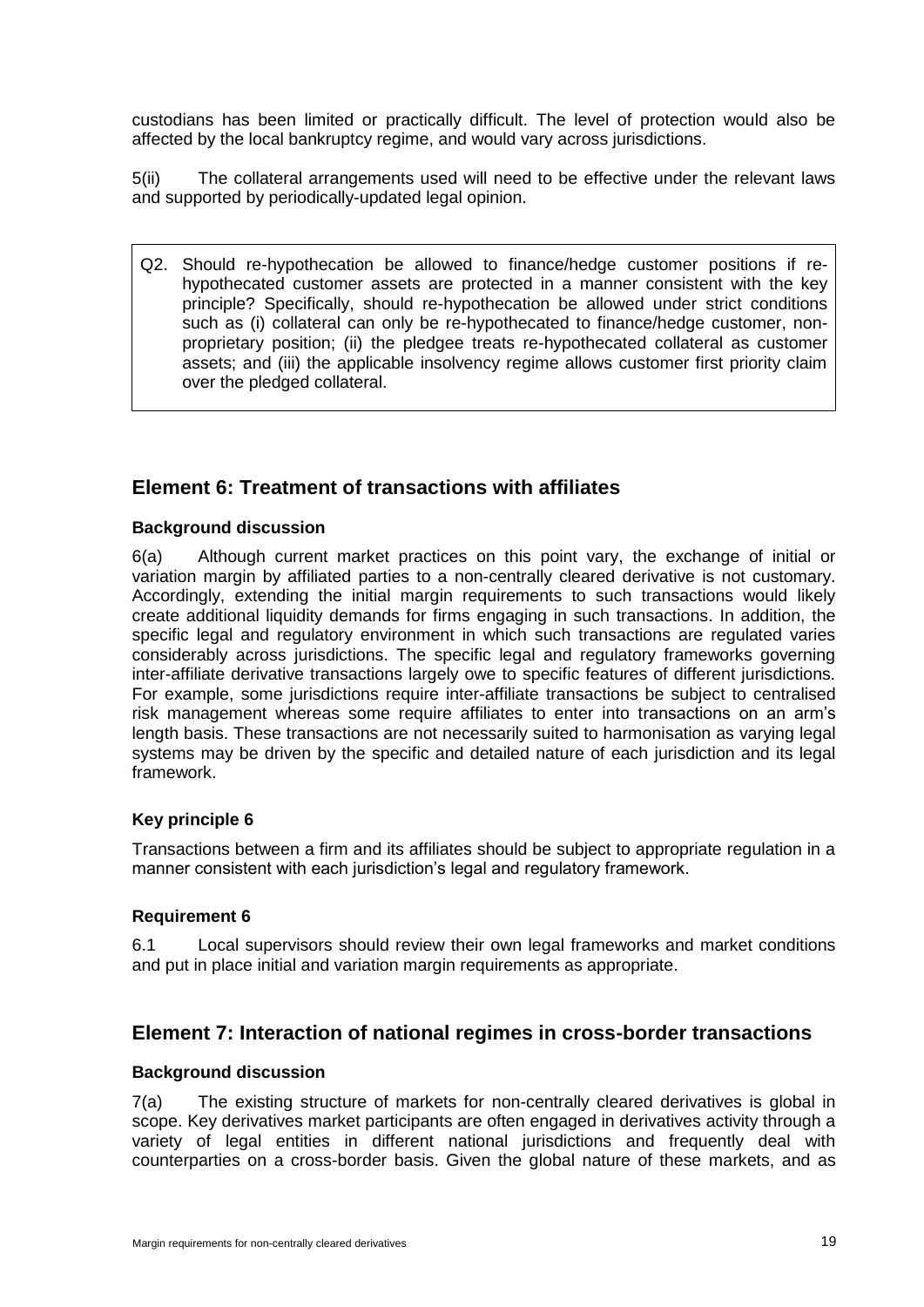noted in the Executive Summary, the effectiveness of margin requirements could be undermined if the requirements were not consistent internationally.

7(b) Accordingly, the BCBS and IOSCO have considered, as part of the framework for margin requirements, specific approaches to ensuring that implementation of the margin requirements at a national jurisdiction-level is appropriately interactive – that is, that each national jurisdiction's rule is territorially complementary such that (i) regulatory arbitrage opportunities are limited, (ii) a level playing field is maintained, (iii) there is no application of duplicative or conflicting margin requirements to the same transaction or activity, and (iv) there is substantial certainty as to which national jurisdiction's rules apply. When a transaction is subject to two sets of rules (duplicative requirements), the home and the host regulators should endeavour to apply only one set of rules, by recognising the equivalence and comparability of their respective rules.

## **Key principle 7**

Regulatory regimes should interact so as to result in sufficiently consistent and nonduplicative regulatory margin requirements for non-centrally cleared derivatives across jurisdictions.

## **Requirement 7**

7.1 The margin requirements in a jurisdiction should be applied to legal entities established in that local jurisdiction, which would include locally established subsidiaries of foreign entities, in relation to the initial and variation margins that they collect. Home-country supervisors should permit a covered entity to comply with the margin requirements of a hostcountry margin regime with respect to its derivative activities, so long as the home-country supervisor considers the host-country margin regime to be consistent with the margin requirements described in the paper. A branch should be treated as part of the same legal entity as the headquarter, thus subject to the margin requirements of the jurisdiction where the headquarter is established.

## **Commentary**

7(i) The following illustrative examples demonstrate how the requirement is intended to work in the enumerated hypothetical circumstances:

### *Circumstance 1: US bank enters into derivative with German bank.*

 US bank subject to margin rule of relevant US regulator and German bank subject to margin rule of relevant German regulator. If the US regulator considers the margin regime of Germany to be consistent with the margin requirements described in the paper and/or the German regulator considers the margin regime of the US to be consistent with the margin requirements described in the paper, then the US bank and the German bank could choose to comply with only one set of rules, either the US rule or the German rule, to the extent permitted.

### *Circumstance 2: German subsidiary of US bank enter into derivative with German bank.*

 Both German subsidiary of US bank and German bank subject to margin rule of relevant German regulator.

#### *Circumstance 3: UK subsidiary of US bank enters into derivative with UK subsidiary of Swiss bank.*

 Both UK subsidiary of US bank and UK subsidiary of Swiss bank subject to margin rule of relevant UK regulator.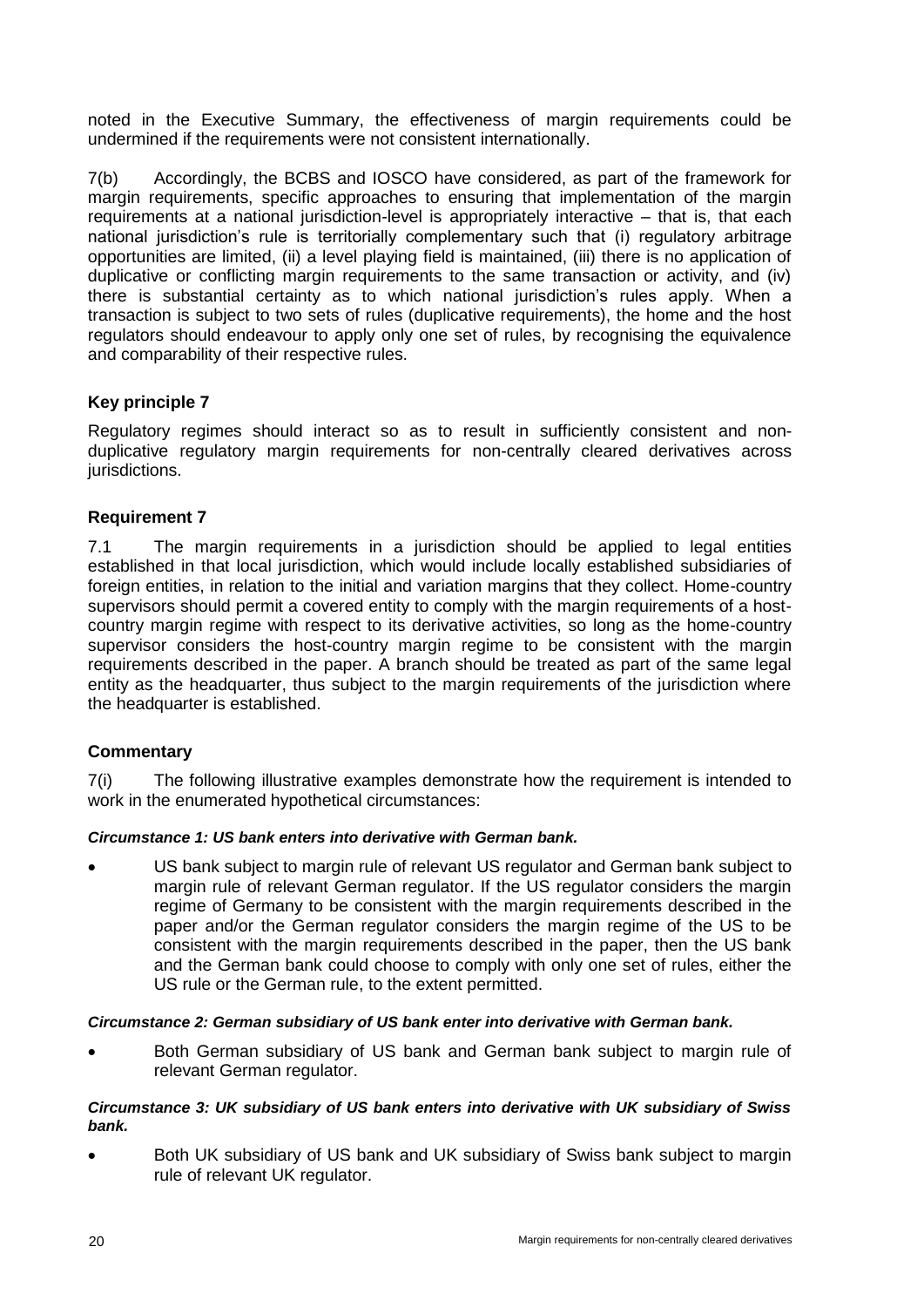#### *Circumstance 4: UK subsidiary of Swiss bank enters into derivative with US bank.*

 UK subsidiary of Swiss bank subject to margin rule of UK regulator and US bank subject to margin rule of relevant US regulator. If the UK regulator considers the margin regime of the US to be consistent with the margin requirements described in the paper and/or the US regulator considers the margin regime of the UK to be consistent with the margin requirements described in the paper, then the UK subsidiary of the Swiss bank and the US bank could choose to comply with only one set of rules, either the US rule or the UK rule, to the extent permitted.

#### *Circumstance 5: Jurisdiction X subsidiary of US bank enters into derivative with German bank where the US regulator considers the margin regime of jurisdiction X to be not consistent with the margin requirements described in the paper.*

 Jurisdiction X subsidiary of US bank subject to margin rule of US regulator and German bank subject to margin rule of relevant German regulator. If the US regulator considers the margin regime of Germany to be consistent with the margin requirements described in the paper and/or the German regulator considers the margin regime of the US to be consistent with the margin requirements described in the paper, then the jurisdiction X subsidiary of the US bank and the German bank could choose to comply with only one set of rules, either the US rule or the German rule, to the extent permitted.

7(ii) In addition, branches should be treated as part of the same legal entity as the headquarters. As an example, a US branch of a French bank will be treated as a French legal entity in cross border transactions.

## <span id="page-30-0"></span>**Element 8: Phase-in of requirements**

### **Background discussion**

8(a) Margin requirements on non-centrally cleared derivatives will represent a significant policy change for most market participants. Initial margin requirements, in particular, are not currently applied to a large number of transactions across many market participants. Such requirements will require significant operational enhancements and will also require significant amounts of collateral for which liquidity planning will be required. While the changes that will be required as a result of universal margin requirements are important for limiting systemic risks, these changes must be managed effectively so as to allow for an appropriate transition and not create unduly large transition costs. Moreover, the benefits gained by managing the transition to the new requirements must be weighed against systemic risks that are left un-attenuated during any transition period.

8(b) In addition, the requirements could impose some unnecessary operational costs on smaller entities that do not pose any significant systemic risk to the system and would not be expected to be bound by the initial margin requirements, in particular, in light of the provided threshold amount of €50 million.

8(c) Also, these requirements are new and interact with a large number of existing regulatory initiatives that, over time, should be reviewed and harmonised as appropriate. Accordingly, it is important that the appropriateness, efficacy and relationship of these requirements with other related requirements be monitored and evaluated on an ongoing basis.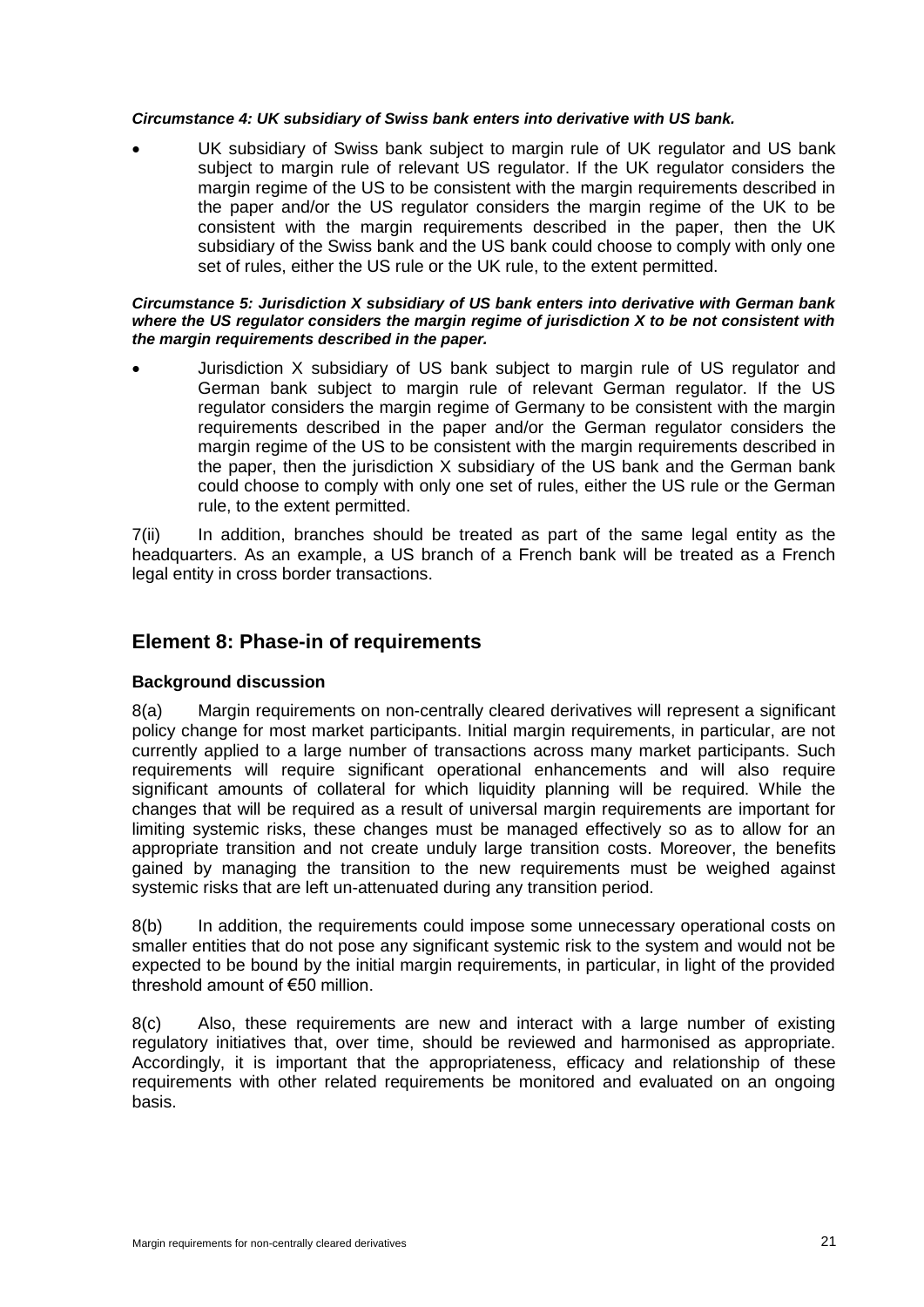## **Key principle 8**

The requirements described in this paper should be phased-in in a manner that appropriately trades off the systemic risk and incentive benefits with the liquidity, operational and transition costs associated with implementing the requirements. In addition, the requirements should be reviewed on a regular basis so as to evaluate their efficacy, soundness and relationship to other existing and related regulatory initiatives.

## **Requirement 8**

8.1 The requirement to exchange variation margin will become effective on 1 January 2015. The requirement to exchange variation margin between covered entities only applies to new contracts entered into after 1 January 2015. Exchange of variation margin on other contracts is subject to bilateral agreement.

8.2 The requirement to exhange two-way initial margin with a threshold of up to  $\epsilon$ 50 million will be staged as follows.

8.3 Each covered entity engaging in non-centrally cleared derivative activity will compute the level of the entire notional amount of non-centrally cleared derivatives in which they are engaged as of month-end of the last three months of each year beginning in 2014. The computation will encompass all non-centrally cleared derivative activities of the consolidated group.

8.4 In 2015, any covered entity belonging to a group whose aggregate month-end average notional amount of non-centrally-cleared-derivatives for the last three months of 2014 exceeds €3.0 trillion will be subject to the requirements when transacting with another covered entity (so long as it also meets that condition).

8.5 In 2016, any covered entity belonging to a group whose aggregate month-end average notional amount of non-centrally-cleared-derivatives for the last three months of 2015 exceeds €2.25 trillion will be subject to the requirements when transacting with another covered entity (so long as it also meets that condition).

8.6 In 2017, any covered entity belonging to a group whose aggregate month-end average notional amount of non-centrally-cleared-derivatives for the last three months of 2016 exceeds €1.5 trillion will be subject to the requirements when transacting with another covered entity (so long as it also meets that condition).

8.7 In 2018, any covered entity belonging to a group whose aggregate month-end average notional amount of non-centrally-cleared-derivatives for the last three months of 2017 exceeds €0.75 trillion will be subject to the requirements when transacting with another covered entity (so long as it also meets that condition).

8.8 On a permanent basis (ie in 2019 and beyond), any covered entity belonging to a group whose aggregate month-end average notional amount of non-centrally-clearedderivatives for the last three months of the preceding year is less than €8 billion will not be subject to the initial margin requirements described in this paper.

8.9 Initial margin requirements will apply to all new contracts entered into after each of the dates described above. Applying the initial margin requirements to existing derivative contracts is not required.

8.10 Global regulators will work together to ensure that there is sufficient transparency regarding which entities are and are not subject to the initial margin requirements during the phase-in period.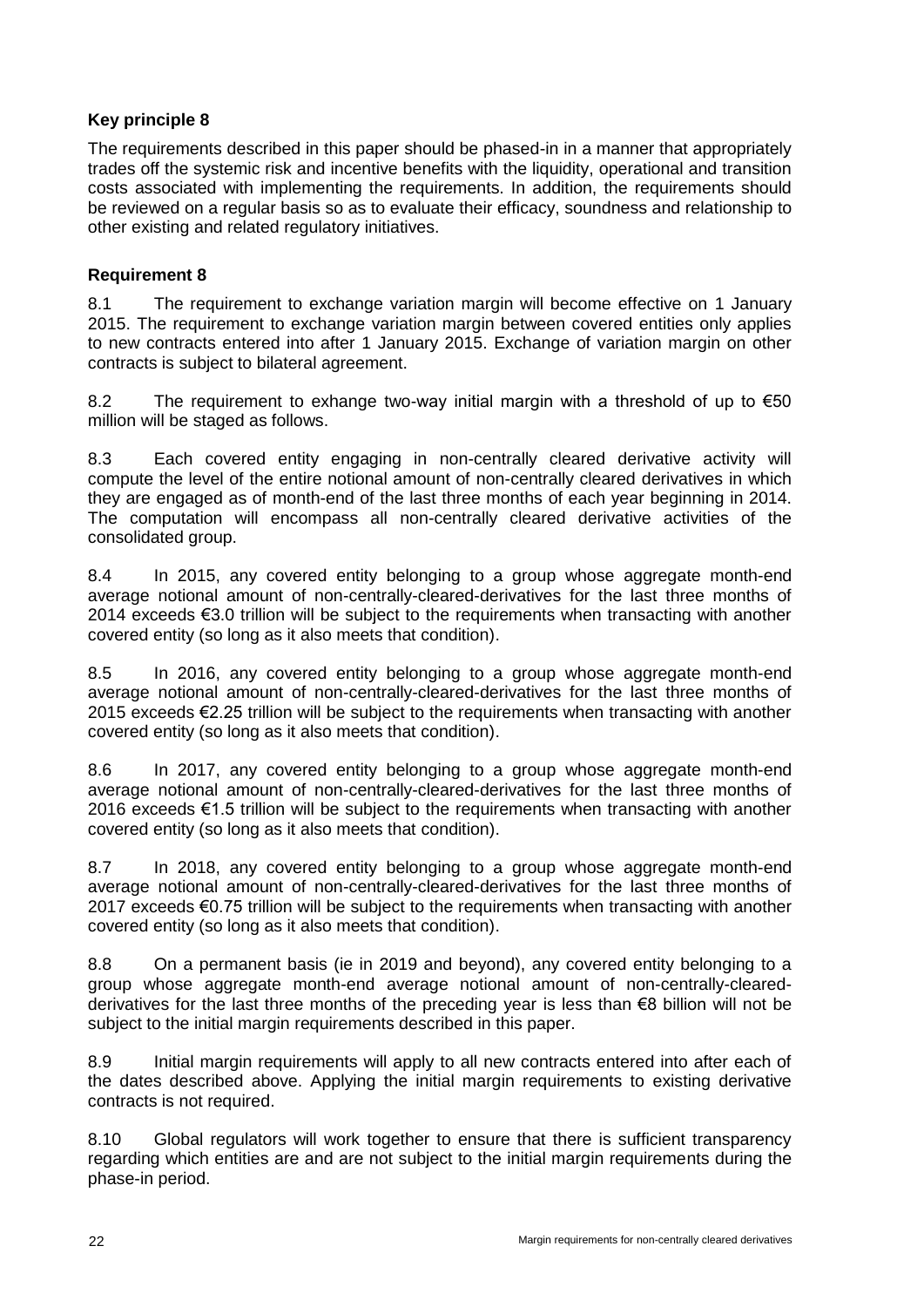Q3. Are the proposed phase-in arrangements appropriate? Do they appropriately trade off the systemic risk reduction and the incentive benefits with the liquidity, operational and transition costs associated with implementing the requirements? Are the proposed triggers and dates that provide for the phase-in of the requirements appropriately calibrated so that (i) the largest and most systemically-risky covered entities would be subject to the margining requirements at an earlier stage so as to reduce the systemic risk of non-centrally cleared derivatives and create incentive for central clearing, and (ii) the smaller and less systemically risky covered entities would be allowed more time to implement the new requirements? Should the phase-in arrangements apply to the exchange of variation margin, in addition to the exchange of initial margin as currently suggested? Or, given that variation margin is already a widely-adopted market practice, should variation margin be required as soon as the margin framework becomes effective (on 1 January 2015 as currently proposed) so as to remove existing gaps and reduce systemic risk? Do differences of market circumstances such as readiness of market participants and relatively small volumes of derivatives trading in emerging markets require flexibility with phase-in treatment, even for variation margin?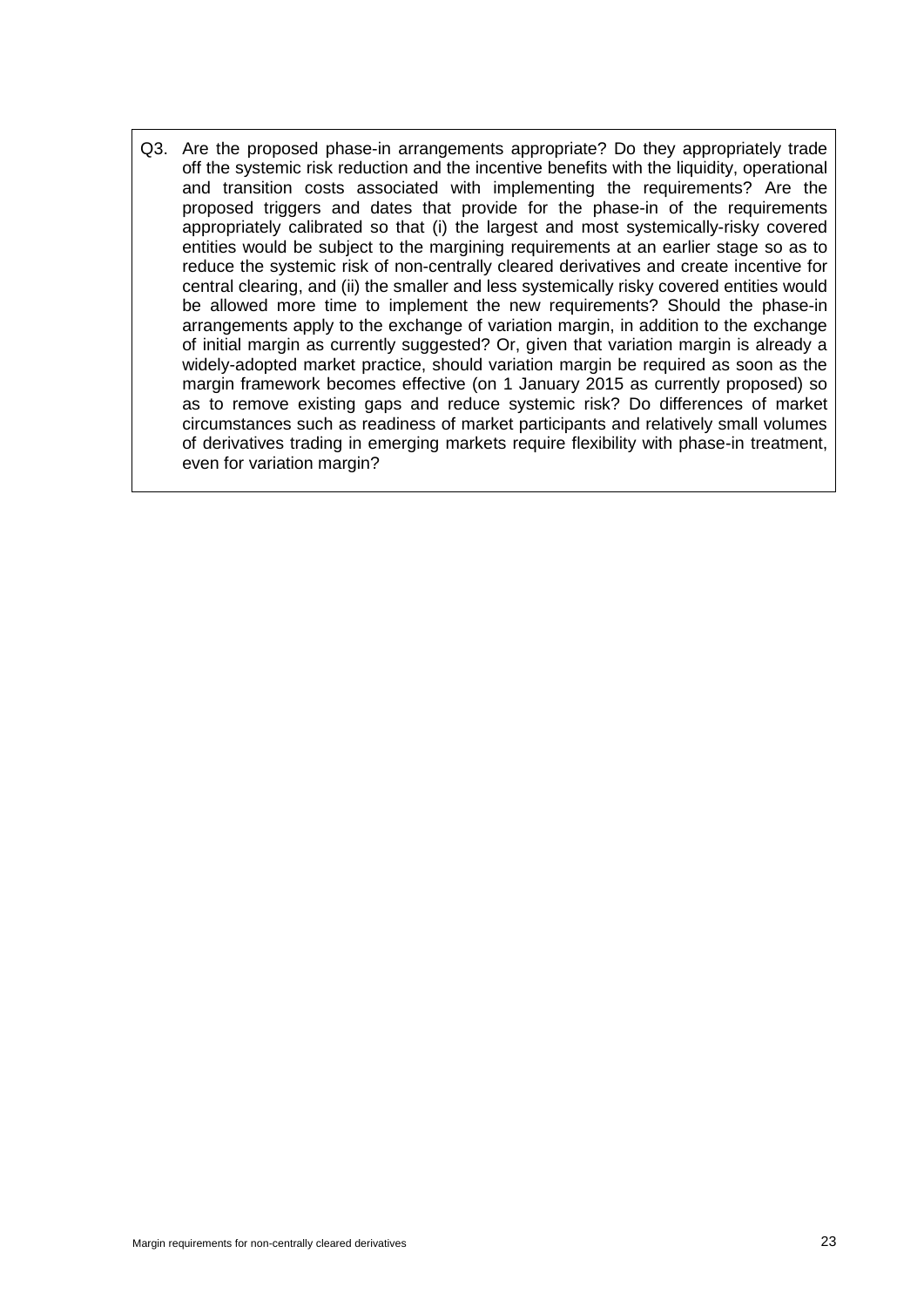# **Appendix A**

# **Standardised initial margin schedule**

<span id="page-33-1"></span><span id="page-33-0"></span>

| Asset class                      | Initial margin requirement (% of notional exposure) |
|----------------------------------|-----------------------------------------------------|
| Credit: 0-2 year duration        | 2                                                   |
| Credit: 2-5 year duration        | 5                                                   |
| Credit 5+ year duration          | 10                                                  |
| Commodity                        | 15                                                  |
| Equity                           | 15                                                  |
| Foreign Exchange\Currency        | 6                                                   |
| Interest Rate: 0-2 year duration | 1                                                   |
| Interest Rate: 2-5 year duration | 2                                                   |
| Interest Rate: 5+ year duration  | 4                                                   |
| Other                            | 15                                                  |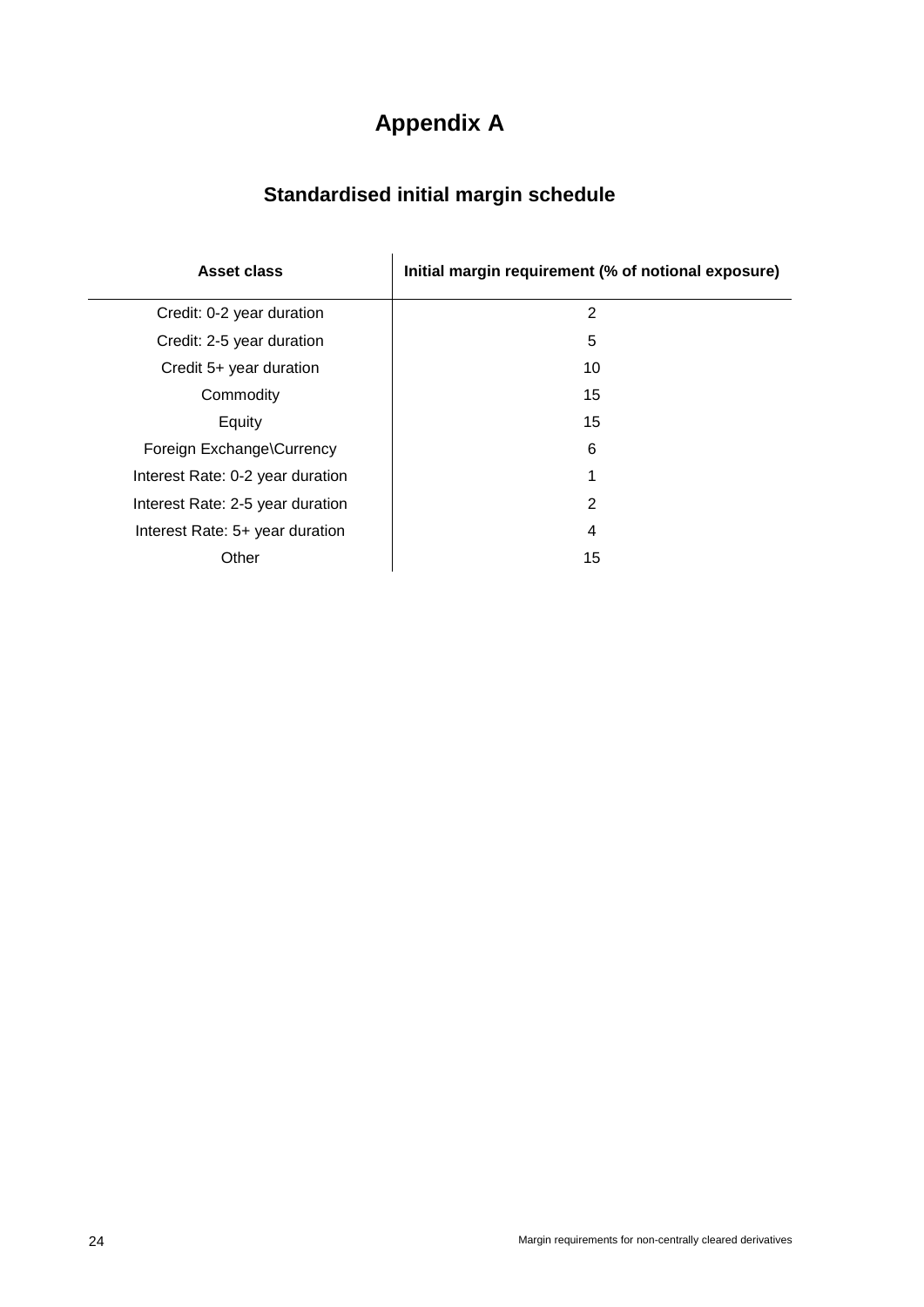# **Appendix B**

# **Standardised haircut schedule**

<span id="page-34-1"></span><span id="page-34-0"></span>

| Asset class                                                                                                                            | Haircut (% of market<br>value) |
|----------------------------------------------------------------------------------------------------------------------------------------|--------------------------------|
| Cash in same currency                                                                                                                  | $\Omega$                       |
| High-quality government and central bank securities: residual maturity less<br>than 1 year                                             | 0.5                            |
| High-quality government and central bank securities: residual maturity<br>between 1 and 5 years                                        | $\overline{2}$                 |
| High-quality government and central bank securities: residual maturity<br>greater than 5 years                                         | 4                              |
| High-quality corporate\covered bonds: residual maturity less than 1 year                                                               | 1                              |
| High-quality corporate\covered bonds: residual maturity greater than 1<br>year and less than 5 years                                   | 4                              |
| High-quality corporate\covered bonds: residual maturity greater than 5<br>years                                                        | 8                              |
| Equities included in major stock indices                                                                                               | 15                             |
| Gold                                                                                                                                   | 15                             |
| Additional (additive) haircut on asset in which the currency of the derivative<br>obligation differs from that of the collateral asset | 8                              |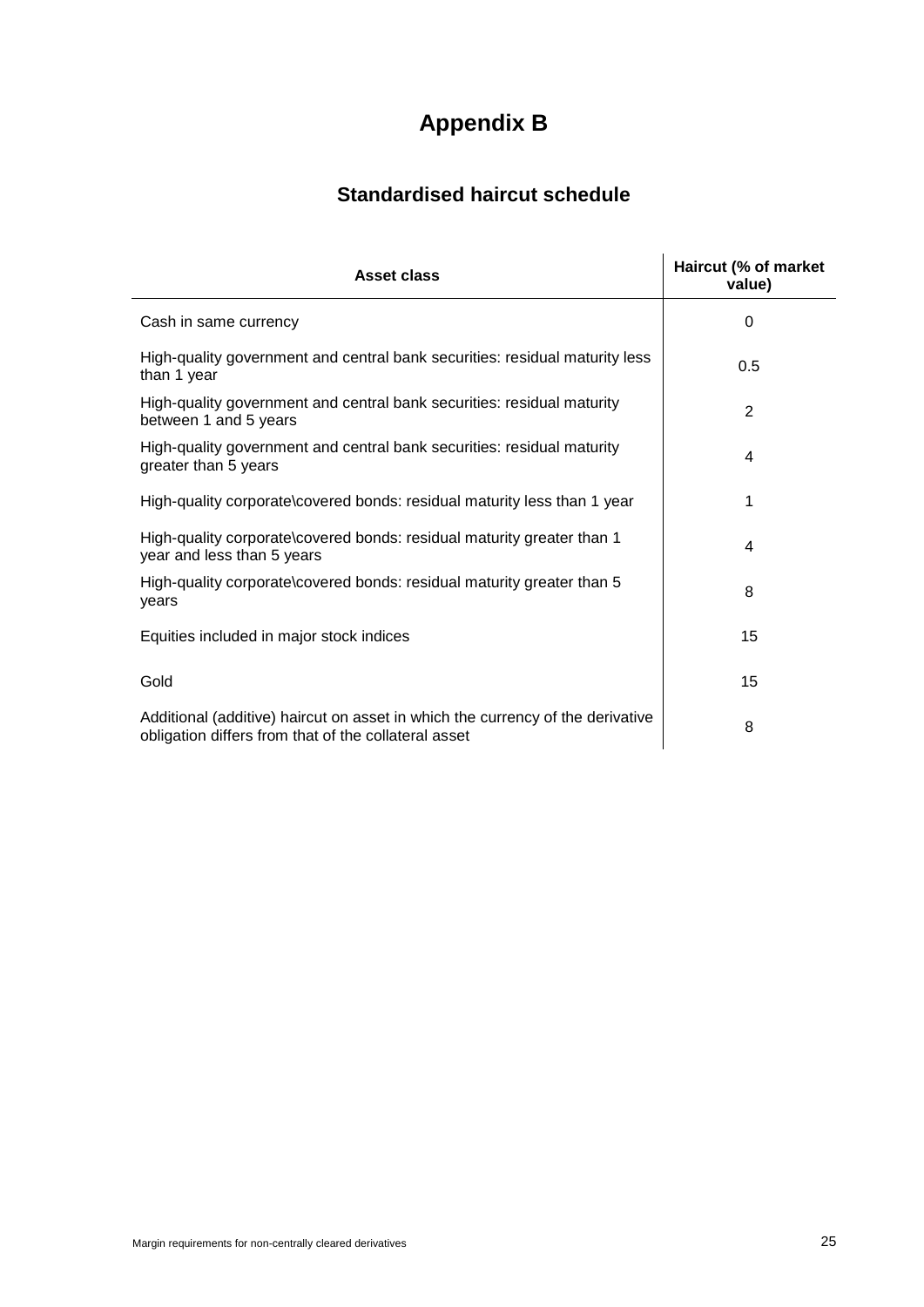# **Appendix C**

# <span id="page-35-0"></span>**Quantitative impact study on margin requirements for non-centrally cleared OTC derivatives**

# <span id="page-35-1"></span>**1. Executive summary and key findings**

The BCBS and IOSCO are releasing for consultation a near-final proposal for margin requirements on non-centrally cleared derivatives. In 2012, the WGMR conducted a QIS to assess the liquidity costs of margin requirements. This appendix summarises the results of the QIS. The results are varied but a number of key findings can be distilled from the larger analysis. These key findings are:

- (a) The QIS included data from 39 institutions including 33 banks. Among the 33 banks, 19 are "Category A" firms representing large, internationally active derivative dealers. These institutions are engaged in roughly €216 trillion of non-centrally cleared notional derivative activity and account for roughly 75% of global noncentrally cleared derivative activity.
- (b) It is estimated that the central clearing mandate will result in roughly a 46% reduction in the gross notional amount of non-centrally cleared derivative activity. Across asset classes, Interest Rate and Equity derivatives are expected to exhibit the largest decline (53%, 56%) while Foreign Exchange and Other derivatives are expected to exhibit the smallest decline (13%, 21%).
- (c) Currently, the total amount of initial margin that is being held by QIS respondents against non-centrally cleared derivative transactions (€100 billion) represents roughly 0.03% of the gross notional exposure. Initial margining requirements on bilateral trades are negotiated on a case-by-case basis and market practice varies across different counterparties, asset classes and jurisdictions.
- (d) The near-final proposal requires two-way initial margin requirements with a universal threshold of €50 million. The initial margin that would result from applying the nearfinal proposal to the derivative portfolios that are expected to remain uncleared at the QIS respondent firms is roughly €558 billion. Extrapolating from the QIS respondents to the entire global derivatives market would raise the estimate to roughly €0.7 trillion. Margin requirements using a zero threshold rather than a threshold of €50 million, as proposed in the July 2012 consultative paper, would result in roughly €1.3 trillion of initial margin at QIS respondents or roughly €1.7 trillion for the entire global market. Since the near-final proposal would only apply the requirements to new transactions, the margin would be posted gradually over time as new transactions replace old ones.
- (e) The results above are based on firms using models to calculate initial margin. Models may only be used to calculate initial margin with approval from the relevant supervisory authority. Some firms may not apply for model approval. Some may fail to meet the standards required by the supervisor. These firms will have to use the standardised initial margin schedule appearing in the near-final proposal when calculating initial margin. Bilateral margining requirements would increase significantly if the standardised schedule is used by a significant number of firms. The initial margin amounts required under a standardised schedule are roughly between 6 to 11 times higher than that observed under a model-based initial margin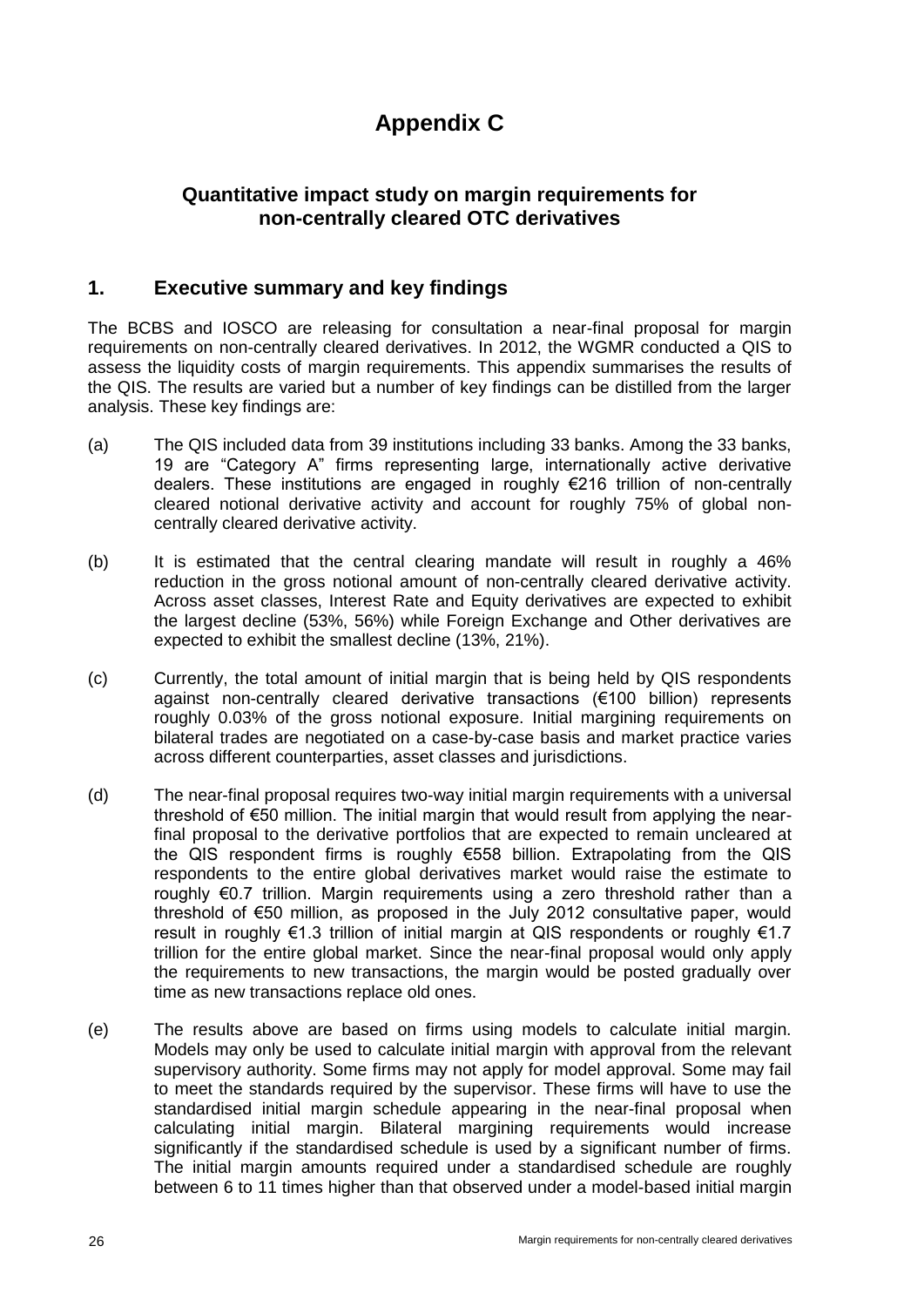regime. It is difficult to put a precise number on this estimate since the scope of model approvals cannot be anticipated at this time.

- (f) Bilateral margin requirements are estimated to be significantly higher than initial margin requirements that would result under central clearing. It is estimated that model-based bilateral margin requirements average roughly 0.5% of gross notional exposure while cleared requirements average roughly 0.1% of gross notional exposure. The main driver of this result is the lack of any multilateral netting between counterparties in the case of bilateral margining.
- (g) QIS respondents were also asked to identify unencumbered assets that would be eligible to satisfy the margin requirements. The model-based margin requirements comprise 8% of available margin eligible assets under the near-final proposal. Using the standardised margin schedule instead of the model-based margin requirements would raise this statistic to 86% of available liquid assets.

# **2. Study methodology**

A quantitative survey, developed by the WGMR, was sent to QIS respondents in July 2012. The survey was based on the proposed margining requirements discussed in the July 2012 consultative document.<sup>17</sup> Survey results were collected and reviewed by national supervisors in early September. A small analysis team met in Basel at the end of September to compile and summarise the results. The analysis team reviewed the received surveys for errors or inconsistencies. A number of submissions were revised as a result of national supervisor and analysis team consistency checks.

The resulting submissions were used to produce the analysis that follows. The QIS survey asked respondents to consider the impact of initial margin requirements in a number of ways. Importantly, QIS respondents were asked to calculate initial margin requirements that would result if the requirements were applied to the following two **situations**:

- A. The entire portfolio of non-centrally cleared derivatives as of 30 June 2012.<sup>18</sup>
- B. The portfolio of non-centrally cleared derivatives that would result after a number of products that are considered likely for mandatory central clearing were removed from the portfolio. The list of products that are considered likely to be centrally cleared in the near future was provided by the WGMR as part of the survey. The list identified a number of derivative products that would likely be cleared in the near future including, for example, standard interest rate swaps, actively traded and liquid CDS contracts, and equity, foreign exchange and commodity contracts that are already being cleared. This exercise is forward looking. The actual set of derivative contracts that move to clearing in the near future may differ from the derivative types that were identified by the WGMR for this exercise.

In addition, QIS respondents were asked to report the initial margin amounts that would be required under the following two **calculation methods**:

 $17$ There are some differences between the requirements that were proposed in the July 2012 consultative document and this near-final framework. In particular, the near-final framework allows for application of the net-to-gross ratio in the calculation of standardised margin amounts. Also, the near-final framework requires that thresholds be applied on a fully consolidated basis which may have implications for counterparties that are part of larger parent. Tables in this appendix do not take into account those two differences.

<sup>&</sup>lt;sup>18</sup> Some respondents were unable to provide 30 June 2012 figures. They have instead provided the latest figures available.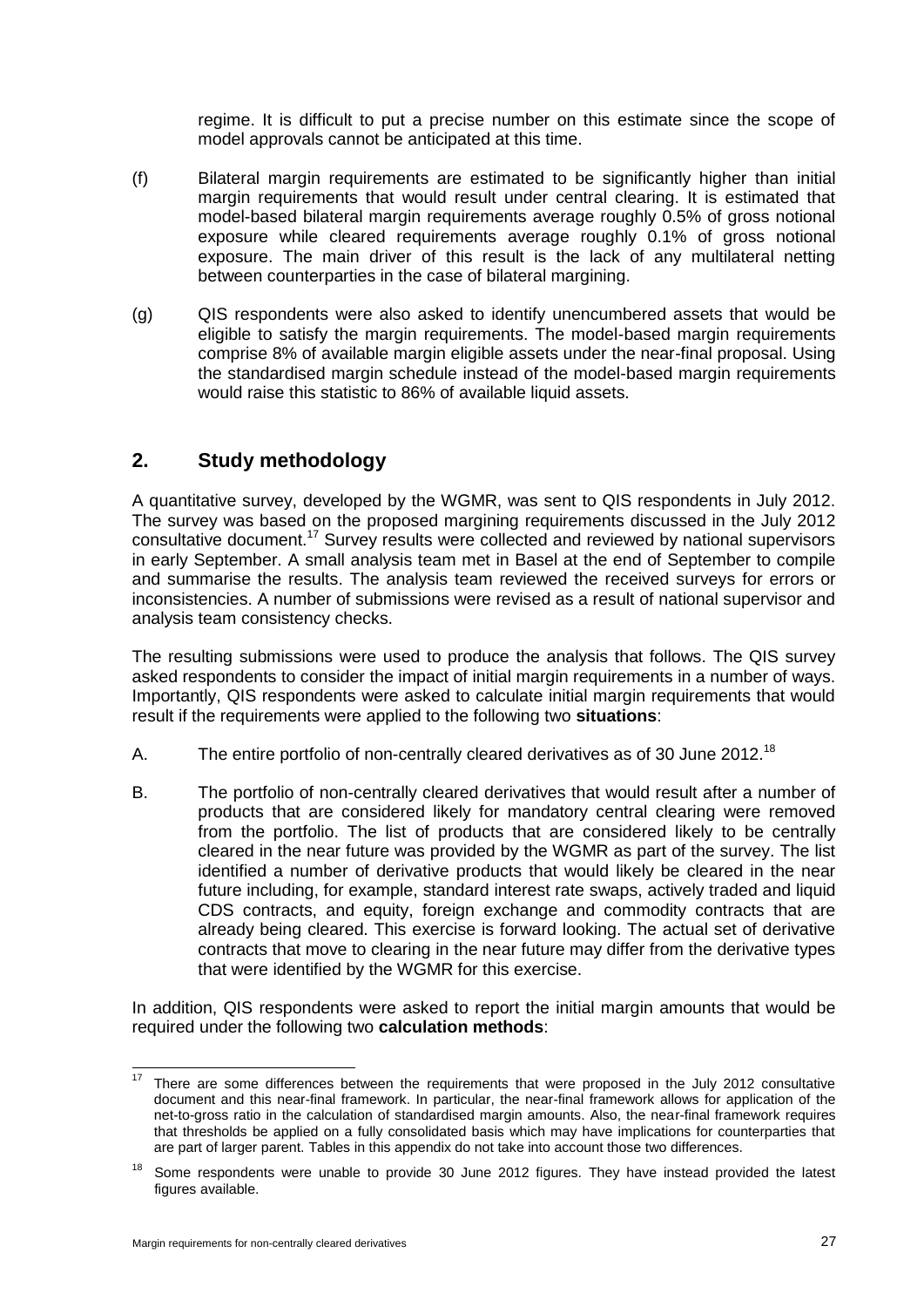- C. A model-based initial margin regime with model standards consistent with those articulated in the BCBS and IOSCO consultative document.
- D. A standardised initial margin regime with standardised initial margins prescribed by the BCBS and IOSCO consultative document.

In what follows, this appendix focuses on results related to considering situation B and calculation method C. Application of model-based initial margin requirements to the portfolio of non-centrally cleared derivatives that will remain following the central clearing mandate represents an estimate of the long run impact of initial margin requirements on non-centrally cleared derivatives. Of course, the long run impact will be realised gradually over time as the requirements will only necessarily apply to new trades.<sup>19</sup>

While we focus on the scenario described by situation B and calculation method C, we also provide a brief discussion of the scenario that obtains when standardised initial margins are applied to the portfolio that will remain after central clearing takes effect (Scenario (B,D)), as these two scenarios are considered more relevant than others.

All results in all tables reflect aggregates based only on QIS sample respondents. In certain places, the QIS results are extrapolated to the global level in the discussion that appears in the text. Finally, all results are presented in terms of millions of Euros.

# **3. QIS respondents**

The WGMR QIS used data from 39 different respondents across 10 jurisdictions. All QIS responses were reviewed by national supervisors and Analysis Team members before inclusion. Responses that were deemed unsuitable for the analysis were not included. Table 1 reports information concerning the respondents whose data was used in the impact assessment.

### **Table 1: QIS respondent information**

|       | <b>Number of respondents</b> |                |                  |                |              |  |  |
|-------|------------------------------|----------------|------------------|----------------|--------------|--|--|
|       | <b>Banking</b>               |                | <b>Insurance</b> | <b>Others</b>  | <b>Total</b> |  |  |
|       | <b>Category A</b>            | Non-category A | Non-category A   | Non-category A |              |  |  |
| Total | 19                           | 14             | 3                | 3              | 39           |  |  |

Note: The table above reports the number of QIS respondents within each respondent category and broad industry group.

The survey sample is comprised mainly of banks with a small number of insurance firms and pension funds (other) as well. Among the 33 banks in the QIS sample, 19 of these banks are "Category A" firms that were identified in the QIS as being large, internationally active derivative dealers or globally systemically-important banks. The total universe of "Category A" firms identified in the QIS survey is 30. Accordingly, the received survey responses represent 19 of these 30 institutions.

<sup>19</sup> Some participants may choose to apply the requirements to both new and old trades to achieve certain netting efficiencies.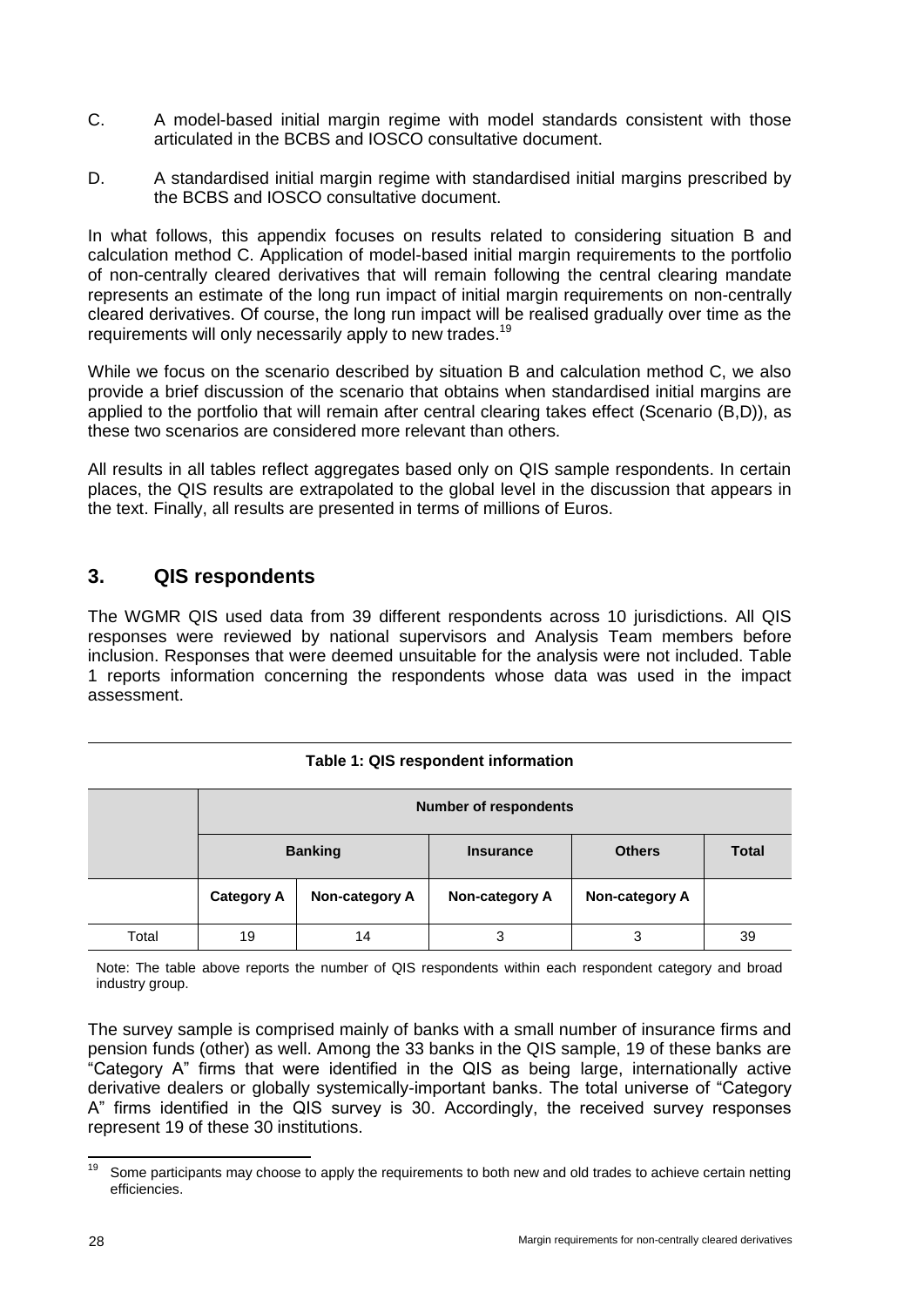# **4. Non-centrally cleared derivative activity**

The 39 QIS respondents are engaged in a significant amount of non-centrally cleared derivative activity. Table 2 shows a comparison of current non-centrally cleared derivatives activity among QIS respondents to the global level of non-centrally cleared derivatives activity as reported by the BIS in the December 2011 OTC derivative statistics release. The first row of Table 2 shows the total gross notional outstanding amount of non-centrally cleared derivatives as reported by QIS respondents. The second row shows an adjusted amount that uses a methodology similar to the one employed by the BIS to control for double counting of derivative contracts between dealers. The third row of Table 2 shows an estimate of the total notional amount of global non-centrally cleared derivative activity. The BIS OTC derivative statistics relate to both cleared and non-cleared derivative activity. Accordingly, in row 3, the BIS statistics are scaled by the fraction of each asset class which is currently not being cleared as reported in the FSB's June 2012 Progress Report on OTC Derivative Market Reform Implementation.<sup>20</sup> The fourth row of Table 2 reports the ratio of the adjusted non-centrally cleared derivative activity among QIS respondents, row 2, and the global level of non-centrally cleared derivative activity implied by the BIS and FSB statistics, row 3. Finally, the fifth row of Table 2 reports an estimate of the total amount of centrally-cleared derivatives in each asset class.

|                                                              | Foreign<br><b>Exchange</b> | <b>Interest</b><br>Rate | <b>Credit</b> | <b>Equity</b> | <b>Commodity</b> | <b>Other</b> | Total       |
|--------------------------------------------------------------|----------------------------|-------------------------|---------------|---------------|------------------|--------------|-------------|
| <b>Total QIS-</b><br>unadjusted:<br>(1)                      | 54,958,056                 | 230,135,986             | 24,264,950    | 6,596,400     | 2,026,853        | 514,734      | 318,496,980 |
| <b>Total QIS-</b><br>adjusted: (2)                           | 40,386,477                 | 154,248,042             | 14,414,399    | 4,978,987     | 1,812,676        | 408,334      | 216,248,915 |
| <b>Total BIS/FSB</b><br>- non-<br>centrally-<br>cleared: (3) | 53,892,541                 | 208,157,384             | 19,105,708    | 4,939,023     | 2,019,813        | N/A          | 288,114,470 |
| QIS coverage<br>$(2)/(3)$ : (4)                              | 75%                        | 74%                     | 75%           | 101%          | 90%              | N/A          | 75%         |
| Memo: Total<br>centrally-<br>cleared: $(5)$                  | 25,136                     | 220,890,121             | 5,264,220     | 152,670       | 611,000          | N/A          | 226,943,146 |

**Table 2: Comparison of QIS respondent and global non-centrally cleared derivative activity (EUR Million)**

Note: The data in rows (1) and (2) reflect current non-centrally cleared derivative positions of QIS respondents as of June, 2012. The data in row (3) reflect BIS and FSB data. The final row of the table presents an estimate of the total amount of centrally cleared derivatives. In the case of the Interest Rate and Credit categories, this estimate is calculated by applying the percentage of derivatives that are centrally-cleared taken from the FSB report to the BIS OTC derivative statistics. In the case of all other asset classes, this estimate is calculated by applying the percentage of derivatives that are centrally-cleared computed using data provided by QIS respondents to the BIS OTC derivative statistics.<sup>2</sup>

<sup>20</sup> Adjustments have been made to the BIS and FSB statistics to account for the different treatments of centrallycleared derivatives. The BIS statistics include an "unallocated" derivative category, which comprises foreign exchange, interest rate, equity, commodity and credit derivatives of non-reporting institutions. To maintain comparability with QIS statistics, the notional outstanding amount of "unallocated" derivatives has been allocated to individual asset classes on a pro rata basis.

 $21$  For the purposes of calculating the amount of non-centrally cleared derivatives (Table 2, row 3) and centrallycleared derivatives (Table 2, row 5), we have used the clearing percentage figures from the FSB report where such figures are available. The FSB report only provides a breakdown of centrally-cleared derivatives and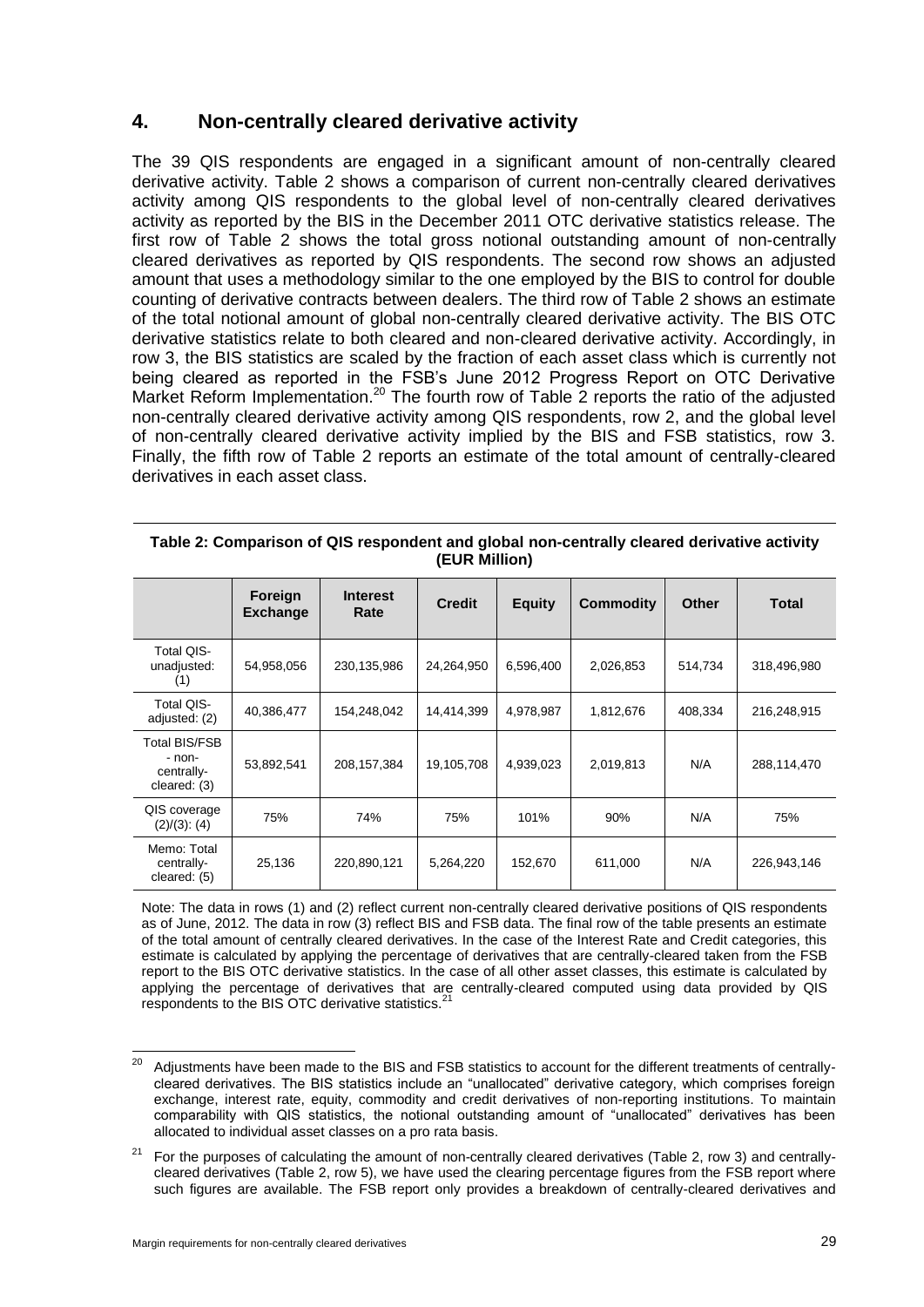As shown in Table, 2 it is estimated that the QIS respondents account for about 75% of global activity in non-centrally cleared derivatives. The coverage of the QIS sample ranges somewhat across asset classes with the highest coverage in Equity and Commodity (101%, 90%) and the lowest coverage in Interest Rate  $(74%)$ .<sup>22</sup>

In what follows all of the results appearing in the Tables relate to the QIS sample. In some cases we discuss how the sample results would extend to the entire global derivatives market. In such cases we simply scale the results found in the table by 1.3 (1/0.75=1.3).

Table 3 reports the gross notional derivative exposures that would result before and after central clearing requirements take effect. The notional amounts in the first row of Table 3 reflect current portfolios and are identical to those reported in the first row of Table 2. The notional amounts in the second row of Table 3 reflect the portion of current portfolios that are expected to remain non-centrally cleared after central clearing mandates take effect. The third row of the table reports the percentage reduction in non-centrally cleared derivative activity that will result after central clearing mandates take effect.

|               | Total gross notional outstanding amount (EUR million) |                         |               |               |           |              |              |
|---------------|-------------------------------------------------------|-------------------------|---------------|---------------|-----------|--------------|--------------|
|               | Foreign<br>exchange                                   | <b>Interest</b><br>rate | <b>Credit</b> | <b>Equity</b> | Commodity | <b>Other</b> | <b>Total</b> |
| <b>Before</b> | 54,958,056                                            | 230,135,986             | 24,264,950    | 6,596,400     | 2,026,853 | 514.734      | 318,496,980  |
| After         | 47,863,156                                            | 107,208,907             | 12,132,371    | 2,908,279     | 1,211,562 | 408.843      | 171,733,118  |
| % Reduction   | 13%                                                   | 53%                     | 50%           | 56%           | 40%       | 21%          | 46%          |

**Table 3: Non-centrally cleared derivative activity before and after central clearing takes effect**

Note: The data above reflect the notional amount of non-centrally cleared derivative activity that will remain after central clearing mandates take effect (future portfolio). Each cell represents the simple sum of noncentrally cleared derivative notional amounts for each QIS respondent within each asset class and jurisdiction.

For each asset class, the quantity in the table reflects the sum of all gross notional amounts in the asset class across all QIS respondents. As expected, the largest notional amounts are observed for Interest Rate and Foreign Exchange derivatives (€107 trillion, €48 trillion) while the smallest amounts are observed for Equity and Commodity derivatives ( $\epsilon$ 3 trillion,  $\epsilon$ 1 trillion). There is roughly a fifty percent decline in non-centrally cleared derivative activity as a result of central clearing with the notable exception of Foreign Exchange derivatives for which central clearing is only expected to reduce non-centrally cleared activity by 13 percent.

-

non-centrally cleared derivatives for interest rate and credit derivatives. For the other asset classes, we have calculated the clearing percentage figures using the QIS data. Based on the FSB report, the clearing percentages for interest rate derivatives and credit derivatives are 51.48% and 21.60% respectively. Based on the QIS data, the clearing percentages of interest rate derivatives and credit derivatives are 62.88% and 22.01% respectively.

 $22$  We note that the data samples that are used to construct both the QIS sample and the BIS sample differ for a number of reasons and though the BIS sample is generally expected to encompass the QIS sample this need not always be the case. In particular, the BIS data are taken from a December 2011 survey while the QIS data are taken from June of 2012. Also the set of respondents encompassing the BIS and QIS samples are only partially overlapping. Finally, the methodology used to construct notional outstanding estimates consistent with those reported for the BIS sample only approximates the methodology used by the BIS.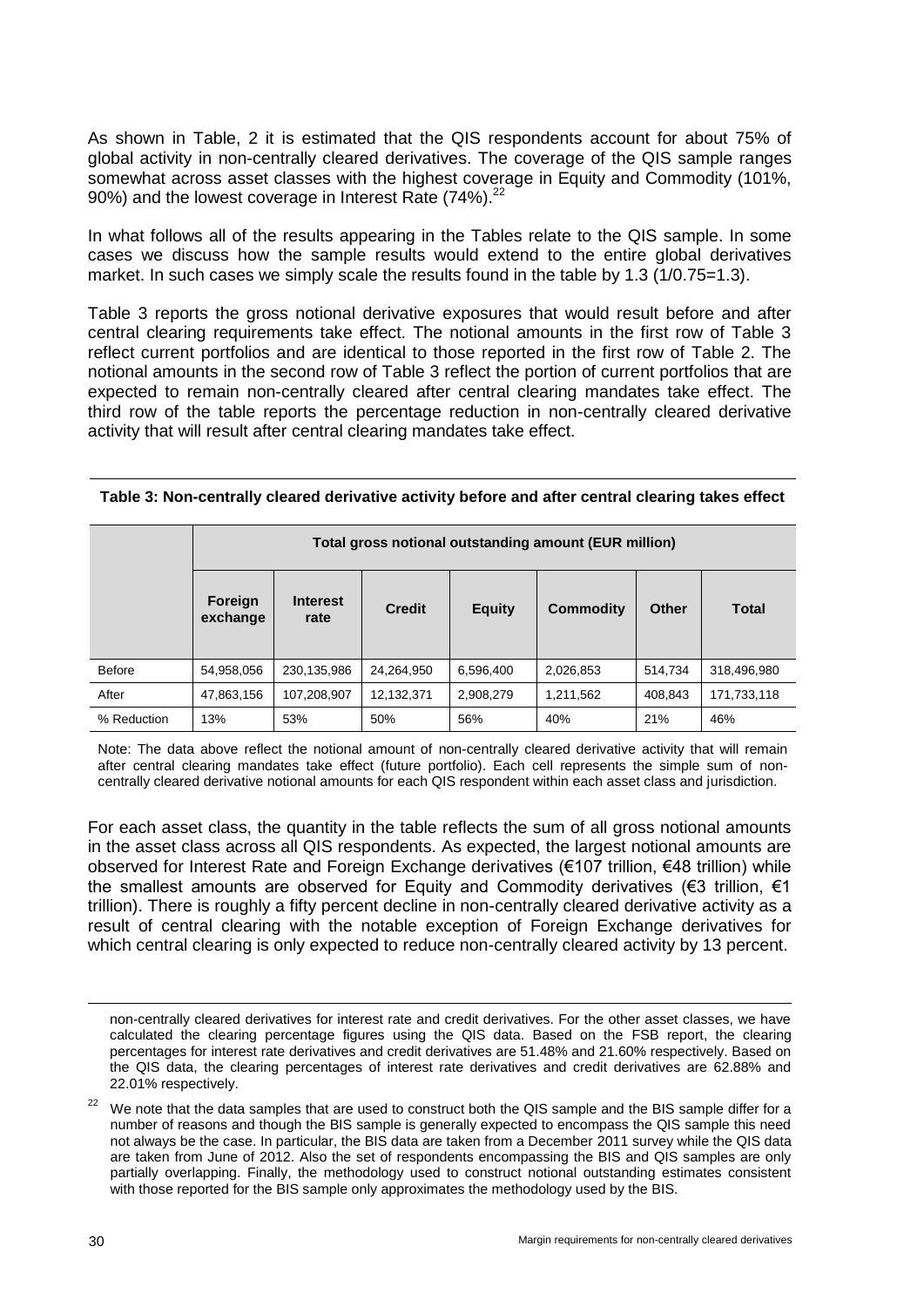## **5. Initial margining requirements for non-centrally cleared derivatives**

### **(a) Current practice**

Before considering the effects of requiring initial margin on all non-centrally cleared derivative transactions, it is instructive to review current margining practices. Currently, initial margining requirements on bilateral trades are negotiated on a case by case basis and market practice varies across different counterparties, asset classes and jurisdictions. Table 4a reports the total amount of initial margin that is collected by and posted from QIS respondents on noncentrally cleared derivatives. Table 4b summarises the current margin practices of QIS respondents. It should be noted that only some of the QIS respondents have provided the information in Table 4b. Accordingly, the results are not representative of the entire sample.

#### **Table 4a: Current initial margin amount (EUR million)**

|             | <b>Total Notional</b><br><b>Outstanding</b> | Initial margin posted | Initial margin collected |
|-------------|---------------------------------------------|-----------------------|--------------------------|
| $\tau$ otal | 318,496,980                                 | 5,801                 | 94.640                   |

Note: The table above reflects initial margin amounts that are both posted and collected by all QIS respondents.

|                                                                           | Average | <b>Median</b> | Number of<br>respondents |
|---------------------------------------------------------------------------|---------|---------------|--------------------------|
| Margin period of risk (or risk horizon) in days                           | 8.1     | 10.0          | 15                       |
| Confidence level (%) used                                                 | 96.2%   | 96.3%         | 14                       |
| Length of the look-back period (in years) used<br>in calibration of model | 2.9     | 2.0           | 13                       |
| Level of initial margin as a percentage of<br>potential future exposure   | 97.5%   | 100.0%        | 10                       |
| Margin frequency (in days)                                                |         |               |                          |
| Variation margin                                                          | 2.3     | 1.0           | 31                       |
| Initial margin                                                            | 1.0     | 1.0           | 21                       |

### **Table 4b: Current margin practices**

Note: 21 respondents have provided information on initial margin frequency. 8 of these respondents collect initial margin at deal inception. 1 of them collects initial margin on an event-driven basis. The remaining 12 respondents collect initial margin daily.

In total, all QIS respondents are currently engaged in roughly €319 trillion in notional derivative activity. QIS respondents are collecting a total of roughly €95 billion in initial margin and are posting roughly €6 billion in initial margin. The bias towards margin collected rather than margin posted reflects the fact that the sample is dominated by 19 large derivative dealers that tend to collect but not post initial margin. The total amount of margin that is being held against non-centrally cleared derivative transactions, roughly €100 billion, represents roughly 0.03% of the gross notional exposure.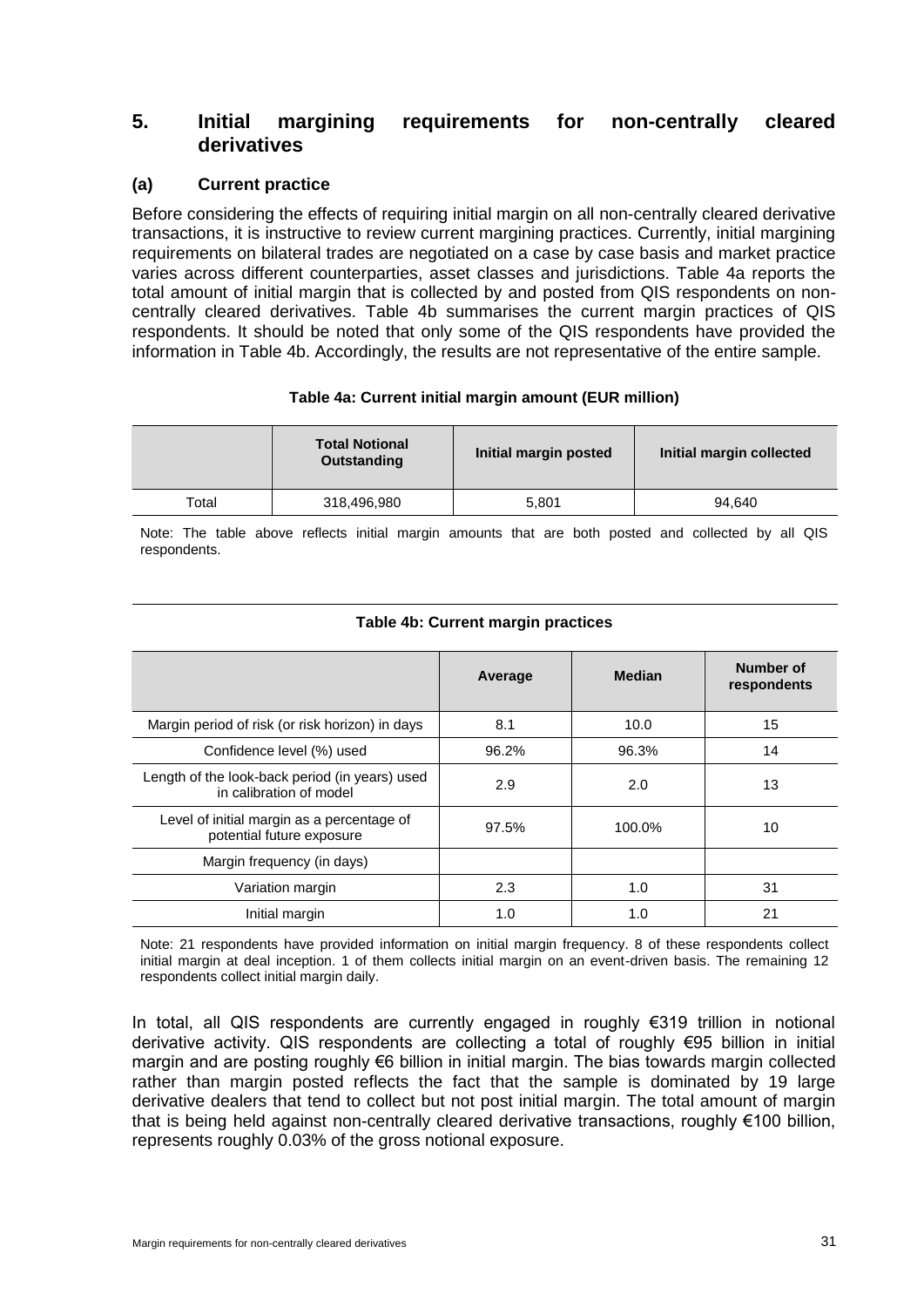## **(b) Impact of proposed initial margin requirements**

The BCBS and IOSCO near-final proposal envisions a two-way margining regime with universal thresholds of €50 million. Table 5 reports the total amount of initial margin that would be required under such threshold. For comparison, the total amount of margin that would be required under a two-way margining regime with zero thresholds –which was also discussed in the consultative document published in July of 2012- is also presented. As discussed above, the results presented here assume that model-based initial margins are applied to the portfolio of non-centrally cleared derivatives that obtains once central clearing mandates take effect. The initial margin amounts are presented in two ways. The results in the second column of Table 5 show the total amount of initial margin that would be required if netting, hedging and diversification across asset classes is not recognised. This is consistent with the approach proposed in the near-final proposal. The third column in Table 5 reports the total amount of initial margin that would be required if netting, hedging and diversification are recognised across different asset classes.

In addition to the total amount of initial margin required under the proposed margin regime, we also report the total number of distinct counterparty pairings with a positive margin requirement in column 4 of Table 5. Under a zero threshold regime all counterparty pairings are subject to positive margin requirements. In the case of a  $\epsilon$ 50 million threshold some counterparty pairings have a zero initial margin requirement if the exposure amount is below the threshold of €50 million. It should also be noted that the results in Table 5 relate to counterparty pairings, eg Bank X and Customer Y, and cannot be interpreted as the number of distinct counterparties, eg Bank X, that would be affected by the margin requirements. In particular, many counterparties are counted multiple times in column 4 as they transact with multiple QIS respondents.

| <b>Threshold</b> | No netting across asset<br>classes (EUR million) | With netting across<br>asset classes (EUR<br>million) | Number of 'counterparty pairings'<br>with positive initial marin<br>requirements |
|------------------|--------------------------------------------------|-------------------------------------------------------|----------------------------------------------------------------------------------|
| 0.0              | 1,271,393                                        | 1.094.594                                             | 100,672                                                                          |
| 50.0             | 558,232                                          | 513,261                                               | 3.730                                                                            |

**Table 5: Initial margin requirements under two-way universal threshold regime**

As shown in the second column the total amount of initial margin that would be required under the two-way margining regime with universal thresholds of €50 million is roughly €0.6 trillion. A two-way regime with zero thresholds would require roughly €1.3 trillion in initial margin. A large part of the reduction in total initial margin is attributable to transactions that do not involve two Category A counterparties. The reduction in total initial margin for these types of transactions ranges from 46% (for transactions between prudentially-regulated financial firms that are not Category A firms) to 87% (for transactions between prudentiallyregulated financial firms that are not Category A firms and non-prudentially-regulated financial firms that are not Category A firms). In comparison, the reduction in total initial margin for transactions between Category A firms was about 21%.<sup>23</sup>

The application of diversification and netting benefits across different asset classes, reported in the third column, results in roughly an 8-14% reduction in total required margin.

<sup>-</sup> $23$  The calculations in this paragraph depend on data that are not contained in this summary.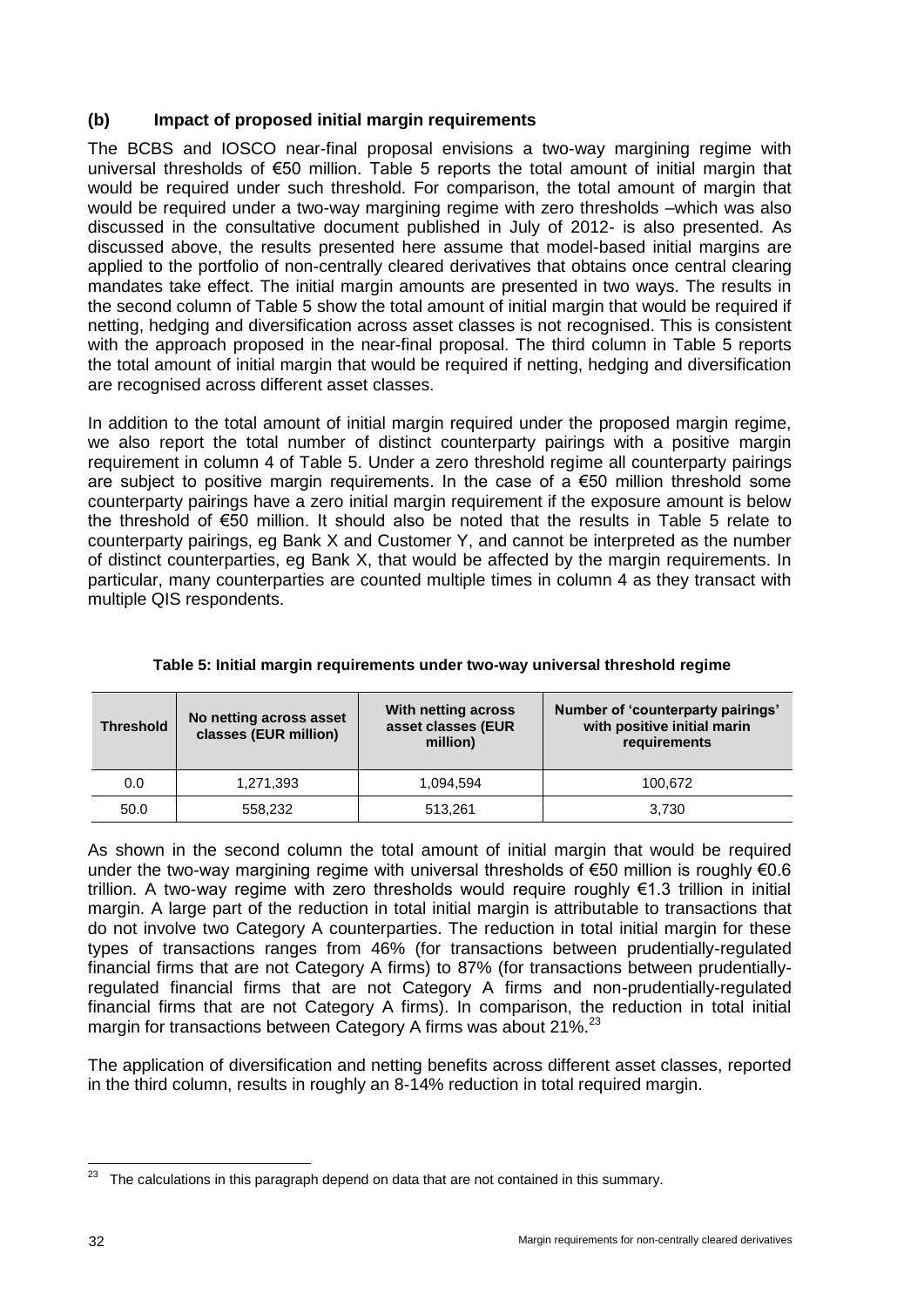The number of counterparty pairings that would be subject to a positive initial margin requirement, reported in the fourth column, under the two-way, €50 million threshold regime is 3,730. A zero threshold regime would increase the number of counterparty pairings subject to a positive margin requirement to 100,672. It should be noted that these results only reflect margin amounts that would be collected by counterparties reflected in the QIS sample. As discussed in the context of Table 2, the QIS sample represents roughly 75% of total global derivative activity. Using this table to "gross up" the results in Table 7 would suggest total initial margin requirements of €0.7 trillion under the €50 million threshold and €1.7 trillion under a zero threshold regime.

## **6. Foreign exchange swaps and forwards**

The near-final proposal discusses the issue of exempting certain foreign exchange swaps and forwards from margin requirements. In order to assess the relative importance of different classes of foreign exchange derivatives the QIS requested a detailed breakdown of foreign exchange derivative exposures. Table 6 below reports the detailed breakdown.

|       | Foreign<br>exchange<br>swaps and<br>forwards<br>(maturity <1<br>month) (EUR<br>million) | Foreign<br>exchange<br>swaps and<br>forwards (1<br>month $\leq$<br>maturity $< 6$<br>months) (EUR<br>million) | Foreign<br>exchange<br>swaps and<br>forwards (6<br>months $\leq$<br>maturity $<$ 1<br>year) (EUR<br>million) | Foreign<br>exchange (after<br>removing swaps<br>and forwards<br>included under<br>previous<br>columns) (EUR<br>million) | <b>Total foreign</b><br>exchange (EUR<br>million) |
|-------|-----------------------------------------------------------------------------------------|---------------------------------------------------------------------------------------------------------------|--------------------------------------------------------------------------------------------------------------|-------------------------------------------------------------------------------------------------------------------------|---------------------------------------------------|
| Total | 8,224,686                                                                               | 12,509,723                                                                                                    | 4,211,856                                                                                                    | 22,916,891                                                                                                              | 47,863,156                                        |

#### **Table 6: Foreign exchange gross notional outstanding amounts**

Note: The data above reflects non-centrally cleared derivative notionals that will remain once central clearing mandates take effect.

As can be seen from the table, foreign exchange swaps and forwards tend to be clustered in the maturity range between one and six months though there are also significant amounts outside this maturity range and these derivative categories. Also "Foreign exchange (after removing swaps and forwards included in the previous columns)" is the largest single category of foreign exchange derivatives. This amount includes longer dated swaps and forwards, longer dated derivatives that are not swaps or forwards, and shorter dated derivatives that are not swaps or forwards such as options.

The initial margin impact of each foreign exchange category listed above is difficult to gauge when initial margin is assessed using the model-based approach. Respondents with modelbased initial margin estimates typically jointly model all foreign exchange and interest rate exposures, consistent with the requirements of the near-final proposal, and in many cases, no margin breakout according to the above categories is available. A breakout of initial margin according to the above categories can be produced using the proposed standardised approach. Since the standardised initial margin for foreign exchange does not vary by maturity the results of this breakout would be proportional to the results reported above.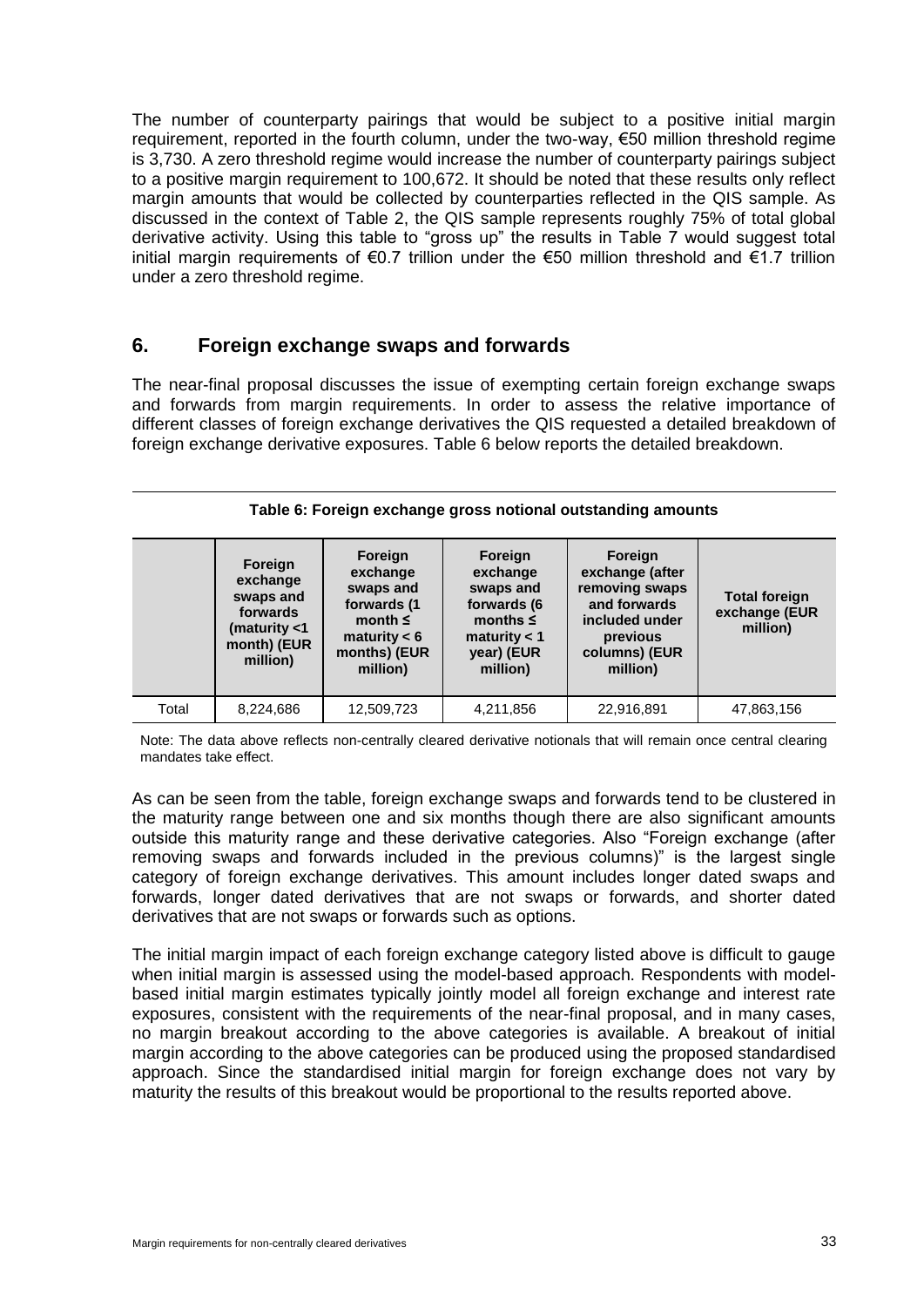# **7. Bilateral initial margin and centrally cleared margin requirements**

The initial margin amounts reported in the above tables represent initial margin that would be required on non-centrally cleared transactions. One driver of the magnitude of bilateral initial margin requirements is the lack of any multilateral netting between counterparties. Netting across different counterparties is a benefit of central clearing as all exposures are netted against the clearing house. Another driver of the magnitude of the margining requirements is the required closeout period of 10 days which exceeds the closeout period applied by many CCP's. A specific question was included in the QIS to assess the potential importance of multilateral netting and the closeout period in determining the quantitative magnitude of margin requirements.

Specifically, QIS respondents were asked to calculate, for each broad asset class, the amount of initial margin that would be required if their entire bilateral portfolio was centrally cleared so that multilateral netting between counterparties was allowed. The margin calculation assumed a 10 day closeout period and a zero threshold. This amount is then compared against the initial margin that would be required if the transactions remained bilateral assuming both a 10 day closeout period and a zero threshold.

Table 7 presents the results of this analysis. The first column presents the total gross notional exposure upon which the calculations are based. Roughly 50% of QIS sample respondents completed the requested analysis and this is reflected in the total notional amount. The second column presents the total bilateral initial margin that QIS respondents would be required to post on these derivative transactions. The total is roughly €846 billion. The third column presents the total amount of initial margin that QIS respondents would have to post to a clearing house as initial margin if each broad asset class of swaps was centrally cleared and the clearing house maintained a required closeout period of 10 days. The total amount of initial margin required in this case would be roughly €224 billion which is roughly 27% of the amount that would be required under a bilateral margin framework. The significant reduction observed here suggests that multilateral netting benefits are large and that bilateral margins should be expected to be many times larger than those required on centrally cleared transactions. Finally, the last column of Table 7 reports the amount of initial margin that would be required if central clearing initial margin was applied with a 5 day closeout period which is often applied in practice on cleared transactions. The use of a 5 day closeout period further reduces the required margin to roughly €159 billion which represents roughly an 81% reduction in initial margin requirements relative to the bilateral requirements.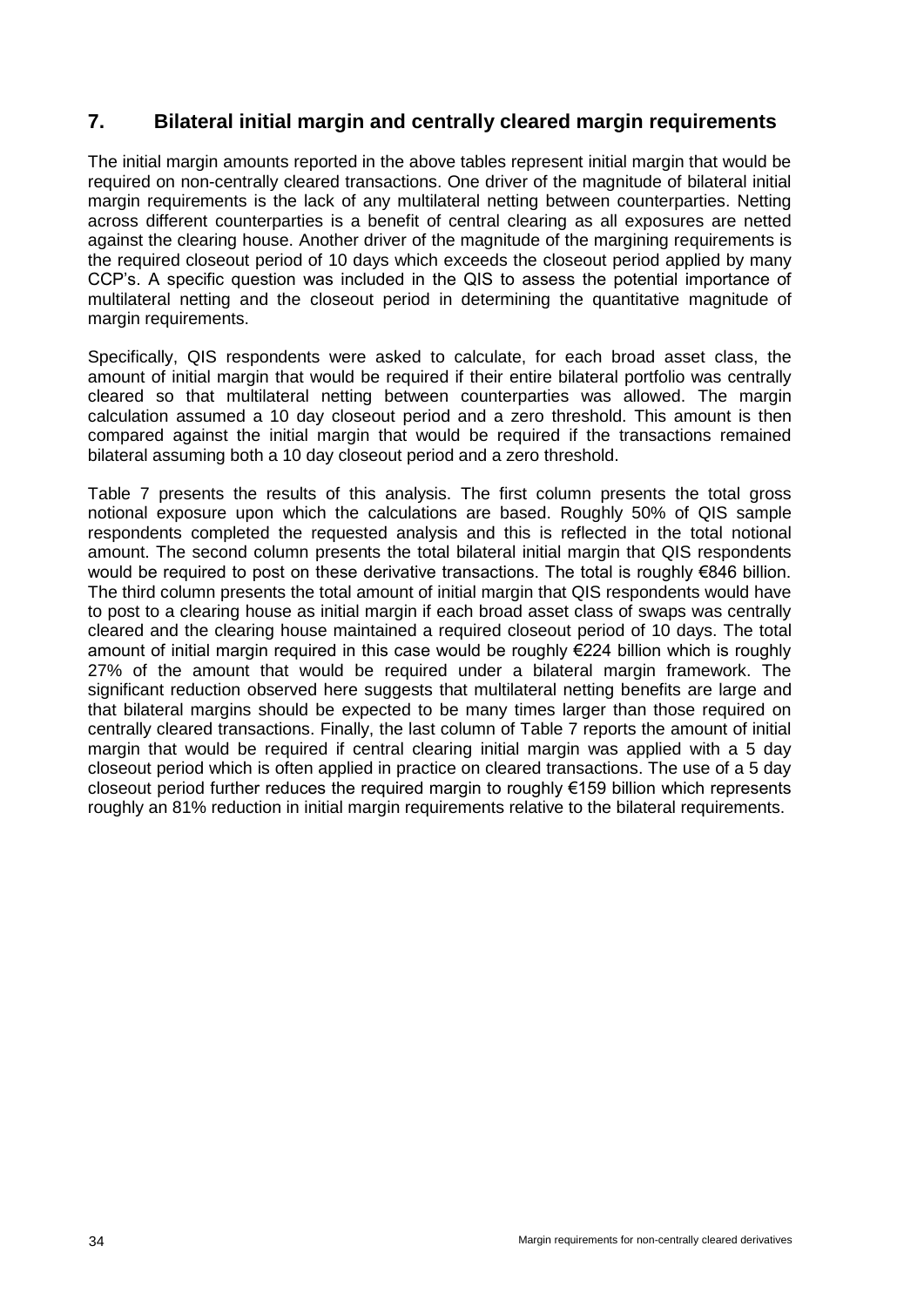| <b>Asset</b><br>classes                   | Current non- centrally-cleared derivatives (EUR million) |                                                                                |                                                                |                |  |  |
|-------------------------------------------|----------------------------------------------------------|--------------------------------------------------------------------------------|----------------------------------------------------------------|----------------|--|--|
|                                           | <b>Total gross notional</b><br>outstanding amount        | <b>Total initial margin</b><br>without netting<br>across all<br>counterparties | Total initial margin with netting across all<br>counterparties |                |  |  |
|                                           | (1)                                                      | (2)                                                                            | (3)                                                            | (4)            |  |  |
|                                           |                                                          | 10-day closeout                                                                | 10-day closeout                                                | 5-day closeout |  |  |
| Foreign<br>exchange<br>& interest<br>rate | 141,463,868                                              | 548,771                                                                        | 106,849                                                        | 75,554         |  |  |
| Credit                                    | 12,038,081                                               | 87,308                                                                         | 24,571                                                         | 17,374         |  |  |
| Equity                                    | 3,705,099                                                | 108,824                                                                        | 36,529                                                         | 25,830         |  |  |
| Commodity                                 | 1,081,925                                                | 44,377                                                                         | 11,815                                                         | 8,354          |  |  |
| Other                                     | 392,237                                                  | 56,383                                                                         | 44,652                                                         | 31,574         |  |  |
| Total                                     | 158,681,211                                              | 845,662                                                                        | 224,415                                                        | 158,686        |  |  |

#### **Table 7: Comparison of bilateral and cleared initial margin requirements**

Note: The data above reflect non-centrally cleared derivatives as of June 2012. The initial margin amounts reflect a model-based calculation. Number of respondents: 19.

# **8. Application of standardised initial margin**

The above discussion has focused on application of model-based initial margins. The consultative document also considers the application of standardised margins. In this section, we briefly discuss the implications of applying the proposed standardised margin percentages.

The impact of the standardised schedule may be relevant since under the proposals in the consultative document, models may only be used with approval from the relevant supervisory authority. Assuming that some firms either do not apply for model approval, or fail to meet the standards required by the supervisor, the impact of the proposals will be between that of the modelled and standardised approaches. It is difficult to put a precise number on this estimate since at this stage it is not possible to anticipate the scope of model approvals.

Table 8 shows the results of applying standardised initial margin requirements in a two-way, universal threshold margin regime. These results are compared against the model-based requirements that were reported in Table 5 and are reproduced in the first two columns below. The result of applying the standardised method is reported in the third column of Table 8. Finally, the ratio of the standardised margin amount to the baseline model margin amount is reported in the fourth and final column of the table.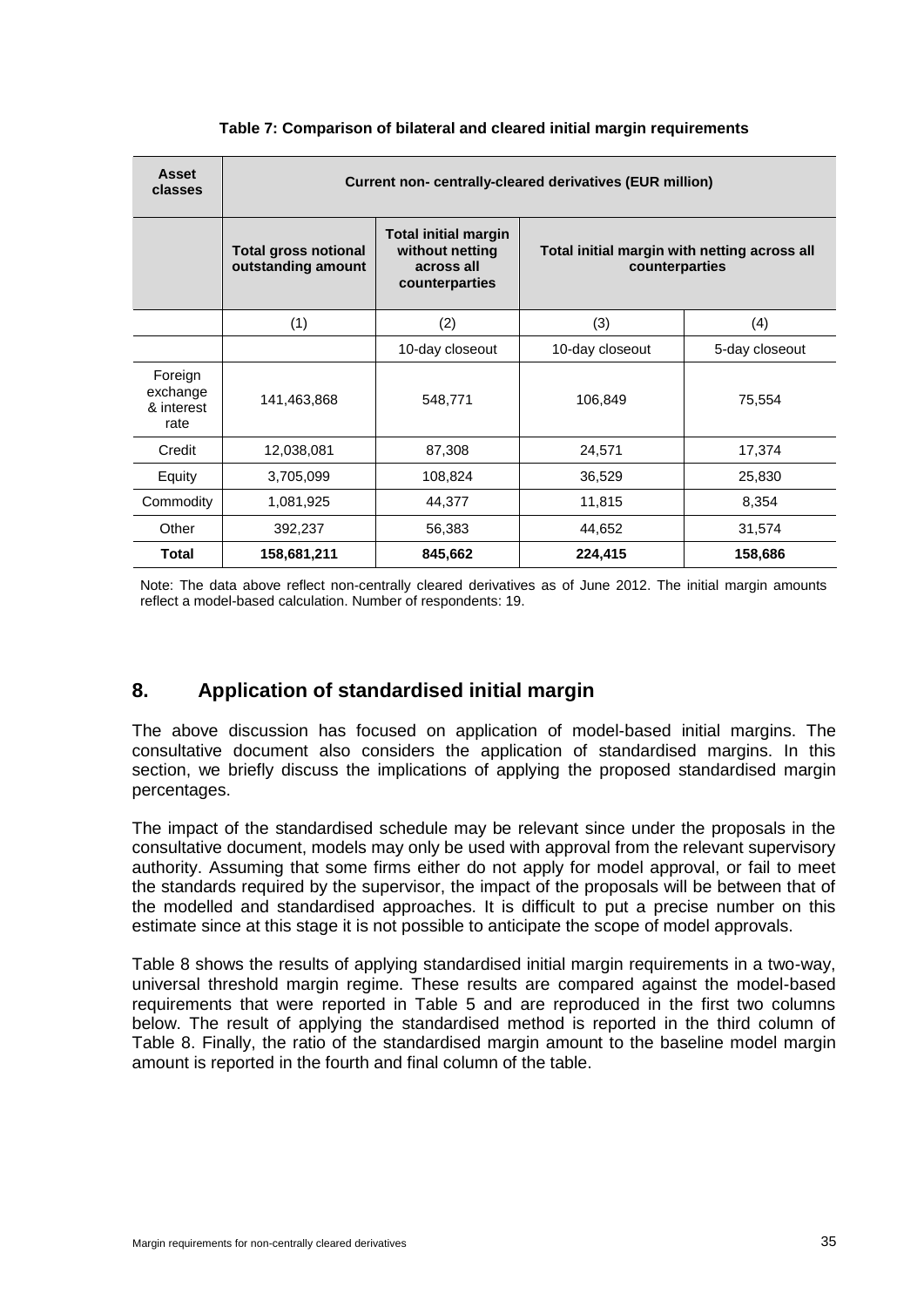| <b>Threshold</b><br>amounts<br>(EUR<br>million) | Calculated based on model - Total initial<br>margin (EUR million) |                                               | <b>Calculated based on</b><br>standardised<br>schedule - Total<br>initial margin (EUR<br>million) | <b>Standardised initial</b><br>margin as a<br>multiple of model-<br>based initial<br>margin |
|-------------------------------------------------|-------------------------------------------------------------------|-----------------------------------------------|---------------------------------------------------------------------------------------------------|---------------------------------------------------------------------------------------------|
|                                                 | (1)                                                               | (2)                                           | (3)                                                                                               | $(4) = (3) / (1)$                                                                           |
|                                                 | No netting across<br>multiple asset<br>classes                    | With netting across<br>multiple asset classes | No netting across<br>multiple asset classes                                                       |                                                                                             |
| 0.0                                             | 1,271,393                                                         | 1,094,594                                     | 7,456,163                                                                                         | 5.9x                                                                                        |
| 50.0                                            | 558.232                                                           | 513.261                                       | 6,191,528                                                                                         | 11.1x                                                                                       |

#### **Table 8: Initial margin requirements under two-way universal threshold regimes**

Notes: the data above reflect non-centrally cleared derivatives that will remain once central clearing mandates take effect. Columns (1) and (2) reflect model-based initial margin calculations. Column (3) reflects standardised margin calculations.

As the results in Table 8 show, application of the standardised margin schedule to the portfolio of non-centrally cleared derivatives that will result after central clearing mandates are in place would result in between roughly €6.2 and €7.5 trillion. The amounts are not very sensitive to the application of the thresholds as the required initial margin amounts are so much larger than the thresholds.

# **9. Initial margin requirements and unencumbered assets**

Initial margin requirements will have to be funded with available assets. Moreover, not all assets will be eligible to satisfy initial margin requirements. Table 9 reports the ratio of estimated initial margin requirements to the total amount of unencumbered assets that were identified as being eligible to satisfy initial margin requirements in the consultative document. In some cases firms either did not report the total amount of available unencumbered assets or they mis-interpreted the question to ask for only the assets available to the firm that had been posted by their counterparties. These submissions were excluded from the analysis that appears in Table 9 below.

|       | Initial margin under zero<br>universal threshold as % of total<br>unencumbered assets |                       | Initial margin under EUR50 million<br>universal threshold as % of total<br>unencumbered assets |                    |
|-------|---------------------------------------------------------------------------------------|-----------------------|------------------------------------------------------------------------------------------------|--------------------|
|       | Model-based<br>(%)                                                                    | Schedule-based<br>(%) | Model-based<br>(% )                                                                            | Schedule-based (%) |
| Total | 18                                                                                    | 103                   | 8                                                                                              | 86                 |

### **Table 9: Initial margin and unencumbered assets**

Note: The data above reflect margin amounts that will obtain on non-centrally cleared derivatives once central clearing mandates take effect and unencumbered assets as of June 2012.

As can be seen in Table 9, the model-based initial margin requirements comprise between 18 and 8% of unencumbered eligible assets depending on whether a universal threshold of